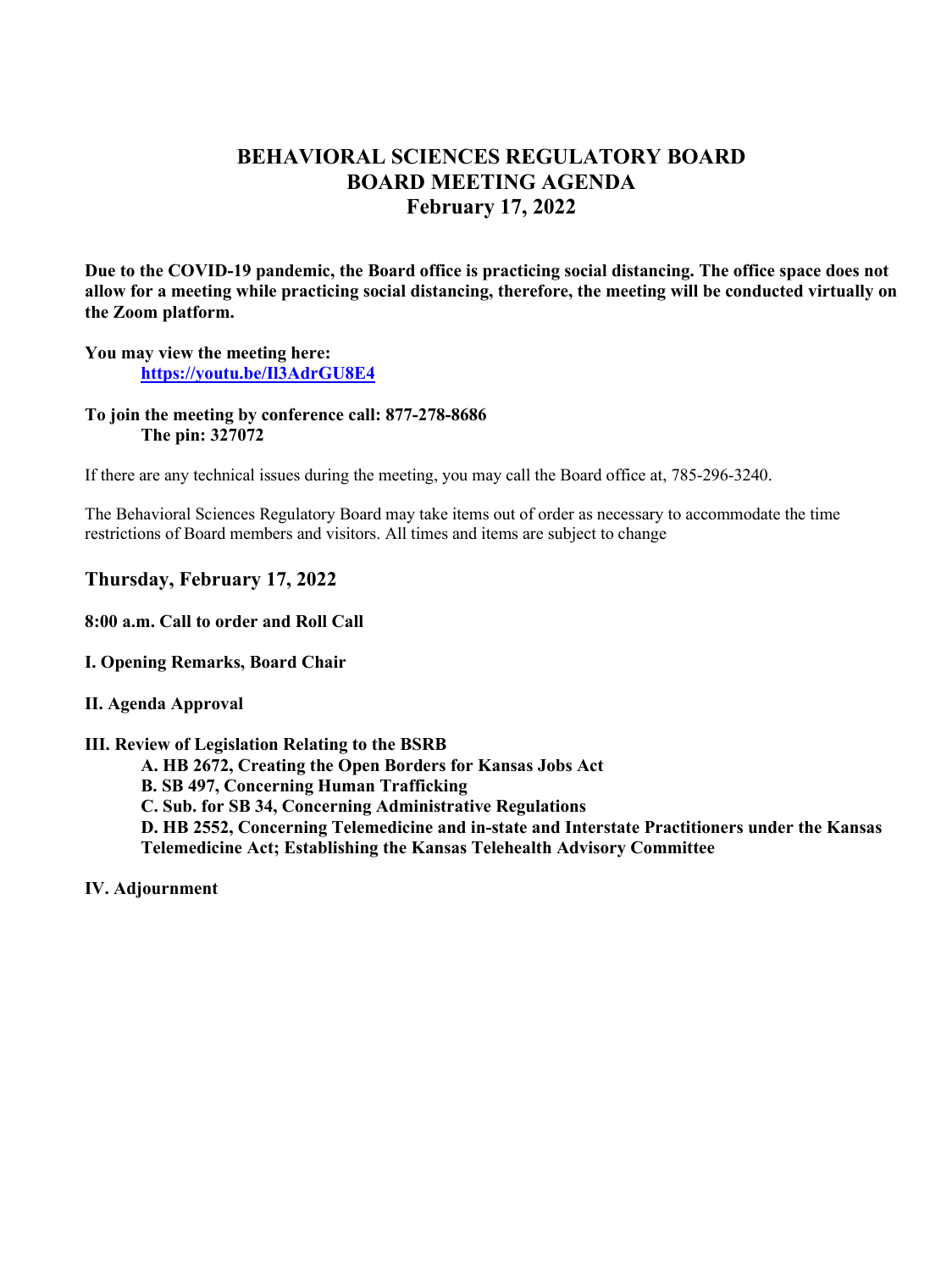*Session of 2022*

36

## **HOUSE BILL No. 2552**

By Committee on Health and Human Services

1-25

AN ACT concerning health and healthcare; relating to telemedicine; defining in-state and interstate practitioners under the Kansas telemedicine act; requiring certain insurance coverage of in-state telemedicine services; providing for certain standards of care; establishing the Kansas telehealth advisory committee; amending K.S.A. 40-2,211, 40-2,212 and 40-2,213 and repealing the existing sections. *Be it enacted by the Legislature of the State of Kansas:* New Section 1. (a) There is hereby established the Kansas telehealth advisory committee. (b) The committee shall advise and make recommendations regarding telemedicine quality care practices. Such recommendations and any resource materials developed by the committee shall recommend evidence-based practices for the use and future of telemedicine in Kansas. On or before the first day of each regular session of the legislature, the committee shall provide information to the Kansas legislature on telemedicine usage data in Kansas. (c) The committee shall consist of the following 22 voting members and three non-voting members: (1) Two members of the senate appointed by the president of the senate, including one member from the senate standing committee on public health and welfare, or any successor committee, and one member from the senate standing committee on financial institutions and insurance, or any successor committee; (2) two members of the house of representatives appointed by the speaker of the house of representatives, including one member from the house of representatives standing committee on health and human services, or any successor committee, and one member from the house of representatives standing committee on insurance and pensions, or any successor committee; (3) one member of the senate appointed by the minority leader of the senate; (4) one member of the house of representatives appointed by the minority leader of the house of representatives; 1 2 3 4 5 6 7 8 9 10 11 12 13 14 15 16 17 18 19 20 21 22 23 24 25 26 27 28 29 30 31 32 33 34 35

(5) two members who are physicians, including one member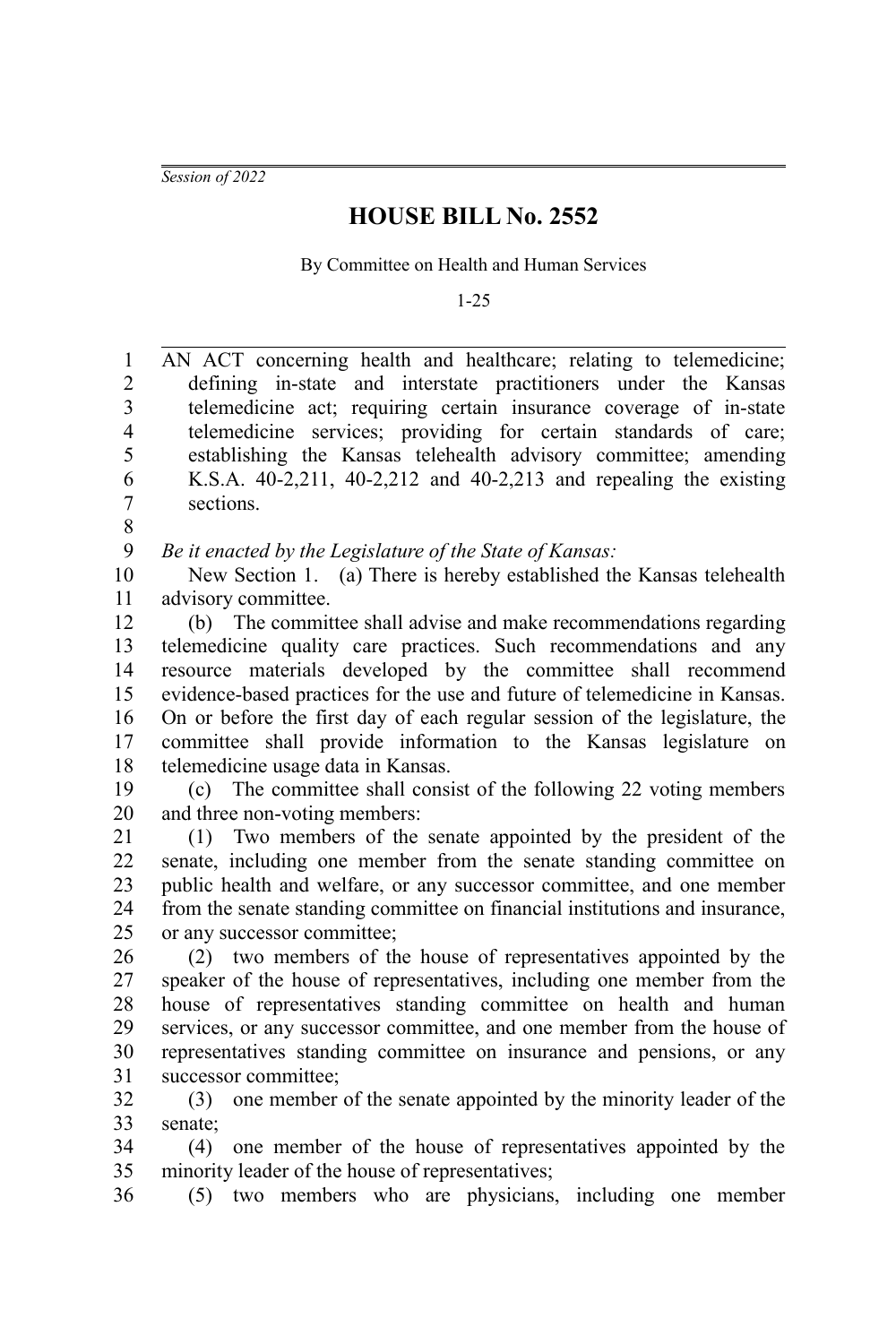$22$ 

33

appointed by the Kansas academy of family physicians and one member appointed by the Kansas medical society. The two members appointed under this paragraph shall include one member from an urban area and one member from a rural area; 1 2 3 4

(6) one member who is a physician appointed by the Kansas chapter of the American academy of pediatrics; 5 6

(7) two members who are hospital administrators appointed by the Kansas hospital association. The two members appointed under this paragraph shall include one member from an urban area and one member from a rural area; 7 8 9 10

(8) two members who are behavioral health professionals, including one member appointed by the association of community mental health centers of Kansas and one member appointed by the Kansas association of addiction support professionals. The two members appointed under this paragraph shall include one member from an urban area and one member from a rural area; 11 12 13 14 15 16

(9) one member who is a healthcare professional whose primary area of focus is nursing appointed by the Kansas state nurses association; 17 18

(10) one member who is a healthcare professional whose primary area of focus is treating individuals with developmental disabilities appointed by interhab; 19 20 21

(11) one member appointed by leading age Kansas;

(12) one member who is a business community representative appointed by the Kansas chamber of commerce; 23 24

(13) one member who is a community representative appointed by Kansas farm bureau; 25 26

(14) one member who is an insurance industry representative appointed by blue cross blue shield of Kansas; 27 28

(15) one member who is a physician representing an interstate telemedicine practitioner appointed by aetna; 29 30

(16) one member appointed by the heartland telehealth resource center; 31 32

(17) one member appointed by the Kansas bankers association; and

(18) one non-voting member appointed by the state medicaid director; 34 35

(19) one non-voting member appointed by the insurance commissioner; and 36 37

(20) one non-voting member appointed by the state board of healing arts. 38 39

(d) Initial members of the committee shall be appointed within 90 days after the effective date of this section. Any member appointed to fill a vacancy in the membership of the committee shall be appointed in the manner provided for the original appointment of the member who vacated. 40 41 42 43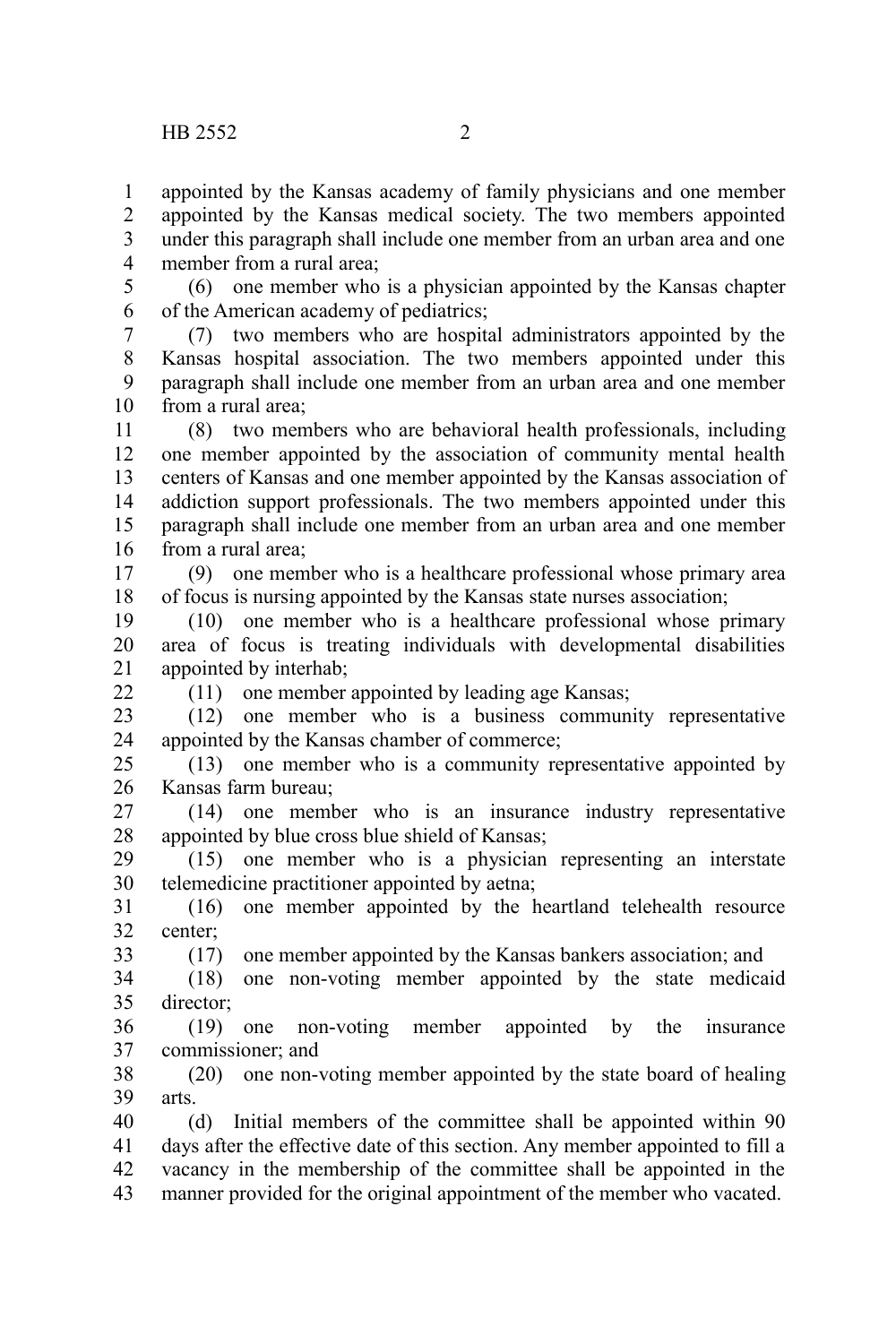(e) The president of the senate shall select one member of the committee who is a member of the senate, and the speaker of the house of representatives shall select one member of the committee who is a member of the house of representatives, both to serve as co-chairpersons of the committee. 1 2 3 4 5

(f) The committee shall meet not fewer than four times per year upon the call of either co-chairperson. The co-chairpersons shall call the first meeting of the committee on or before October 1, 2022. A majority of the voting members of the committee constitutes a quorum. Any action by the committee shall be by motion adopted by a majority of the voting members present when there is a quorum. 6 7 8 9 10 11

(g) Staff of the office of revisor of statutes, the legislative research department and the division of legislative administrative services shall provide assistance to the committee as may be requested by the cochairpersons. 12 13 14 15

(h) Subject to approval by the legislative coordinating council, legislative members of the committee attending meetings of the committee shall be paid amounts for expenses, mileage and subsistence as provided in K.S.A. 75-3223(e), and amendments thereto. 16 17 18 19

Sec. 2. K.S.A. 40-2,211 is hereby amended to read as follows: 40- 2,211.  $(a)$  For purposes of Kansas telemedicine act: 20 21

(1)*(a)* "Distant site" means a site at which*, including an unlicensed or private location, where* a healthcare provider is located while providing healthcare services by means of telemedicine. 22 23 24

(2)*(b)* "Healthcare provider" means a physician, licensed physician assistant, licensed advanced practice registered nurse or person licensed, registered, certified or otherwise authorized to practice by the behavioral sciences regulatory board. 25 26 27 28

(3)*(c) "In-state practitioner" means any healthcare provider who has a physical location of practice in the state of Kansas as authorized by the applicable Kansas licensing and regulatory agency.* 29 30 31

*(d) "Interstate telehealth practitioner" means a healthcare provider who does not have a physical location of practice in the state of Kansas and provides only telemedicine services to patients in the state of Kansas pursuant to a telemedicine waiver issued by the state board of healing arts.* 32 33 34 35 36

*(e)*  "Originating site" means a site at which a patient is located at the time healthcare services are provided by means of telemedicine. 37 38

(4)*(f)* "Physician" means a person licensed to practice medicine and surgery by the state board of healing arts. 39 40

 $\overline{(5)}(g)$  "Telemedicine," including "telehealth," means the delivery of healthcare services or consultations while the patient is at an originating site and the healthcare provider is at a distant site. Telemedicine shall be 41 42 43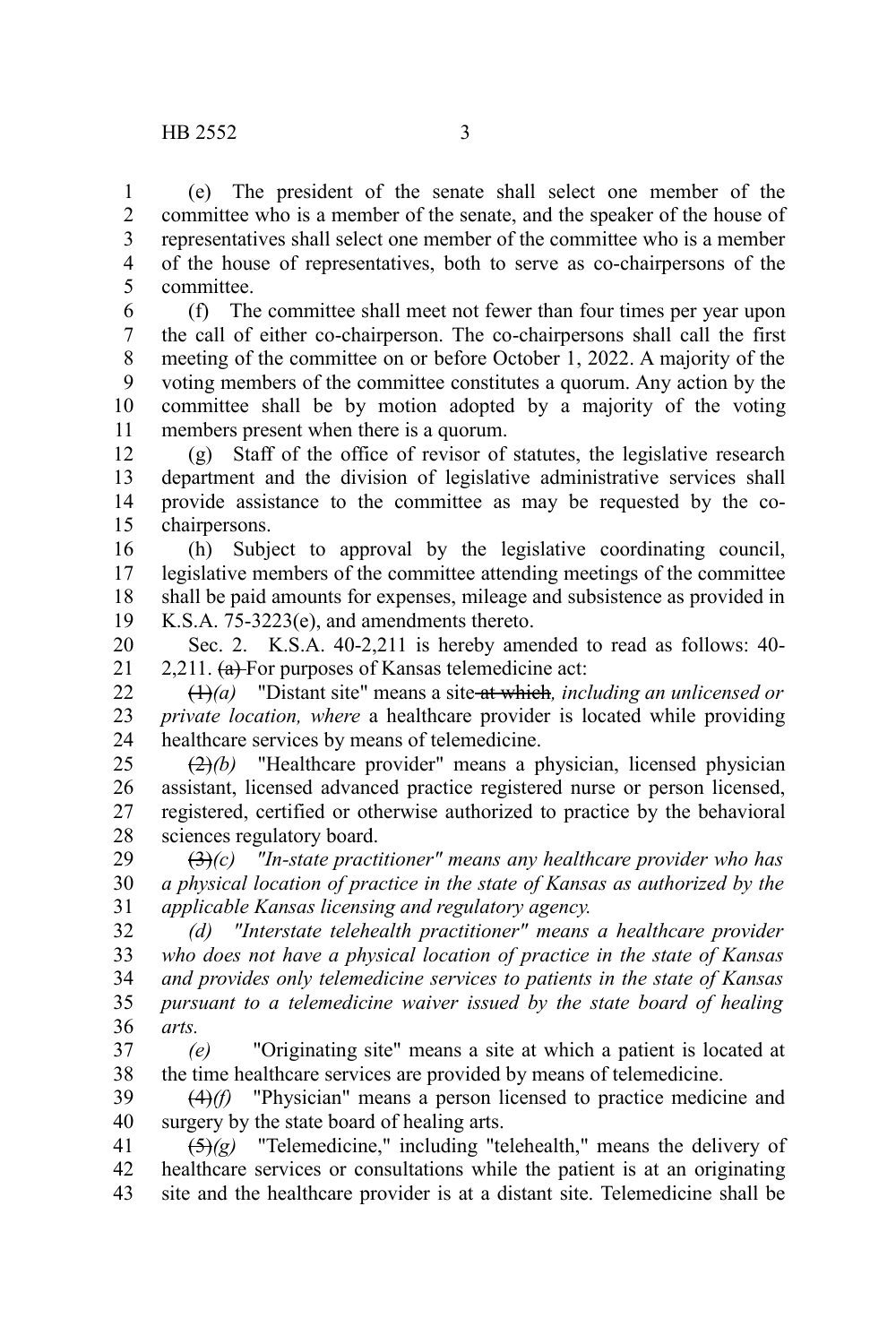provided by means of real-time two-way interactive audio, visual, or audio-visual communications, including the application of secure video conferencing*, remote patient monitoring* or store-and-forward technology to provide or support healthcare delivery, that facilitate the assessment, diagnosis, consultation, treatment, education and care management of a patient's healthcare. "Telemedicine" does not include communication between: 1 2 3 4 5 6 7

 $(A)(1)$  Healthcare providers that consist solely of a telephone voiceonly conversation, *an* email or facsimile transmission; or 8 9

(B)*(2)* a physician *healthcare provider* and a patient that consists solely of an email*, voicemail, instant message* or facsimile transmission. 10 11

12

(b) This section shall take effect on and after January 1, 2019.

Sec. 3. K.S.A. 40-2,212 is hereby amended to read as follows: 40- 2,212. (a) The same requirements for patient privacy and confidentiality under the health insurance portability and accountability act of 1996 and 42 C.F.R. § 2.13, as applicable, that apply to healthcare services delivered via in-person contact shall also apply to healthcare services delivered via telemedicine. Nothing in this section shall supersede the provisions of any state law relating to the confidentiality, privacy, security or privileged status of protected health information. 13 14 15 16 17 18 19 20

(b) Telemedicine may be used to establish a valid provider-patient relationship. 21 22

(c) *Telemedicine may be used by an in-state practitioner to refer a patient to a specialty service healthcare provider to the extent that such services are consistent with the standard of care for an in-state practitioner.* 23 24 25 26

*(d)* The same standards of practice and conduct that apply to healthcare services delivered via in-person contact *with a patient* shall also apply to healthcare services delivered via telemedicine. 27 28 29

(d)*(e)* (1) A person *healthcare provider* authorized by law to provide and who provides telemedicine services to a patient shall provide the patient with guidance on appropriate follow-up care. 30 31 32

(2) (A) Except when otherwise prohibited by any other provision of law, when the patient consents *to treatment via telemedicine* and the patient has a primary care *physician* or other treating physician, the person *in-state practitioner or interstate telemedicine practitioner* providing telemedicine services shall send within three business days a report to such primary care *physician* or other treating physician of the treatment and services rendered to the patient in the telemedicine encounter. 33 34 35 36 37 38 39

(B) A person licensed, registered, certified or otherwise authorized to practice by the behavioral sciences regulatory board shall not be required to comply with the provisions of subparagraph (A). 40 41 42

(e) This section shall take effect on and after January 1, 2019. 43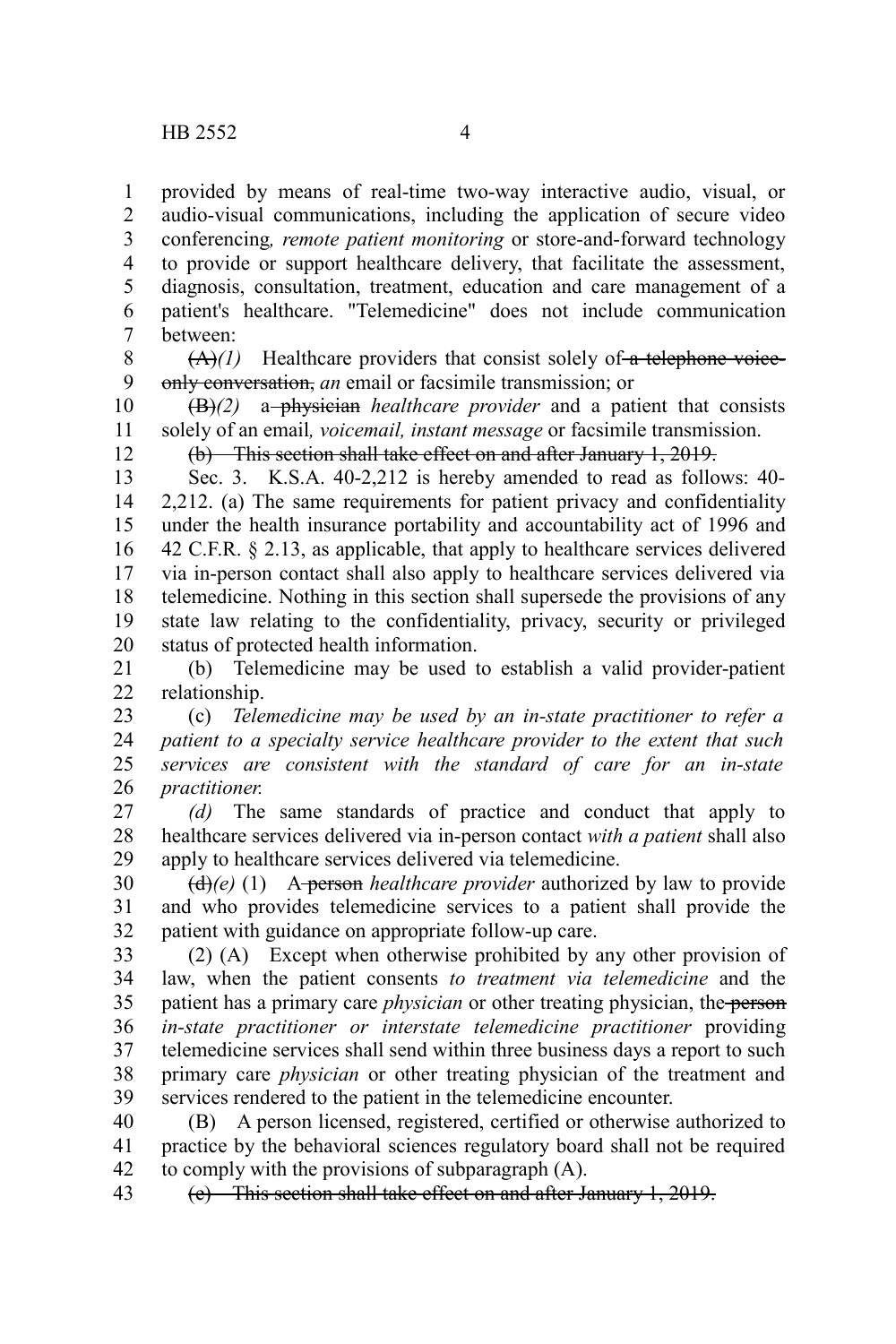*(f) An in-state practitioner may use audio-only communication with a patient who has an existing relationship with an in-state practitioner if:* 1 2

*(1) An audio-visual telemedicine encounter is not reasonably available due to the patient's functional status or lack of technological access or telecommunications infrastructure limits, as determined by the in-state practitioner; and* 3 4 5 6

*(2) the telemedicine encounter is initiated at the request of the patient or authorized by the patient before the telemedicine encounter.* 7 8

*(g) (1) If the actions described in subparagraphs (A) through (E) would be required for the provision of the same healthcare services delivered in a manner other than telemedicine, a healthcare provider who uses telemedicine shall:* 9 10 11 12

*(A) Establish a healthcare provider-patient relationship prior to providing care and treatment to a patient;* 13 14

*(B) obtain the patient's name and contact information and, to the extent reasonably possible, confirmation of the identity of the patient and a verbal statement or other data from the patient identifying the patient's location;* 15 16 17 18

*(C) disclose the provider's name and licensure, certification or registration;* 19 20

*(D) create and maintain a medical record for the patient consistent with the standard of care for maintaining medical records for patients treated in an in-person setting; and* 21 22 23

*(E) if a prescription order is issued for the patient and subject to the consent of the patient, notify the patient's primary care physician, if any, of any prescription orders issued for the patient.* 24 25 26

*(2) The requirements of paragraph (1) shall not apply if the healthcare provider:* 27 28

*(A) Is using an electronic health record system that the patient's primary care physician is authorized to access; and* 29 30

*(B) has established an ongoing provider-patient relationship with the patient by providing care and treatment to the patient at least two consecutive times via telemedicine services.* 31 32 33

*(3) Any medical records required to be created and maintained under this subsection shall be created and maintained under the same standards of appropriate practice as such standards apply for medical records for patients in an in-person setting.* 34 35 36 37

*(h) A healthcare provider may refuse at any time to provide healthcare services using telemedicine if, in the healthcare provider's sole discretion, the provider believes:* 38 39 40

*(1) The health quality may be negatively impacted by providing services or items via telemedicine; or* 41 42

*(2) the healthcare provider would be unable to provide the same* 43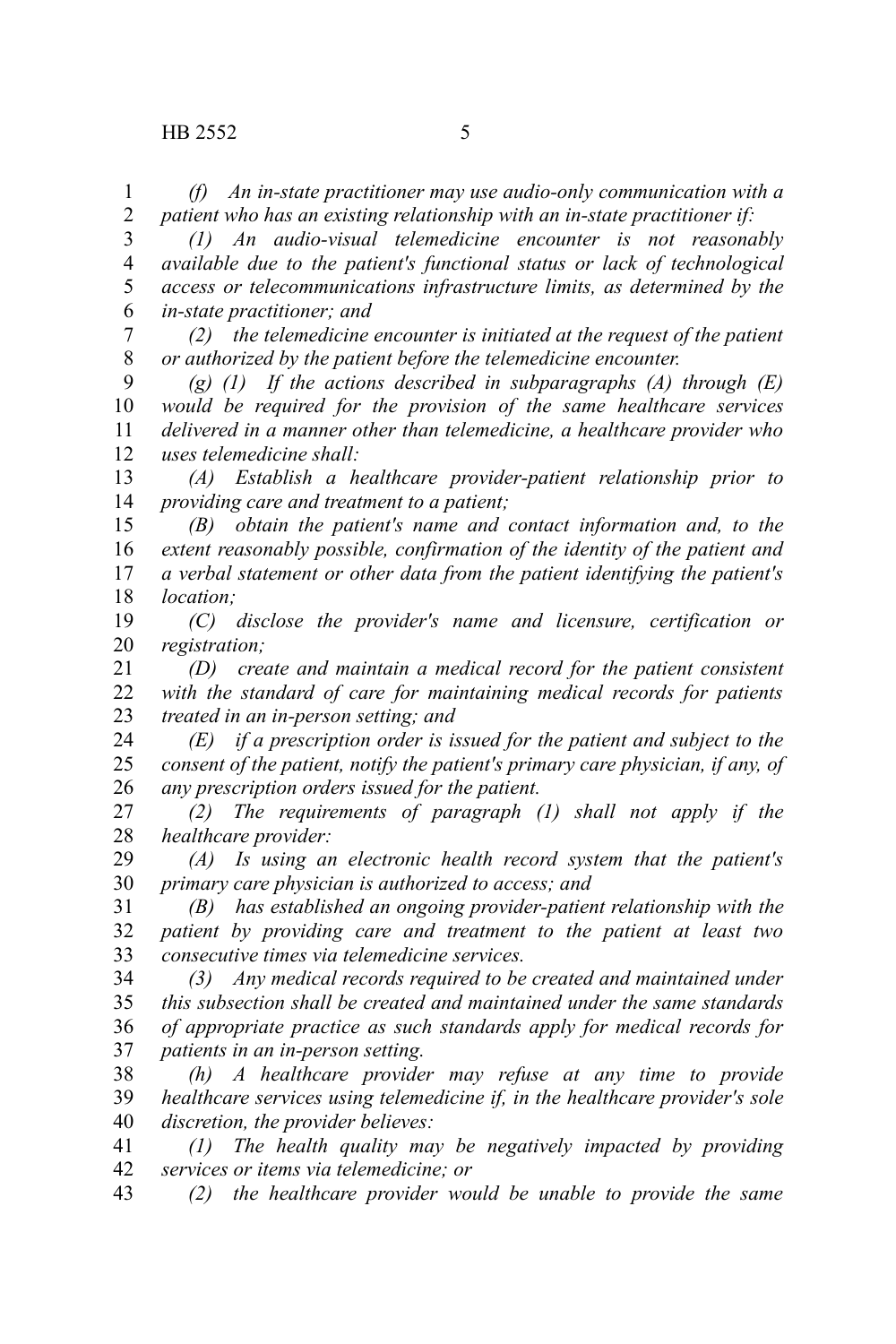*clinical standards of care as provided in an in-person setting.* 1

*(i) Nothing in the Kansas telemedicine act shall be construed to require any individual to use telemedicine or any healthcare provider to provide services via telemedicine.* 2 3 4

Sec. 4. K.S.A. 40-2,213 is hereby amended to read as follows: 40- 2,213. (a) The provisions of this section shall apply to any individual or group health insurance policy, medical service plan, contract, hospital service corporation contract, hospital and medical service corporation contract, fraternal benefit society or health maintenance organization that provides coverage for accident and health services and that is delivered, issued for delivery, amended or renewed on or after January 1, 2019 *July 1, 2022*. The provisions of this section shall also apply to the Kansas medical assistance program. 5 6 7 8 9 10 11 12 13

(b) No individual or group health insurance policy, medical service plan, contract, hospital service corporation contract, hospital and medical service corporation contract, fraternal benefit society, health maintenance organization or the Kansas medical assistance program shall*:* 14 15 16 17

*(1)* Exclude an otherwise covered healthcare service from coverage solely because such service is provided through telemedicine, rather than in-person contact, or based upon the lack of a commercial office for the practice of medicine, when such service is delivered by a healthcare provider*; or* 18 19 20 21 22

*(2) require the use of any specific information technology application by any in-state practitioner*. 23 24

(c) The insured's *covered individual's* medical record shall serve to satisfy all documentation for the reimbursement of all telemedicine healthcare services, and no additional documentation outside of the medical record shall be required. 25 26 27 28

(d) Payment or reimbursement of covered healthcare services delivered through telemedicine may *by an in-state practitioner shall* be established by an insurance company, nonprofit health service corporation, nonprofit medical and hospital service corporation or health maintenance organization in the same manner as payment or reimbursement for covered services that are delivered via in-person contact are *is* established. 29 30 31 32 33 34

(e) *An individual or group health insurance policy, medical service plan, contract, hospital service corporation contract, hospital and medical service corporation contract, fraternal benefit society or health maintenance organization that provides coverage for accident and health services and the Kansas medical assistance program shall provide payment and reimbursement for telemedicine services provided by an instate practitioner under the same criteria that the policy provides for payment and reimbursement for the same or similar healthcare services delivered in person by an in-state practitioner.* 35 36 37 38 39 40 41 42 43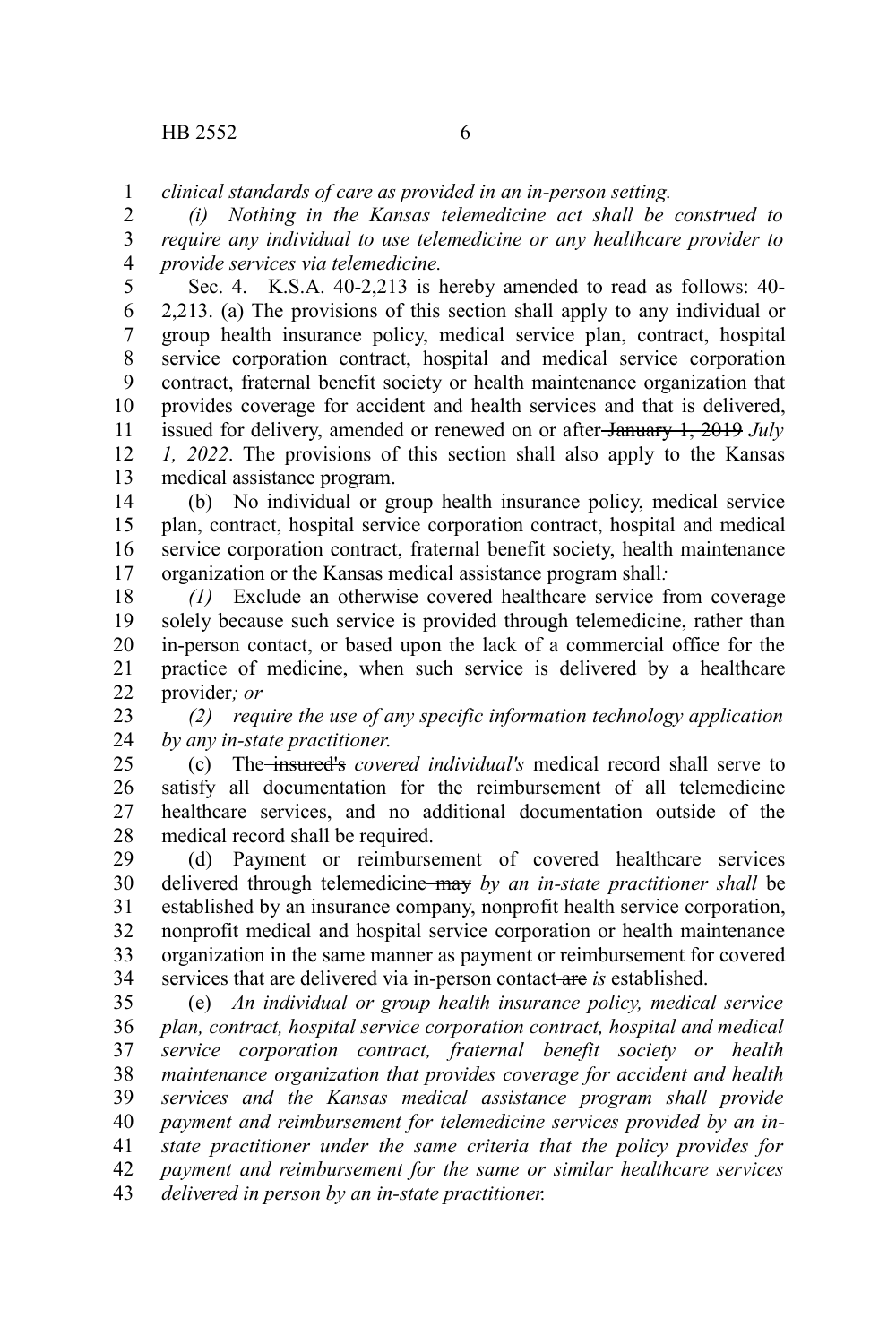*(f) Coverage and payment for telemedicine services provided by an in-state practitioner shall not be subject to any dollar limit, deductible or coinsurance requirement that is less favorable to a covered individual than the dollar limit, deductible or coinsurance requirement that applies to the same healthcare services delivered to a covered individual in person by an in-state practitioner.* 1 2 3 4 5 6

*(g) Any coverage limit or annual or lifetime aggregate dollar limit that applies to telemedicine services provided by an in-state practitioner shall be the same such limit that applies to all items and services provided by an in-state practitioner covered under the policy.* 7 8 9 10

*(h) An interstate telehealth practitioner shall not be affected by instate practitioner reimbursement rates established under Kansas law. The provisions of subsections (d) through (g) shall not apply to items or services provided by an interstate telemedicine practitioner.* 11 12 13 14

15

*(i)* Nothing in this section shall be construed to:

(1) Prohibit an individual or group health insurance policy, medical service plan, contract, hospital service corporation contract, hospital and medical service corporation contract, fraternal benefit society or health maintenance organization that provides coverage for telemedicine or the Kansas medical assistance program from providing coverage for only those services that are medically necessary, subject to the terms and conditions of the covered individual's health benefits plan; 16 17 18 19 20 21 22

(2) mandate coverage for a healthcare service delivered via telemedicine if such healthcare service is not already a covered healthcare service, when delivered by a healthcare provider subject to the terms and conditions of the covered individual's health benefits plan; or 23 24 25 26

(3) allow an individual or group health insurance policy, medical service plan, contract, hospital service corporation contract, hospital and medical service corporation contract, fraternal benefit society or health maintenance organization that provides coverage for telemedicine or the Kansas medical assistance program to require a covered individual to use telemedicine or in lieu of receiving an in-person healthcare service or consultation from an in-network provider. 27 28 29 30 31 32 33

(f)*(j)* The provisions of K.S.A. 40-2248 and 40-2249a, and amendments thereto, shall not apply to this section. 34 35

- 36
- 37

(g) This section shall take effect on and after January 1, 2019.

Sec. 5. K.S.A. 40-2,211, 40-2,212 and 40-2,213 are hereby repealed.

Sec. 6. This act shall take effect and be in force from and after its publication in the Kansas register. 38 39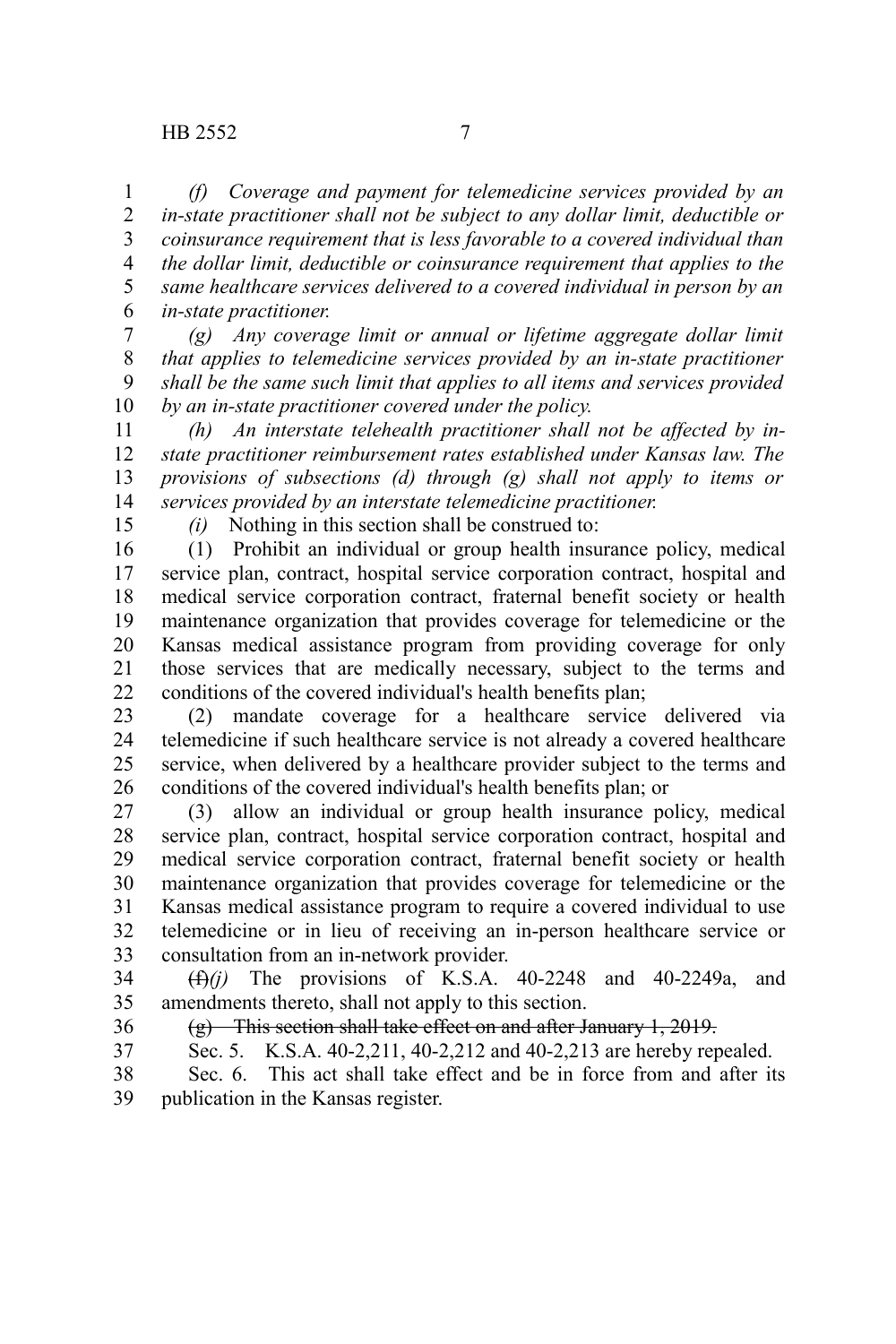*Session of 2022*

#### **HOUSE BILL No. 2672**

By Representative Rhiley

2-9

AN ACT concerning labor; relating to licensing of professional occupations; creating the open borders for Kansas jobs act; providing for issuance of Kansas licenses or certifications to practice certain professions to persons holding credentials from other states that have substantially equivalent requirements for such licenses or certifications as Kansas; amending K.S.A. 1-302, 65-1152, 65-1505, 65-1663, 65- 2833, 65-28a04, 65-28b03, 65-2906, 65-4203, 65-5406, 65-5506, 65- 5910, 65-7203, 65-7503, 72-2157 and 75-7b04 and K.S.A. 2021 Supp. 65-6129 and 65-6322 and repealing the existing sections. WHEREAS, The provisions of K.S.A. 1-302, 65-1152, 65-1505, 65- 1663, 65-2833, 65-28a04, 65-28b03, 65-2906, 65-4203, 65-5406, 65-5506, 65-5910, 65-7203, 65-7503, 72-2157 and 75-7b04 and K.S.A. 2021 Supp. 65-6129 and 65-6322, as amended by this act, shall be known as the open borders for Kansas jobs act. Now, therefore: *Be it enacted by the Legislature of the State of Kansas:* Section 1. K.S.A. 1-302 is hereby amended to read as follows: 1-302. (a) The certificate of certified public accountant shall be known as the Kansas certificate and shall be granted by the board to any person of good moral character who: (1) Is a resident of this state or has a place of business or is employed therein; (2) meets the educational requirements prescribed by K.S.A. 1-302a, and amendments thereto; and (3) has passed an examination in accounting and auditing and in such other related subjects as the board may determine to be appropriate. (b) *The board may grant a Kansas certificate to any person who holds a current, valid certificate or license as a certified public accountant issued by the appropriate regulatory agency of another state that has substantially equivalent requirements for such certification or licensure as the board. An applicant for a license issued pursuant to this section shall submit any information required by the board and pay any fees required for a Kansas certificate. (c)* The board may refuse to grant a certificate on the ground of 1 2 3 4 5 6 7 8 9 10 11 12 13 14 15 16 17 18 19 20 21 22 23 24 25 26 27 28 29 30 31 32 33

failure to satisfy the good moral character requirement subject to notice and an opportunity for the person to be heard pursuant to the Kansas administrative procedures *procedure* act. 34 35 36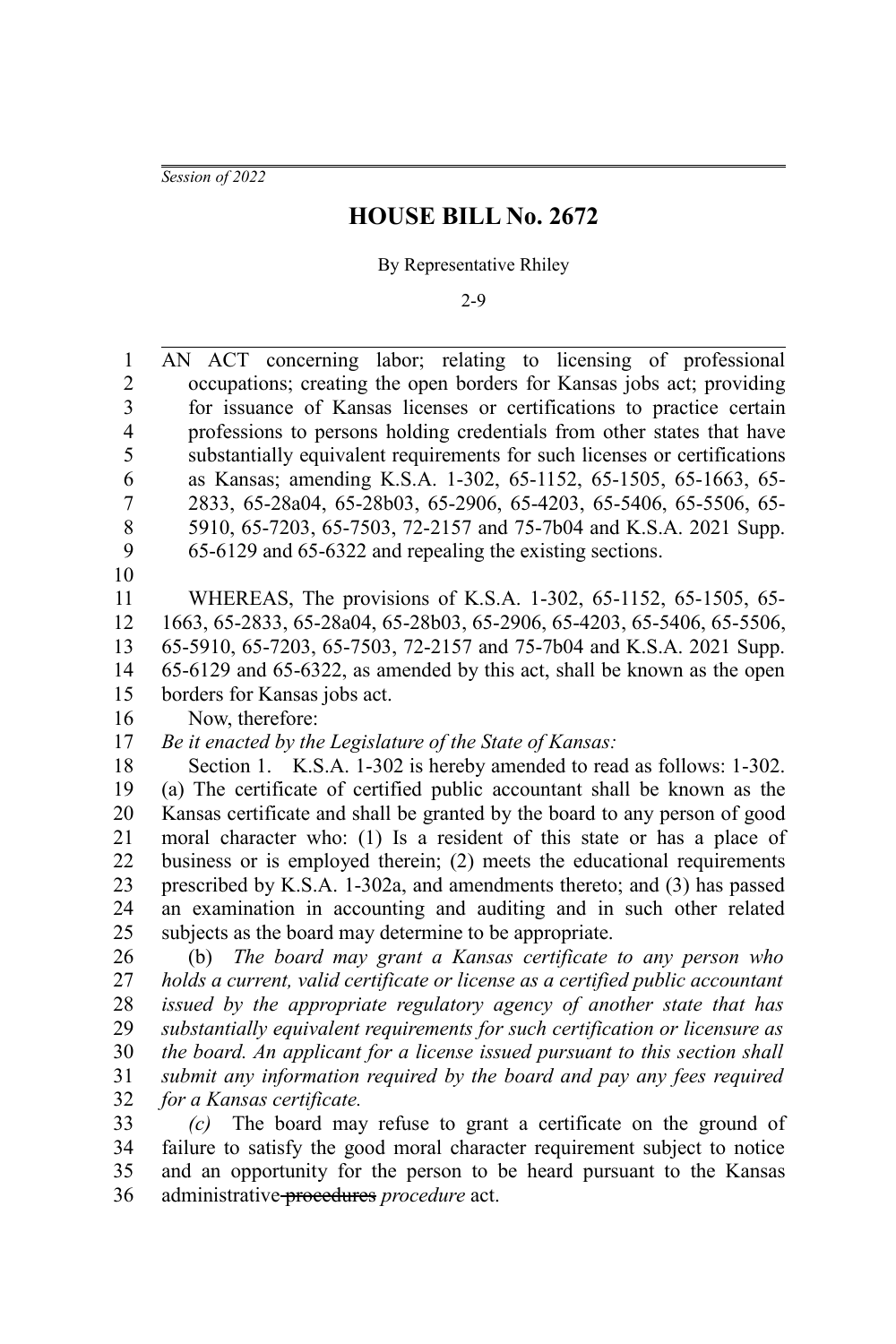Sec. 2. K.S.A. 65-1152 is hereby amended to read as follows: 65- 1152. (a) In order to obtain authorization from the board of nursing to practice as a registered nurse anesthetist an individual shall meet the following requirements: 1 2 3 4

(1) Be licensed to practice professional nursing under the Kansas nurse practice act; 5 6

(2) has successfully completed a course of study in nurse anesthesia in a school of nurse anesthesia approved by the board; 7 8

(3) has successfully completed an examination approved by the board or has been certified by a national organization whose certifying standards are approved by the board as equal to or greater than the corresponding standards established under this act for obtaining authorization to practice as a registered nurse anesthetist; and 9 10 11 12 13

(4) be required to successfully complete a refresher course as defined in rules and regulations of the board if the individual has not been in active anesthesia practice for five years preceding the application. 14 15 16

(b) *The board may authorize an individual to practice as a registered nurse anesthetist if such individual has been duly licensed, certified or otherwise authorized to practice as a registered nurse anesthetist under the laws of another state if, in the opinion of the board, the applicant meets the same qualifications required of a registered nurse anesthetist in this state. Verification of the applicant's licensure, certification or authorization status shall be required from the other state.* 17 18 19 20 21 22 23

*(c)* Approval of schools of nurse anesthesia shall be based on approval standards specified in K.S.A. 65-1133*,* and amendments thereto. 24 25

 $\left(\frac{e}{e}\right)$  Schools of nurse anesthesia approved by the board under this section shall offer, a masters level degree program in nurse anesthesia. 26 27

(d)*(e)* For the purposes of determining whether an individual meets the requirements of item  $(2)$  of subsection  $(a)/2$ , the board by rules and regulations shall establish criteria for determining whether a particular school of nurse anesthesia maintains standards which *that* are at least equal to schools of nurse anesthesia which *that* are approved by the board. 28 29 30 31 32

Sec. 3. K.S.A. 65-1505 is hereby amended to read as follows: 65- 1505. (a) Persons entitled to practice optometry in Kansas shall be those persons licensed in accordance with the provisions of the optometry law. A person shall be qualified to be licensed and to receive a license as an optometrist: (1) Who is of good moral character; and in determining the moral character of any such person, the board may take into consideration any felony conviction of such person, but such conviction shall not automatically operate as a bar to licensure; (2) who has graduated from a school or college of optometry approved by the board; and (3) who successfully meets and completes the requirements set by the board and passes an examination given by the board. 33 34 35 36 37 38 39 40 41 42 43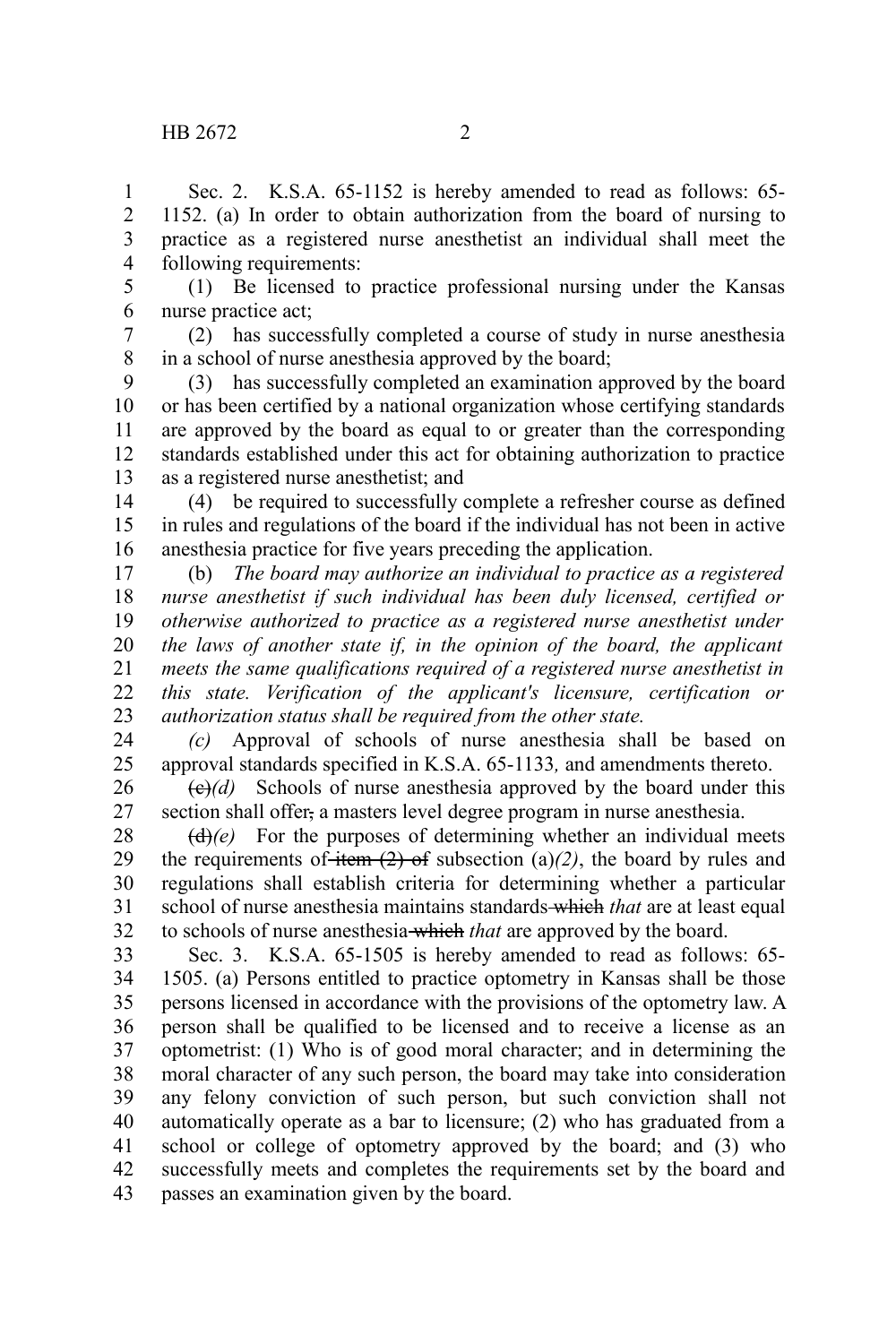(b) *The board may grant a license to any person who holds a current, valid license to practice optometry issued by the appropriate regulatory agency of another state that has substantially equivalent requirements for such licensure as the board. An applicant for a license issued pursuant to this section shall submit any information required by the board and pay any fees required for such licensure.* 1 2 3 4 5 6

*(c)* All applicants for licensure, in addition to successfully completing all other requirements for licensure, shall submit evidence satisfactory to the board of professional liability insurance in an amount acceptable to the board. 7 8 9 10

 $\left(\frac{e}{e}\right)$  Any person applying for examination by the board shall fill out and swear to an application furnished by the board, accompanied by a fee fixed by the board by rules and regulations in an amount of not to exceed \$450, and file the same with the secretary of the board at least 30 days prior to the holding of the examination. At such examinations the board shall examine each applicant in subjects taught in schools or colleges of optometry approved by the board, as may be required by the board. If such person complies with the other qualifications for licensing and passes such examination, such person shall receive from the board, upon the payment of a fee fixed by the board by rules and regulations in an amount of not to exceed \$150, a license entitling such person to practice optometry. In the event of the failure on the part of the applicant to pass the first examination, such person may, with the consent of the board, within 18 months, by filing an application accompanied by a fee fixed by the board by rules and regulations in an amount of not to exceed \$150, take a second examination; for the third and each subsequent examination a fee fixed by the board by rules and regulations in an amount of not to exceed \$150. Any examination fee and license fee fixed by the board under this subsection which is in effect on the day preceding the effective date of this act shall continue in effect until the board adopts rules and regulations under this subsection fixing a different fee therefor. 11 12 13 14 15 16 17 18 19 20 21 22 23 24 25 26 27 28 29 30 31

(d)*(e)* Any applicant for reciprocal licensure may in the board's discretion be licensed and issued a license without examination if the applicant has been in the active practice of optometry in another state for at least the three-year period immediately preceding the application for reciprocal licensure and the applicant: 32 33 34 35 36

(1) Presents a certified copy of a certificate of registration or license which *that* has been issued to the applicant by another state where the requirements for licensure are deemed by the board to be equivalent to the requirements for licensure under this act, if such state accords a like privilege to holders of a license issued by the board; 37 38 39 40 41

(2) submits a sworn statement of the licensing authority of such other state that the applicant's license has never been limited, suspended or 42 43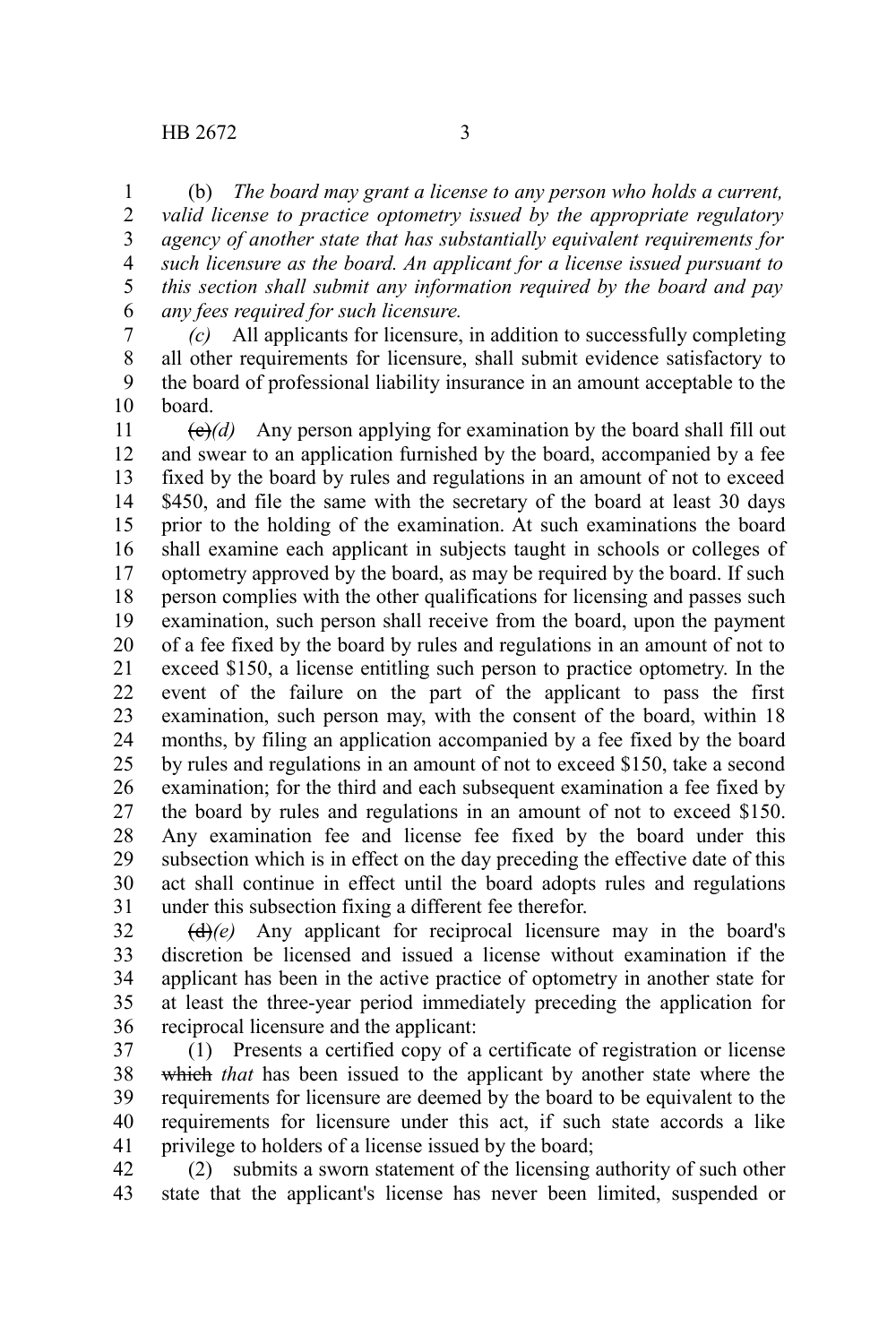revoked and that the applicant has never been censured or had other disciplinary action taken; 1 2

(3) successfully passes an examination of Kansas law administered by the board and such clinical practice examination as the board deems necessary; and 3 4 5

(4) pays the reciprocal license fixed by the board by rules and regulations in an amount of not to exceed \$450. The reciprocal license fee fixed by the board under this subsection which *that* is in effect on the day preceding the effective date of this act shall continue in effect until the board adopts rules and regulations under this subsection fixing a different fee therefor. 6 7 8 9 10 11

(e)*(f)* The board shall adopt rules and regulations establishing the criteria which *that* a school or college of optometry shall satisfy in meeting the requirement of approval by the board established under subsection (a). The board may send a questionnaire developed by the board to any school or college of optometry for which the board does not have sufficient information to determine whether the school or college meets the requirements for approval and rules and regulations adopted under this act. The questionnaire providing the necessary information shall be completed and returned to the board in order for the school or college to be considered for approval. The board may contract with investigative agencies, commissions or consultants to assist the board in obtaining information about schools or colleges. In entering such contracts the authority to approve schools or colleges shall remain solely with the board. 12 13 14 15 16 17 18 19 20 21 22 23 24

 $(f(x)(g)$  (1) The board may require an applicant for licensure or a licensee in connection with an investigation of the licensee to be fingerprinted and submit to a state and national criminal history record check. The fingerprints shall be used to identify the licensee or applicant for licensure and to determine whether the licensee or applicant for licensure has a record of criminal arrests and convictions in this state or other jurisdictions. The board is authorized to submit the fingerprints to the Kansas bureau of investigation, the federal bureau of investigation or any other law enforcement or criminal justice agency for a state and national criminal history record check. The board may use the information obtained through the criminal history record check for the purposes of verifying the identification of the licensee or applicant for licensure and in the official character and fitness determination of the licensee or applicant for licensure to practice optometry in this state. 25 26 27 28 29 30 31 32 33 34 35 36 37 38

(2) Local and state law enforcement officers and agencies shall assist the board in taking and processing fingerprints of licensees and applicants for licensure and shall release to the board all records of adult convictions, arrests and nonconvictions in this state and all records of adult convictions, arrests and nonconvictions of any other state or country. The board may 39 40 41 42 43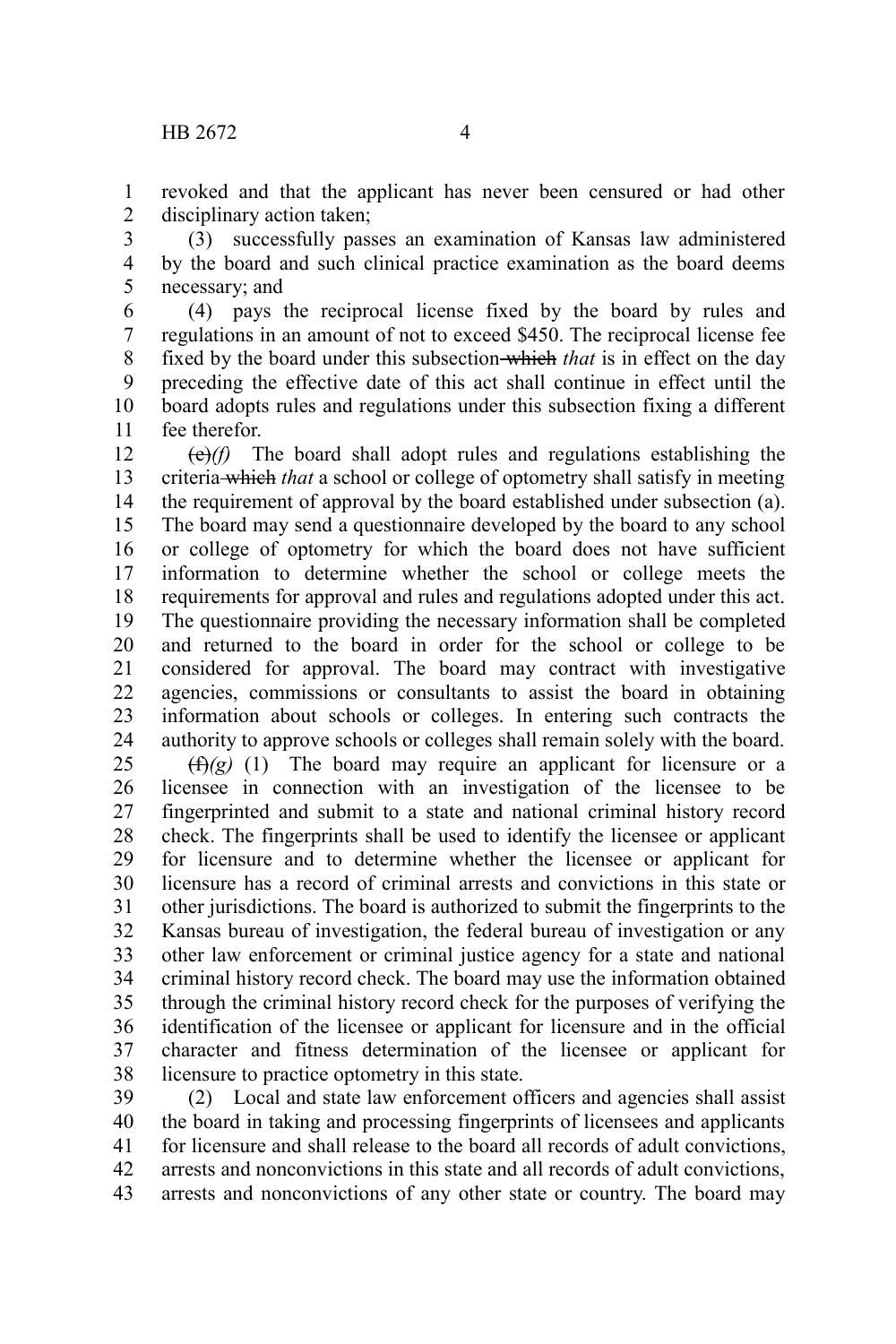enter into agreements with the Kansas bureau of investigation, the federal bureau of investigation or any other law enforcement or criminal justice agency as necessary to carry out the duties of the board under this act. 1 2 3

(3) The fingerprints and all information obtained from the criminal history record check shall be confidential and shall not be disclosed except to members of the board and agents and employees of the board as necessary to verify the identification of any licensee or applicant for licensure and in the official character and fitness determination of the licensee or applicant for licensure to practice optometry in this state. Any other disclosure of such confidential information shall constitute a class A misdemeanor and shall constitute grounds for removal from office, termination of employment or denial, revocation or suspension of any license issued under this act. 4 5 6 7 8 9 10 11 12 13

(4) (A) The board shall fix a fee for fingerprinting applicants or licensees in an amount necessary to reimburse the board for the cost of the fingerprinting. Fees collected under this subsection shall be deposited in the criminal history and fingerprinting fund. 14 15 16 17

(B) There is hereby created in the state treasury the criminal history and fingerprinting fund. All moneys credited to the fund shall be used to pay all costs and fees associated with processing of fingerprints and criminal history checks for the board of examiners in optometry. The fund shall be administered by the board. All expenditures from the fund shall be made in accordance with appropriation acts upon warrants of the director of accounts and reports issued pursuant to vouchers approved by the president of the board or a person designated by the president. 18 19 20 21 22 23 24 25

Sec. 4. K.S.A. 65-1663 is hereby amended to read as follows: 65- 1663. (a) It shall be unlawful for any person to function as a pharmacy technician in this state unless such person is registered with the board as a pharmacy technician. Every person registered as a pharmacy technician shall have graduated from an accredited high school or its equivalent, obtained a graduate equivalent diploma (GED) or be enrolled and in good standing in a high school education program. Every person registered as a pharmacy technician shall pass one or more examinations identified and approved by the board within the period or periods of time specified by the board after becoming registered. The board shall adopt rules and regulations identifying the required examinations, when they must be passed and establishing the criteria for the required examinations and passing scores. The board may include as a required examination any national pharmacy technician certification examination. The board shall adopt rules and regulations restricting the tasks a pharmacy technician may perform prior to passing any required examinations. 26 27 28 29 30 31 32 33 34 35 36 37 38 39 40 41

(b) *Any person who holds a current, valid license or registration as a pharmacy technician issued by the appropriate regulatory agency of* 42 43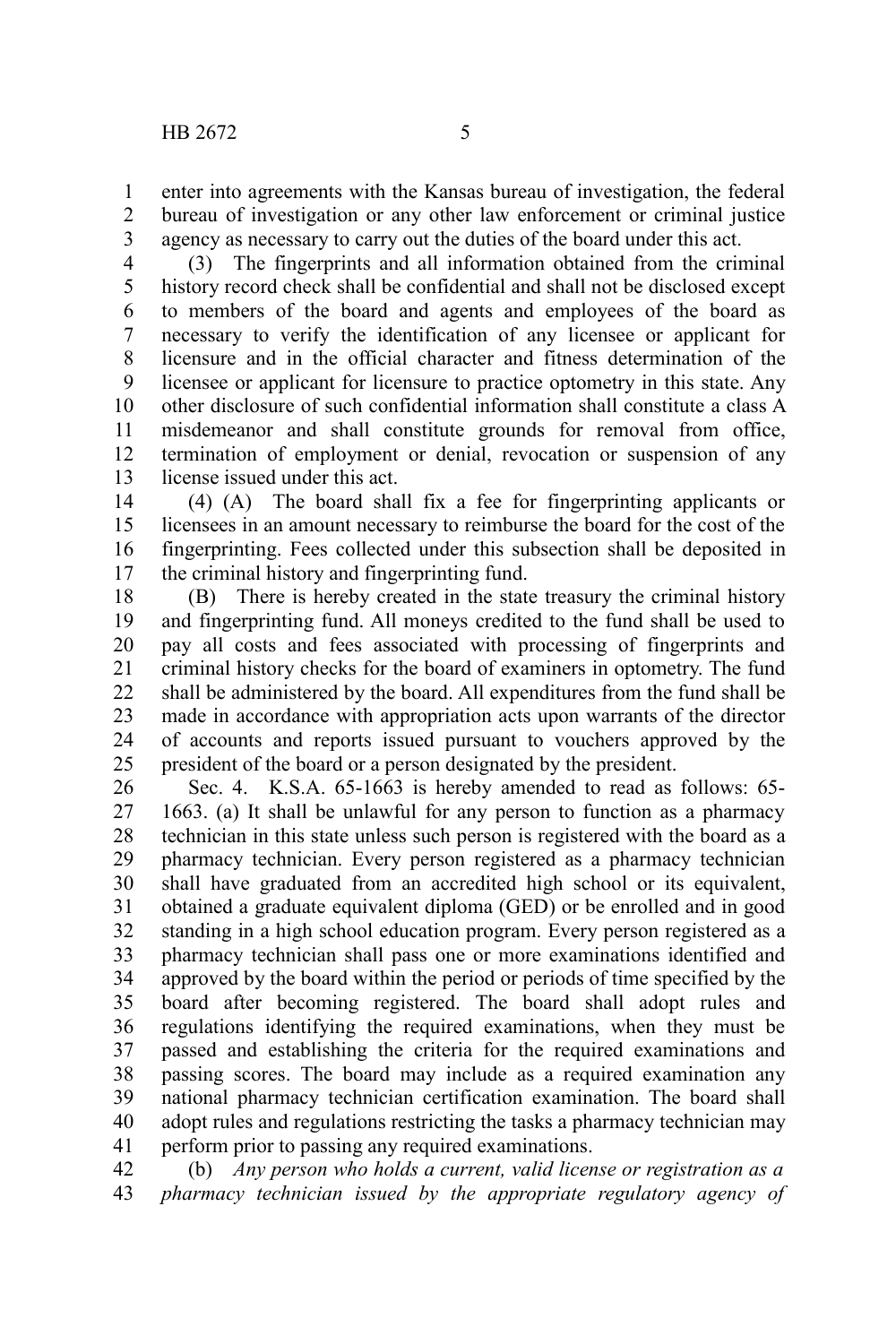1

*another state that has substantially equivalent requirements for such*

*licensure or registration as the board may be registered as a pharmacy technician in this state. An applicant for registration pursuant to this section shall submit any information required by the board and pay any fees required for such registration.* 2 3 4 5

*(c)* All applications for registration shall be made on a form to be prescribed and furnished by the board. Each application for registration shall be accompanied by a registration fee fixed by the board by rule and regulation not to exceed \$50. 6 7 8 9

 $\left(\frac{\theta}{\theta}\right)(d)$  The board shall take into consideration any felony conviction of an applicant, but such conviction shall not automatically operate as a bar to registration. 10 11 12

(d)*(e)* Except as otherwise provided in this subsection, each pharmacy technician registration issued by the board shall expire every two years. The expiration date shall be established by rules and regulations adopted by the board. To provide for a system of biennial renewal of pharmacy technician registrations, the board may provide by rules and regulations that registrations issued or renewed may expire less than two years from the date of issuance or renewal. Each applicant for renewal of a pharmacy technician registration shall be made on a form prescribed and furnished by the board and shall be accompanied by a renewal fee fixed by the board by rule and regulation not to exceed \$25. Pharmacy technician registration renewal fees may be prorated for registration periods which are less than biennial in accordance with rules and regulations of the board. Except as otherwise provided in this subsection, the application for registration renewal, when accompanied by the renewal fee and evidence satisfactory to the board that the person has successfully complied with the rules and regulations of the board establishing the requirements for a program of continuing pharmacy technician education and received by the secretary on or before the date of expiration of the registration, shall have the effect of temporarily renewing the applicant's registration until actual issuance or denial of the renewal registration. If at the time of filing a proceeding is pending before the board which may result in the suspension, probation, revocation or denial of the applicant's registration, the board may by emergency order declare that the application for renewal shall not have the effect of temporarily renewing such applicant's registration. If the renewal fee is not paid prior to the expiration date of the renewal year, the registration is void. 13 14 15 16 17 18 19 20 21 22 23 24 25 26 27 28 29 30 31 32 33 34 35 36 37 38

(e)*(f)* Continuing pharmacy technician education requirements shall be fixed by the board at not more than 20 clock hours biennially of a program of continuing education approved by the board. Continuing education hours may be prorated for licensure periods that are less than biennial in accordance with rules and regulations of the board. 39 40 41 42 43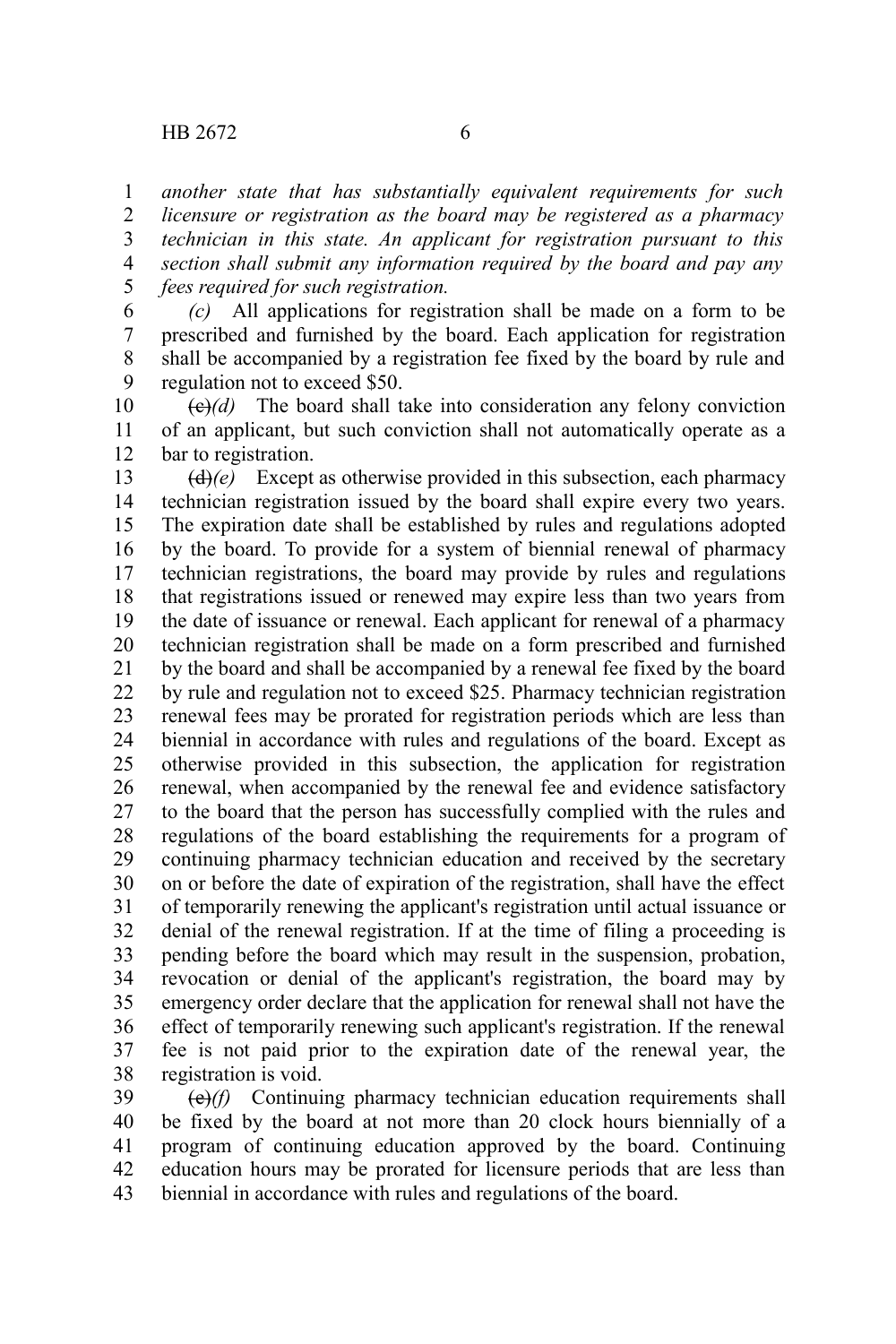$(f(x)(g)$  (1) The board may limit, suspend or revoke a registration or deny an application for issuance or renewal of any registration as a pharmacy technician on any ground, which *that* would authorize the board to take action against the license of a pharmacist under K.S.A. 65-1627, and amendments thereto. 1 2 3 4 5

(2) The board may require a physical or mental examination, or both, of a person applying for or registered as a pharmacy technician. 6 7

(3) The board may temporarily suspend or temporarily limit the registration of any pharmacy technician in accordance with the emergency adjudicative proceedings under the Kansas administrative procedure act if the board determines that there is cause to believe that grounds exist for disciplinary action under this section against the registrant and that the registrant's continuation of pharmacy technician functions would constitute an imminent danger to the public health and safety. 8 9 10 11 12 13 14

(4) Proceedings under this section shall be subject to the Kansas administrative procedure act. 15 16

(g)*(h)* Every registered pharmacy technician, within 30 days of obtaining new employment or ceasing employment as a pharmacy technician, shall notify the secretary of the name and address of the new employer or cessation of employment. 17 18 19 20

(h)*(i)* Every pharmacy technician who changes their residential address, email address or legal name shall, within 30 days thereof, notify the secretary of such change on a form prescribed and furnished by the board. 21 22 23 24

 $\left(\frac{f}{f}\right)(i)$  Each pharmacy shall at all times maintain a list of the names of pharmacy technicians employed by the pharmacy. A pharmacy technician shall work under the direct supervision and control of a pharmacist, and while on duty, shall wear a name badge or similar identification with the pharmacy technician's name and designation as a pharmacy technician. It shall be the responsibility of the supervising pharmacist to determine that the pharmacy technician is in compliance with the applicable rules and regulations of the board, and the supervising pharmacist shall be responsible for the acts and omissions of the pharmacy technician in the performance of the pharmacy technician's duties. The ratio of pharmacy technicians to pharmacists in the prescription area of a pharmacy shall be prescribed by the board by rule and regulation. Any change in the ratio of pharmacy technicians to pharmacists in the prescription area of the pharmacy must be adopted by a vote of no less than six members of the board. 25 26 27 28 29 30 31 32 33 34 35 36 37 38 39

 $\left(\frac{1}{i}\right)$  Every registered pharmacy technician shall display the current registration in that part of the place of business in which such person is engaged in pharmacy technician activities. 40 41 42

(k)*(l)* Every pharmacy technician registered after July 1, 2017, shall 43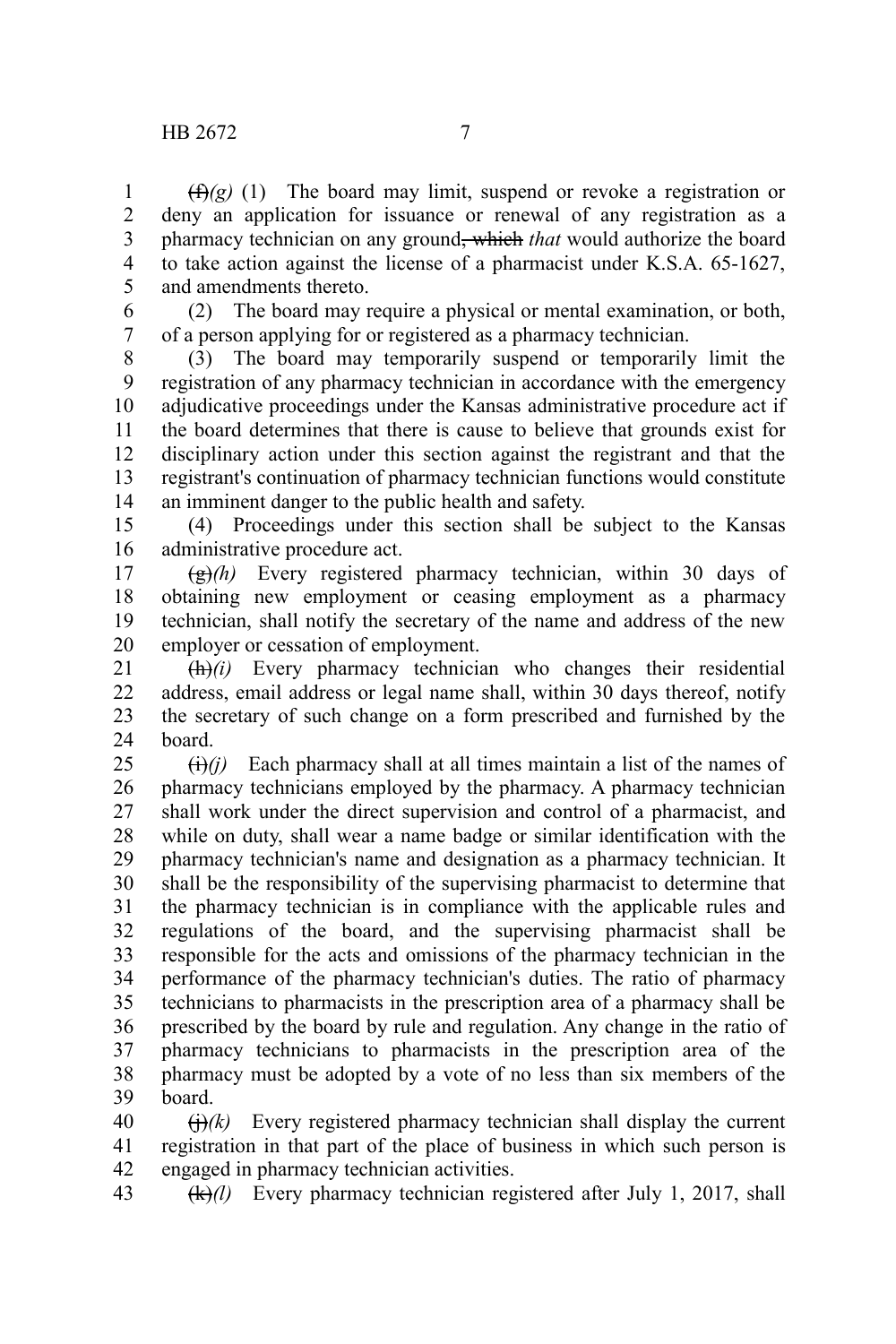be required to pass a certified pharmacy technician examination approved by the board. 1 2

 $(H)(m)$  The board shall adopt such rules and regulations as are necessary to ensure that pharmacy technicians are adequately trained as to the nature and scope of their lawful duties. 3 4 5

 $(m)$  The board may adopt rules and regulations as may be necessary to carry out the purposes and enforce the provisions of this act. 6 7

 $\left(\frac{m}{q}\right)$  This section shall be *a* part of and supplemental to the pharmacy act of the state of Kansas. 8 9

Sec. 5. K.S.A. 65-2833 is hereby amended to read as follows: 65- 2833. *(a) Except as provided in subsection (d) for persons who hold a current, valid license to practice medicine and surgery issued by another state,* the board, without examination, may issue a license to a person who has been in the active practice of a branch of the healing arts in some other state, territory, the District of Columbia or other country upon certificate of the proper licensing authority of that state, territory, District of Columbia or other country certifying that the applicant is duly licensed, that the applicant's license has never been limited, suspended or revoked, that the licensee has never been censured or had other disciplinary action taken and that, so far as the records of such authority are concerned, the applicant is entitled to its endorsement. The applicant shall also present proof satisfactory to the board: 10 11 12 13 14 15 16 17 18 19 20 21 22

 $(a)$ <sup>(a)</sup>) That the state, territory, District of Columbia or country in which the applicant last practiced has and maintains standards at least equal to those maintained by Kansas. 23 24 25

(b)*(2)* That the applicant's original license was based upon an examination at least equal in quality to the examination required in this state and that the passing grade required to obtain such original license was comparable to that required in this state. 26 27 28 29

 $(e)(3)$  Of the date of the applicant's original and any and all endorsed licenses and the date and place from which any license was attained. 30 31

(d)*(4)* That the applicant has been actively engaged in practice under such license or licenses since issued. The board may adopt rules and regulations establishing qualitative and quantitative practice activities which qualify as active practice. 32 33 34 35

 $(e)(5)$  That the applicant has a reasonable ability to communicate in English. 36 37

*(b)* An applicant for a license by endorsement shall not be licensed unless, as determined by the board, the applicant's individual qualifications are substantially equivalent to the Kansas legal requirements. 38 39 40

*(c)* In lieu of any other requirement prescribed by law for satisfactory passage of any examination in any branch of the healing arts the board may accept evidence satisfactory to it that the applicant or licensee has 41 42 43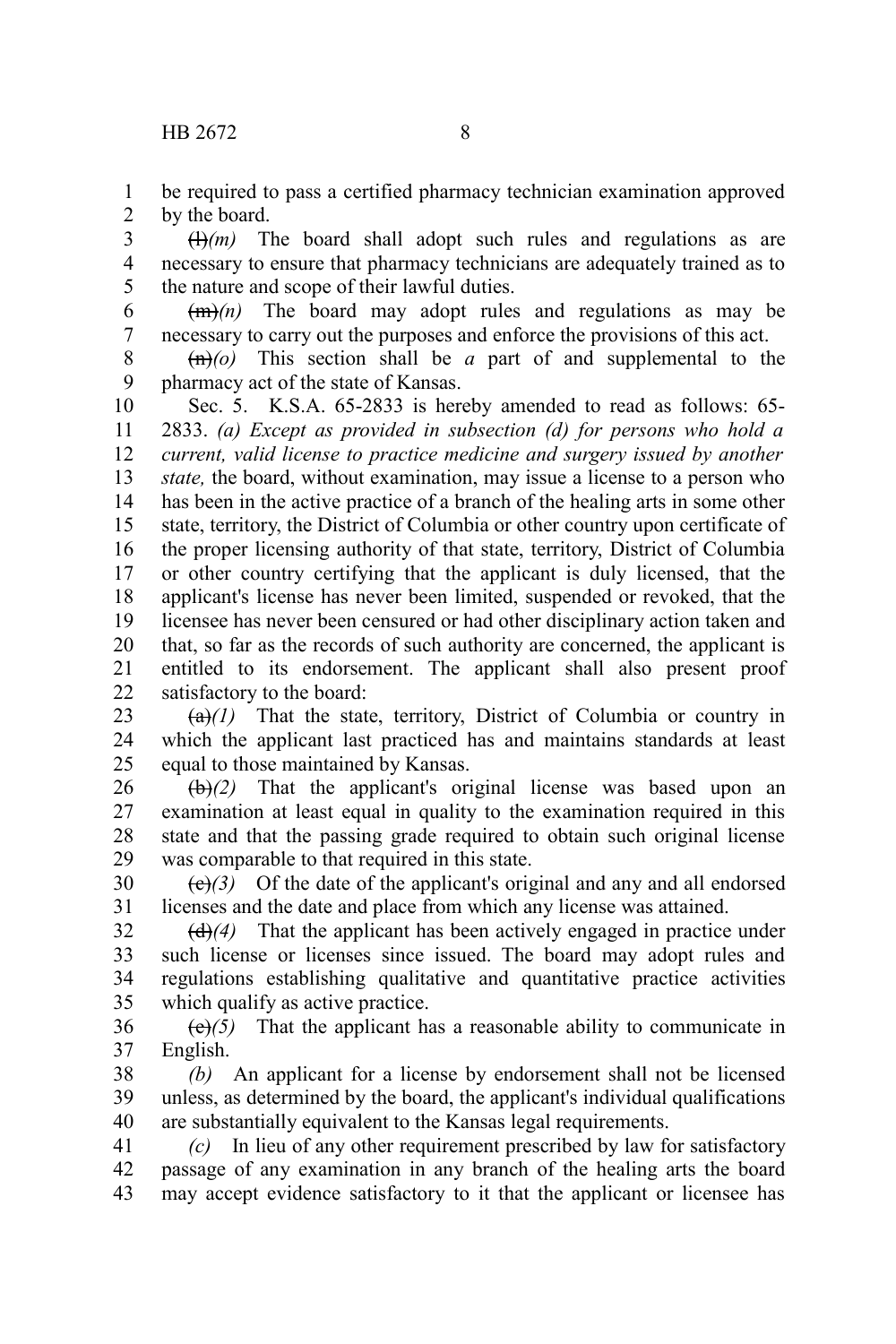satisfactorily passed an equivalent examination given by a national board of examiners in chiropractic, osteopathic medicine and surgery or medicine and surgery as now required by Kansas statutes for endorsement from other states. 1 2 3 4

*(d) (1) The state board of healing arts may grant a license to practice medicine and surgery and renew such license as provided in K.S.A. 65- 2809, and amendments thereto, to any person who holds a current, valid license to practice medicine and surgery issued by the appropriate regulatory agency of another state that has substantially equivalent requirements for such licensure as the state board of healing arts.* 5 6 7 8 9 10

*(2) An applicant for a license pursuant to this subsection shall submit any information required by the state board of healing arts and pay any fees required for licensure in this state.* 11 12 13

Sec. 6. K.S.A. 65-28a04 is hereby amended to read as follows: 65- 28a04. (a) No person shall be licensed as a physician assistant by the state board of healing arts unless such person has: 14 15 16

(1) Presented to the state board of healing arts proof that the applicant has successfully completed a course of education and training approved by the state board of healing arts for the education and training of a physician assistant or presented to the state board of healing arts proof that the applicant has acquired experience while serving in the armed forces of the United States which experience *that* is equivalent to the minimum experience requirements established by the state board of healing arts; 17 18 19 20 21 22 23

(2) passed an examination approved by the state board of healing arts covering subjects incident to the education and training of a physician assistant; and 24 25 26

(3) submitted to the state board of healing arts any other information the state board of healing arts deems necessary to evaluate the applicant's qualifications. 27 28 29

(b) *The board may grant a license to any person who holds a current, valid license as a physician assistant issued by the appropriate regulatory agency of another state that has substantially equivalent requirements for such licensure as the board. An applicant for a license issued pursuant to this section shall submit any information required by the board and pay any fees required for such licensure.* 30 31 32 33 34 35

*(c)* The board may refuse to license a person as a physician assistant upon any of the grounds for which the board may revoke such license. 36 37

 $\left(\frac{e}{e}\right)(d)$  The state board of healing arts shall require every physician assistant to submit with the renewal application evidence of satisfactory completion of a program of continuing education required by the state board of healing arts. The state board of healing arts by duly adopted rules and regulations shall establish the requirements for such program of continuing education as soon as possible after the effective date of this act. 38 39 40 41 42 43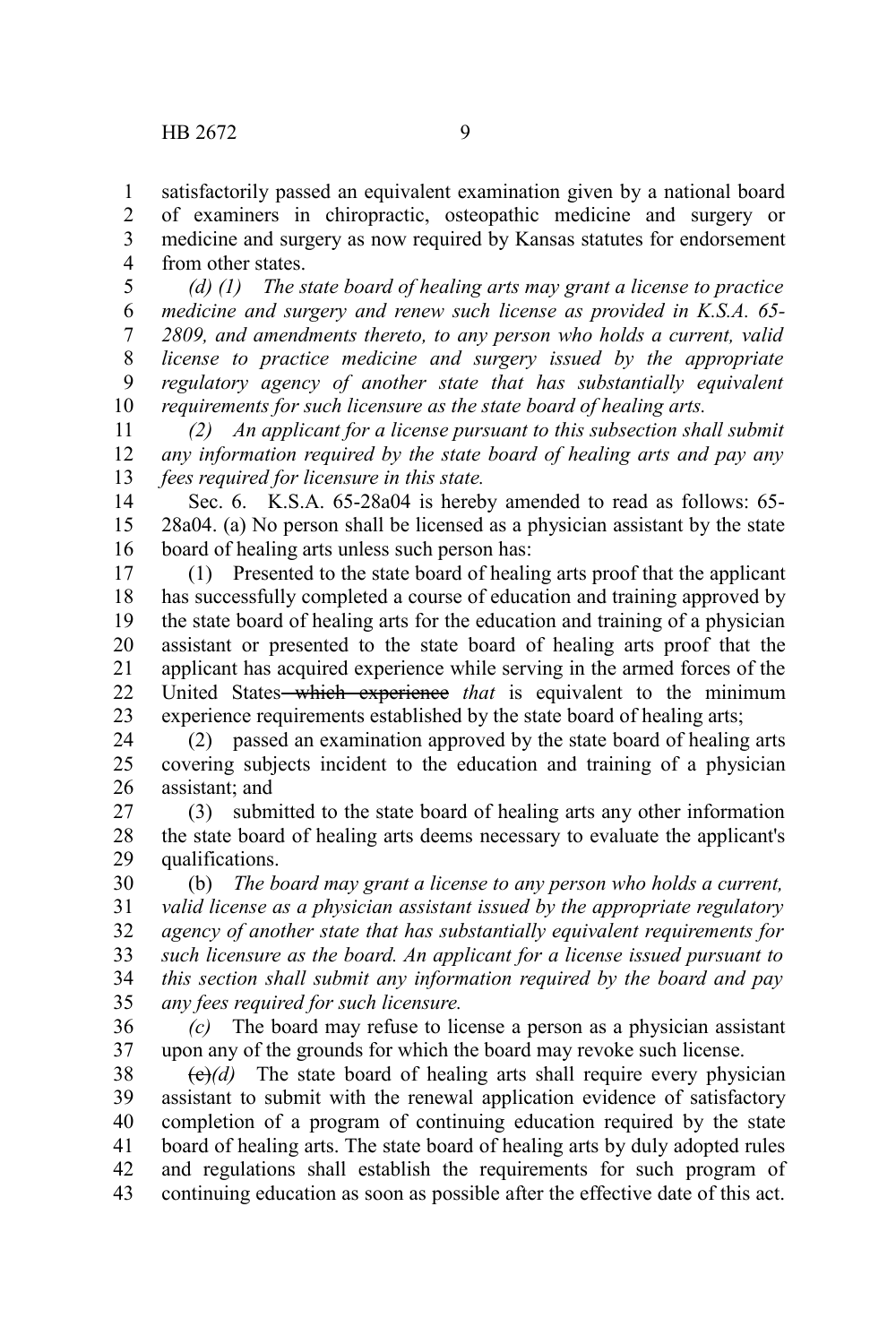1 2 In establishing such requirements the state board of healing arts shall consider any existing programs of continuing education currently being

offered to physician assistants. 3

(d)*(e)* A person registered to practice as a physician assistant immediately prior to the effective date of this act shall be deemed to be licensed to practice as a physician assistant under this act, and such person shall not be required to file an original application for licensure under this act. Any application for registration filed which has not been granted prior to February 1, 2001, shall be processed as an application for licensure under this act. 4 5 6 7 8 9 10

Sec. 7. K.S.A. 65-28b03 is hereby amended to read as follows: 65- 28b03. (a) In order to obtain authorization to engage in the independent practice of midwifery, a certified nurse-midwife must meet the following requirements: 11 12 13 14

(1) Be licensed to practice professional nursing under the Kansas nurse practice act; 15 16

(2) have successfully completed a course of study in nurse-midwifery in a school of nurse-midwifery approved by the board; 17 18

(3) have successfully completed a national certification approved by the board; 19 20

(4) have successfully completed a refresher course as defined by rules and regulations of the board, if the individual has not been in active midwifery practice for five years immediately preceding the application; 21 22 23

(5) be authorized to perform the duties of a certified nurse-midwife by the state board of nursing; 24 25

(6) be licensed as an advanced practice registered nurse by the state board of nursing; and 26 27

(7) have paid all fees for licensure prescribed in K.S.A. 65-28b05, and amendments thereto. 28 29

(b) Upon application to the board by any certified nurse-midwife and upon satisfaction of the standards and requirements established under this act, the board shall grant an authorization to the applicant to engage in the independent practice of midwifery. *The board may authorize any person to engage in the independent practice of midwifery if such person is authorized to engage in such practice by the appropriate regulatory agency of another state that has substantially equivalent requirements for such authorization as the board. An applicant for authorization to practice midwifery pursuant to this section shall submit any information required by the board and pay any fees required for licensure under K.S.A. 65- 28b05, and amendments thereto.* 30 31 32 33 34 35 36 37 38 39 40

(c) A person whose licensure has been revoked may make written application to the board requesting reinstatement of the license in a manner prescribed by the board, which application shall be accompanied by the 41 42 43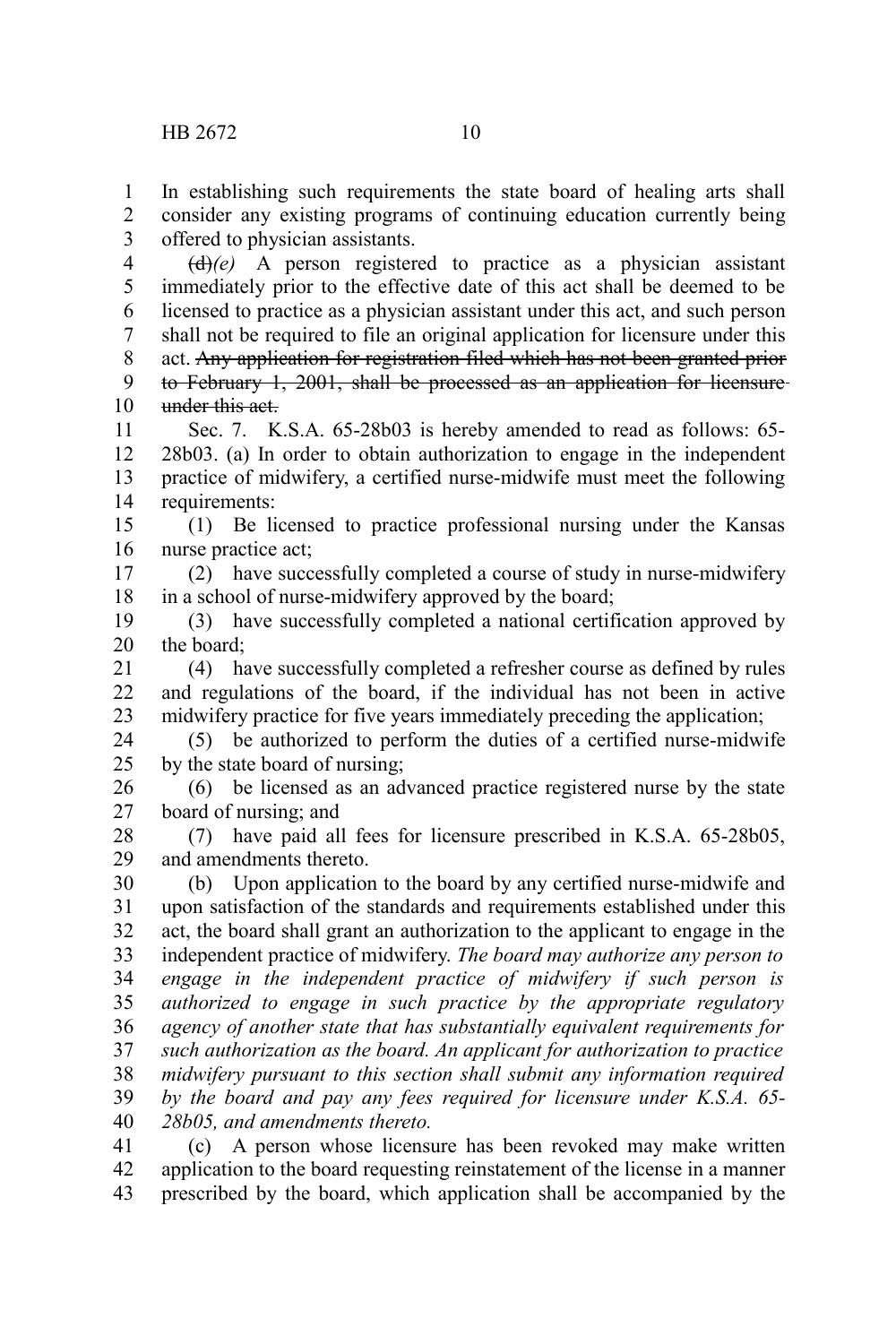fee prescribed in K.S.A. 65-28b05, and amendments thereto. 1

(d) The provisions of this section shall become effective on January 1, 2017. 2 3

Sec. 8. K.S.A. 65-2906 is hereby amended to read as follows: 65- 2906. (a) The board, with the advice and assistance of the council, shall pass upon the qualifications of all applicants for licensure or certification and duly license or certify those applicants who meet the qualifications established by this act. 4 5 6 7 8

(b) An applicant applying for licensure as a physical therapist or for a certificate as a physical therapist assistant shall file a written application on forms provided by the board, showing to the satisfaction of the board that the applicant meets the following requirements: 9 10 11 12

13

(1) The applicant is of legal age;

(2) the applicant has successfully completed the academic requirements of an educational program in physical therapy approved by the board which is appropriate for the certification or licensure of the applicant or, if the applicant attended a program not approved by the board, the applicant shall present an evaluation by an entity approved by the board showing that applicant's educational program met the criteria a school must satisfy to be approved by the board; 14 15 16 17 18 19 20

(3) the applicant has passed an examination required by the board which is appropriate for the certification or licensure of the applicant to test the applicant's knowledge of the basic and clinical sciences relating to physical therapy theory and practice; and 21 22 23 24

(4) the applicant has paid to the board all applicable fees established under K.S.A. 65-2911, and amendments thereto. 25 26

(c) *The board may grant a license or certification to any person who holds a current, valid license or certification as a physical therapist or physical therapist assistant issued by the appropriate regulatory agency of another state that has substantially equivalent requirements for such licensure or certification as the board. An applicant for a license or certification issued pursuant to this section shall submit any information required by the board and pay any fees required for such licensure or certification.* 27 28 29 30 31 32 33 34

*(d)* The board shall adopt rules and regulations establishing the criteria which a school shall satisfy in order to be approved by the board for purposes of subsection (b). The board may send a questionnaire developed by the board to any school for which the board does not have sufficient information to determine whether the school meets the requirements of the board for approval and rules and regulations adopted under this section. The questionnaire providing the necessary information shall be completed and returned to the board in order for the school to be considered for approval. The board may contract with investigative 35 36 37 38 39 40 41 42 43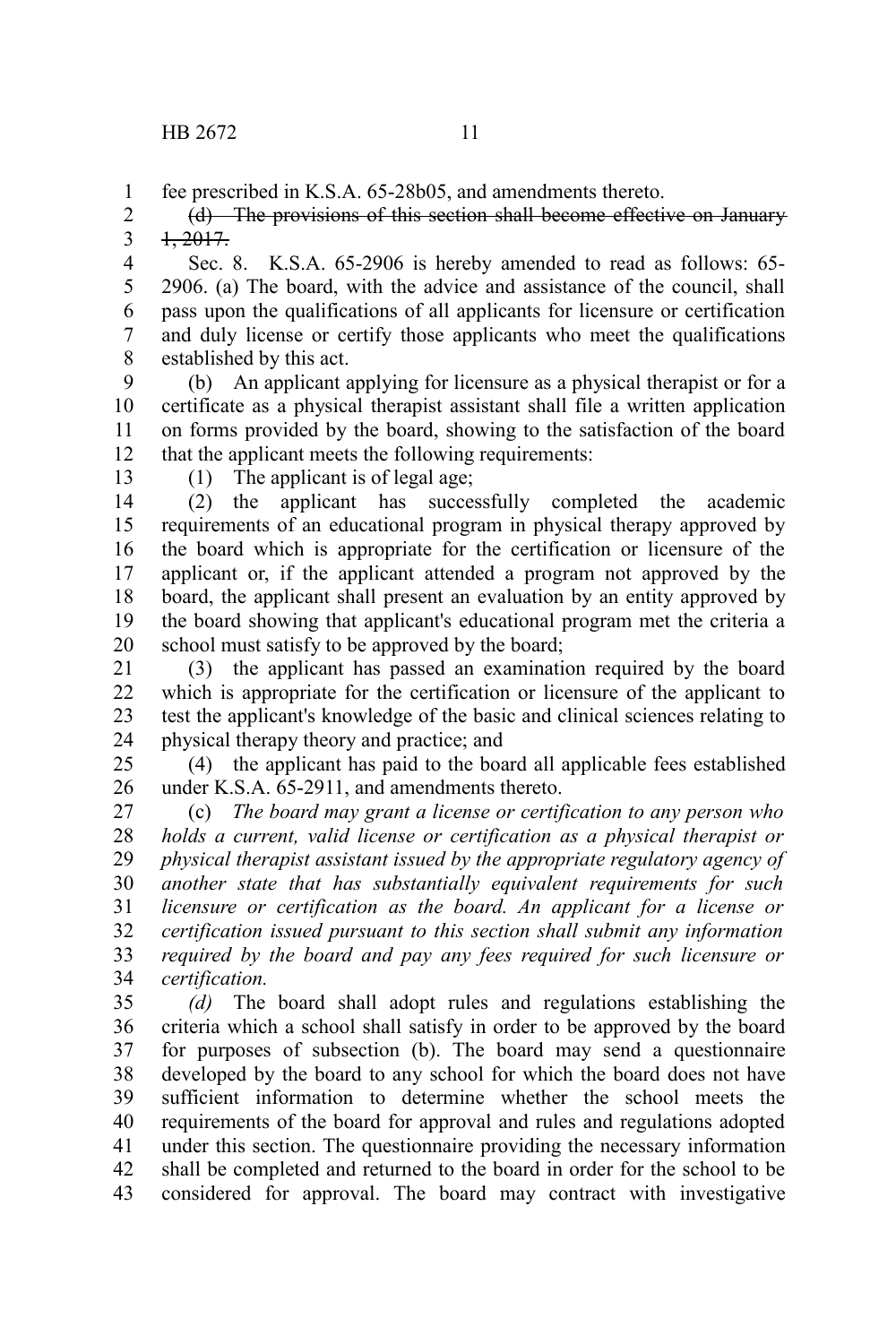12

15

agencies, commissions or consultants to assist the board in obtaining information about schools. In entering such contracts the authority to approve schools shall remain solely with the board. 1 2 3

Sec. 9. K.S.A. 65-4203 is hereby amended to read as follows: 65- 4203. (a) *Qualification.* An applicant for a license to practice as a mental health technician shall: 4 5 6

(1) Have graduated from a high school accredited by the appropriate legal accrediting agency or have obtained the equivalent of a high school education, as determined by the state department of education; 7 8 9

(2) have satisfactorily completed an approved course of mental health technology; and 10 11

(3) file with the board a written application for a license.

(b) The board may issue a license to an applicant to practice as a mental health technician who has: 13 14

(1) Met the qualifications set forth in subsection (a);

(2) passed a written examination in mental health technology as prescribed by the board; and 16 17

(3) no disqualifying factors under K.S.A. 65-4209, and amendments thereto. 18 19

(c) *Licensure examination within 24 months of graduation.* (1) Persons who do not take the licensure examination within 24 months after graduation shall petition the board for permission prior to taking the licensure examination. The board may require the applicant to submit and complete a plan of study prior to taking the licensure examination. 20 21 22 23 24

(2) Persons who are unsuccessful in passing the licensure examination within 24 months after graduation shall petition the board for permission prior to subsequent attempts. The board may require the applicant to submit and complete a plan of study prior to taking the licensure examination a subsequent time. The study plan shall contain subjects related to deficiencies identified on the failed examination profiles. 25 26 27 28 29 30 31

(d) *Licensure recognition. The board may grant a license to any person who holds a current, valid license to practice as a mental health technician issued by the appropriate regulatory agency of another state that has substantially equivalent requirements for such licensure as the board. An applicant for a license issued pursuant to this section shall submit any information required by the board and pay any fees required for such licensure.* 32 33 34 35 36 37 38

*(e)* An application for initial licensure will be held awaiting completion of meeting qualifications for a time period specified in rules and regulations. 39 40 41

(e)*(f) Refresher course.* Notwithstanding the provisions of subsection (a), an applicant for a license to practice as a mental health technician who 42 43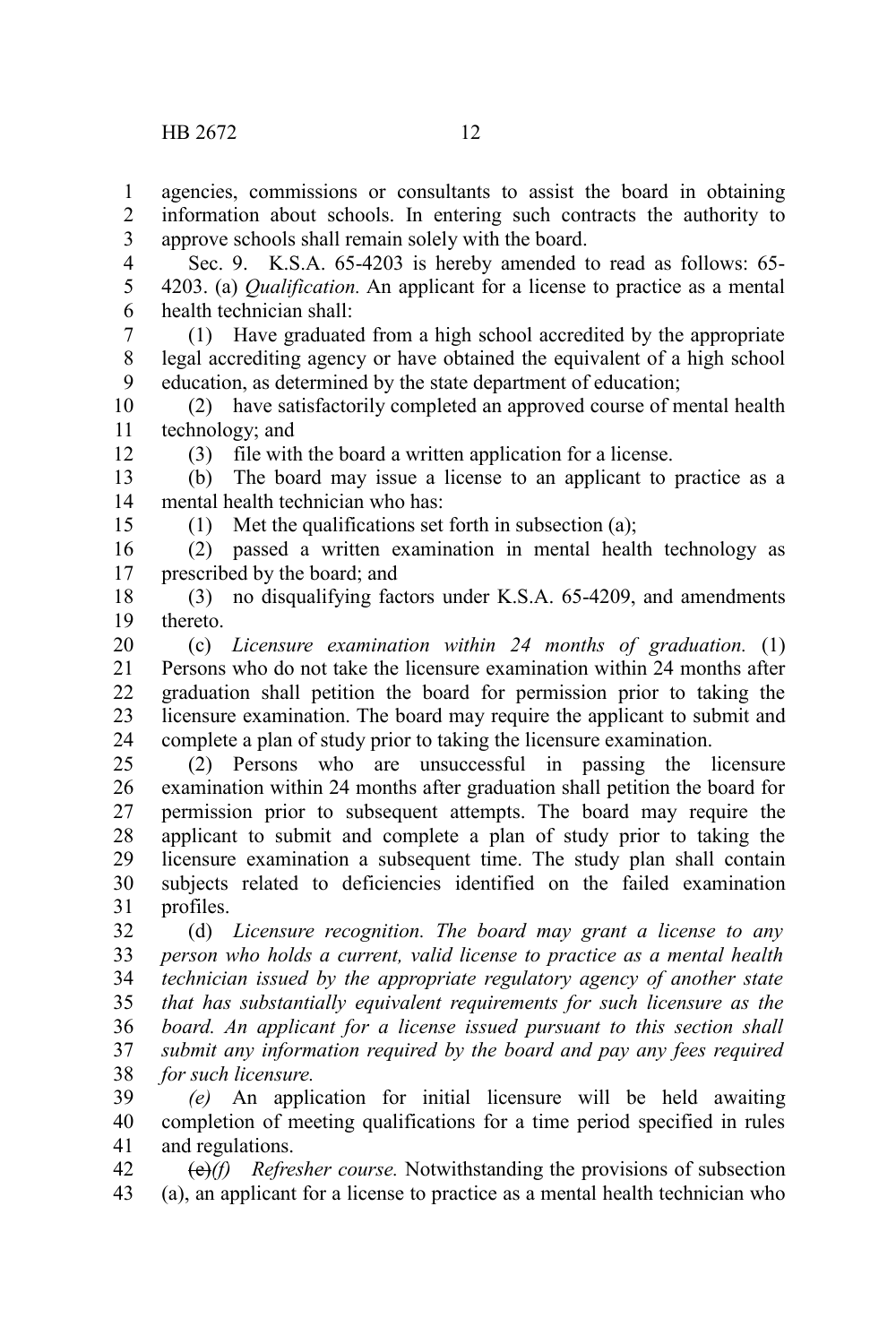has not been licensed to practice as a mental health technician for five years preceding application shall be required to successfully complete a refresher course as defined by the board in rules and regulations. 1 2 3

 $(f(x))$  The board may issue a one-time temporary permit to practice as a mental health technician for a period not to exceed 120 days when a reinstatement application has been made. 4 5 6

(g)*(h) Exempt license.* The board may issue an exempt license to any licensee as defined in rules and regulations who makes written application for such license on a form provided by the board, who remits a fee as established pursuant to K.S.A. 65-4208, and amendments thereto, and who is not regularly engaged in mental health technician practice in Kansas but volunteers mental health technician service or is a charitable health care provider as defined by K.S.A. 75-6102, and amendments thereto. Each exempt licensee shall be subject to all provisions of the mental health technician act, except as otherwise provided in this subsection (e). Each exempt license may be renewed biennially subject to the provisions of this section. The holder of the exempt license shall not be required to submit evidence of satisfactory completion of a program of continuing education for renewal. To convert an exempt license to an active license, the exempt licensee shall meet all the requirements of subsection (b) or K.S.A. 65- 4205, and amendments thereto. The board shall have authority to write rules and regulations to carry out the provisions of this section. 7 8 9 10 11 12 13 14 15 16 17 18 19 20 21 22

 $\frac{f(h)}{i}$  The board may adopt rules and regulations as necessary to administer the mental health technician's licensure act. 23 24

Sec. 10. K.S.A. 65-5406 is hereby amended to read as follows: 65- 5406. (a) An applicant applying for licensure as an occupational therapist or as an occupational therapy assistant shall file a written application on forms provided by the board, showing to the satisfaction of the board that the applicant meets the following requirements: 25 26 27 28 29

(1) Education: The applicant shall present evidence satisfactory to the board of having successfully completed the academic requirements of an educational program in occupational therapy recognized by the board. 30 31 32

(2) Experience: The applicant shall submit to the board evidence of having successfully completed a period of supervised field work at a minimum recognized by the board. 33 34 35

(3) Examination: The applicant shall pass an examination as provided for in K.S.A. 65-5407*,* and amendments thereto. 36 37

(4) Fees: The applicants shall pay to the board all applicable fees established under K.S.A. 65-5409*,* and amendments thereto. 38 39

(b) *The board may grant a license to any person who holds a current, valid license as an occupational therapist or as an occupational therapy* 40 41

- *assistant issued by the appropriate regulatory agency of another state that* 42
- *has substantially equivalent requirements for such licensure as the board.* 43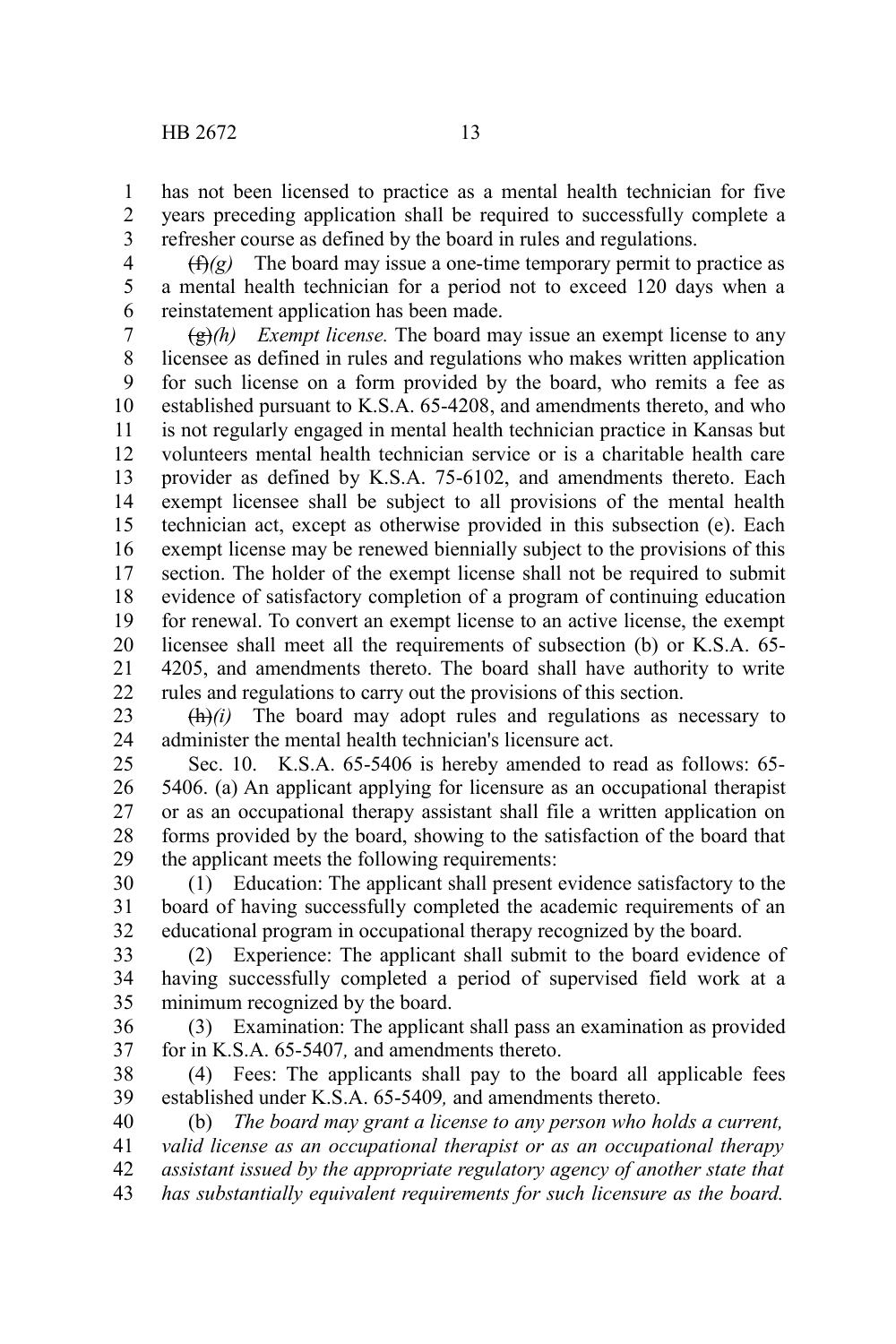*An applicant for a license issued pursuant to this section shall submit any information required by the board and pay any fees required for such licensure.* 1 2 3

*(c)* The board shall adopt rules and regulations establishing the criteria which an educational program in occupational therapy shall satisfy to be recognized by the board under-paragraph  $(1)$  of subsection  $(a)/1$ . The board may send a questionnaire developed by the board to any school or other entity conducting an educational program in occupational therapy for which the board does not have sufficient information to determine whether the program should be recognized by the board and whether the program meets the rules and regulations adopted under this section. The questionnaire providing the necessary information shall be completed and returned to the board in order for the program to be considered for recognition. The board may contract with investigative agencies, commissions or consultants to assist the board in obtaining information about an educational program in occupational therapy. In entering such contracts the authority to recognize an educational program in occupational therapy shall remain solely with the board. 4 5 6 7 8 9 10 11 12 13 14 15 16 17 18

Sec. 11. K.S.A. 65-5506 is hereby amended to read as follows: 65- 5506. (a) An applicant applying for licensure as a respiratory therapist shall file a written application on forms provided by the board, showing to the satisfaction of the board that the applicant meets the following requirements: 19 20 21 22 23

(1) Education: The applicant shall present evidence satisfactory to the board of having successfully completed an educational program in respiratory therapy approved by the board. 24 25 26

(2) Examination: The applicant shall pass an examination as provided for in K.S.A. 65-5507*,* and amendments thereto. 27 28

(3) Fees: The applicants shall pay to the board all applicable fees established under K.S.A. 65-5509*,* and amendments thereto. 29 30

(b) *The board may grant a license to any person who holds a current, valid license as a respiratory therapist issued by the appropriate regulatory agency of another state that has substantially equivalent requirements for such licensure as the board. An applicant for a license issued pursuant to this section shall submit any information required by the board and pay any fees required for such licensure.* 31 32 33 34 35 36

*(c)* The board shall adopt rules and regulations establishing the criteria for an educational program in respiratory therapy to obtain successful recognition by the board under- $\frac{1}{2}$  are  $\frac{1}{2}$  of subsection (a) *(1)*. The board may send a questionnaire developed by the board to any school or other entity conducting an educational program in respiratory therapy for which the board does not have sufficient information to determine whether the program should be recognized by the board and 37 38 39 40 41 42 43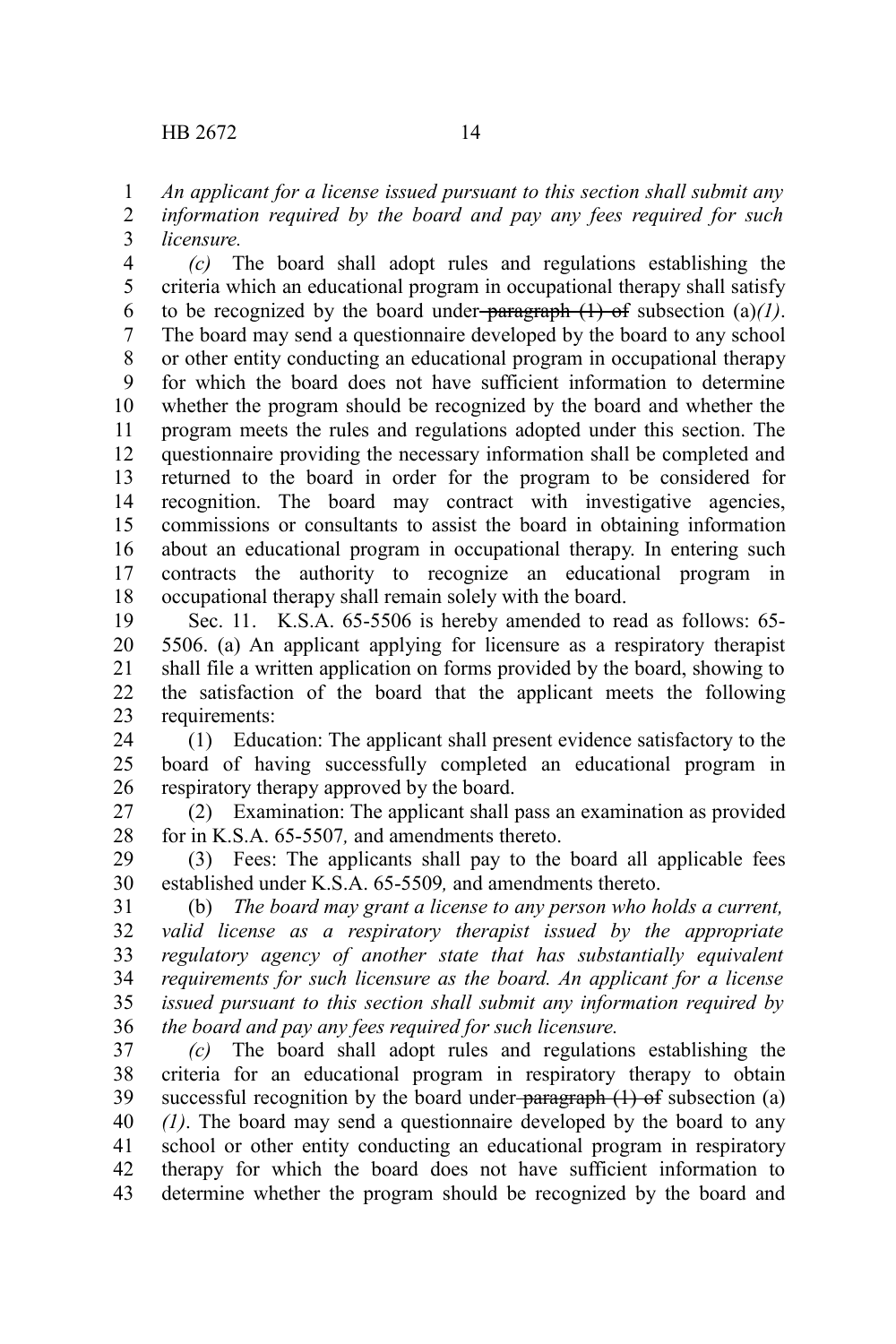whether the program meets the rules and regulations adopted under this section. The questionnaire providing the necessary information shall be completed and returned to the board in order for the program to be considered for recognition. The board may contract with investigative agencies, commissions or consultants to assist the board in obtaining information about an educational program in respiratory therapy. In entering such contracts the authority to recognize an educational program in respiratory therapy shall remain solely with the board. 1 2 3 4 5 6 7 8

Sec. 12. K.S.A. 65-5910 is hereby amended to read as follows: 65- 5910. The secretary may *grant a* license, without examination, *to* any person who is duly licensed in *holds a current, valid license as a dietitian issued by the appropriate regulatory agency of another state–if the–* standards *that has substantially equivalent requirements* for *such* licensure in such other state are not less than the standards *as the secretary. An applicant for a license issued pursuant to this section shall submit any information required by the secretary and pay any fees required* for *such* licensure under this act. 9 10 11 12 13 14 15 16 17

Sec. 13. K.S.A. 2021 Supp. 65-6129 is hereby amended to read as follows: 65-6129. (a) (1) Application for an emergency medical service provider certificate shall be made to the board. The board shall not grant an emergency medical service provider certificate unless the applicant meets the following requirements: 18 19 20 21 22

(A) (i) Has successfully completed coursework required by the rules and regulations adopted by the board; 23 24

(ii) has successfully completed coursework in another jurisdiction that is substantially equivalent to that required by the rules and regulations adopted by the board; or 25 26 27

(iii) has provided evidence that such applicant holds a current and active certification with the national registry of emergency medical technicians, completed emergency medical technician training as a member of the army, navy, marine corps, air force, air or army national guard, coast guard or any branch of the military reserves of the United States that is substantially equivalent to that required by the rules and regulations adopted by the board, and such applicant separated from such military service with an honorable discharge; 28 29 30 31 32 33 34 35

(B) (i) has passed the examination required by the rules and regulations adopted by the board; or 36 37

(ii) has passed the certification or licensing examination in another jurisdiction that has been approved by the board; and 38 39

(C) has paid an application fee required by the rules and regulations adopted by the board. 40 41

(2) The board may grant an emergency medical service provider certificate to any applicant who meets the requirements under subsection 42 43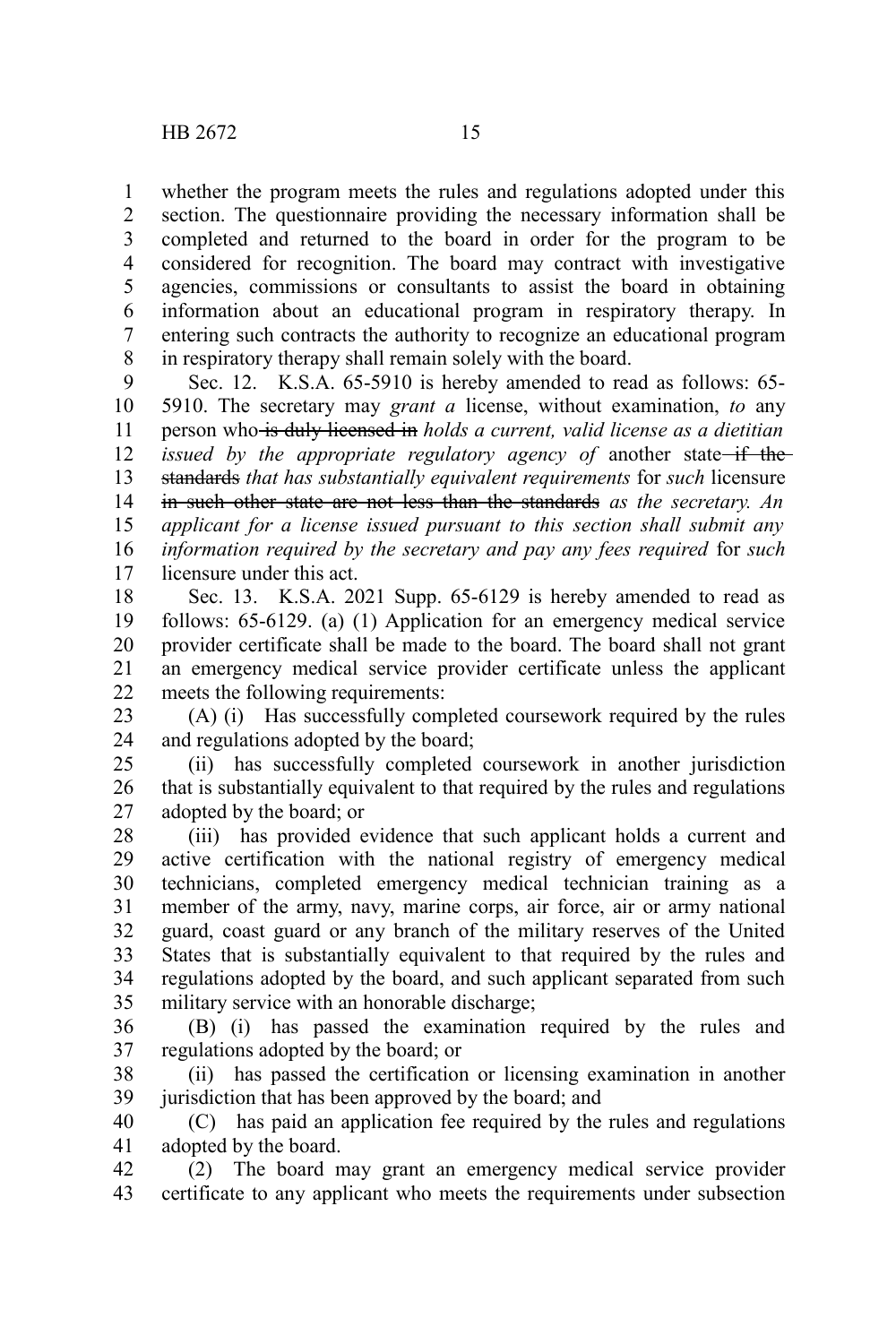$(a)(1)(A)(iii)$  but was separated from such military service with a general discharge under honorable conditions. 1 2

3

(b) (1) The emergency medical services board may require an original applicant for certification as an emergency medical services provider to be fingerprinted and submit to a state and national criminal history record check. The fingerprints shall be used to identify the applicant and to determine whether the applicant has a record of criminal history in this state or another jurisdiction. The emergency medical services board is authorized to submit the fingerprints to the Kansas bureau of investigation and the federal bureau of investigation for a state and national criminal history record check. The emergency medical services board may use the information obtained from fingerprinting and the applicant's criminal history for purposes of verifying the identification of the applicant and making the official determination of the qualifications and fitness of the applicant to be issued or to maintain a certificate. 4 5 6 7 8 9 10 11 12 13 14 15

(2) Local and state law enforcement officers and agencies shall assist the emergency medical services board in taking the fingerprints of applicants for license, registration, permit or certificate. The Kansas bureau of investigation shall release all records of adult convictions, nonconvictions or adjudications in this state and any other state or country to the emergency medical services board. 16 17 18 19 20 21

(3) The emergency medical services board may fix and collect a fee as may be required by the board in an amount equal to the cost of fingerprinting and the criminal history record check. The emergency medical services board shall remit all moneys received from the fees established by this section to the state treasurer in accordance with the provisions of K.S.A. 75-4215, and amendments thereto. Upon receipt of each such remittance, the state treasurer shall deposit the entire amount in the state treasury to the credit of the emergency medical services criminal history and fingerprinting fund.  $22$ 23 24 25 26 27 28 29 30

(4) There is hereby created in the state treasury the emergency medical services criminal history and fingerprinting fund. All moneys credited to the fund shall be used to pay the Kansas bureau of investigation for the processing of fingerprints and criminal history record checks for the emergency medical services board. The fund shall be administered by the emergency medical services board. All expenditures from the fund shall be made in accordance with appropriation acts upon warrants of the director of accounts and reports issued pursuant to vouchers approved by the chairperson of the emergency medical services board or the chairperson's designee. 31 32 33 34 35 36 37 38 39 40

(c) *The board may grant a certificate to any person who holds a current, valid emergency medical service provider, advanced emergency medical technician or paramedic certificate issued by the appropriate* 41 42 43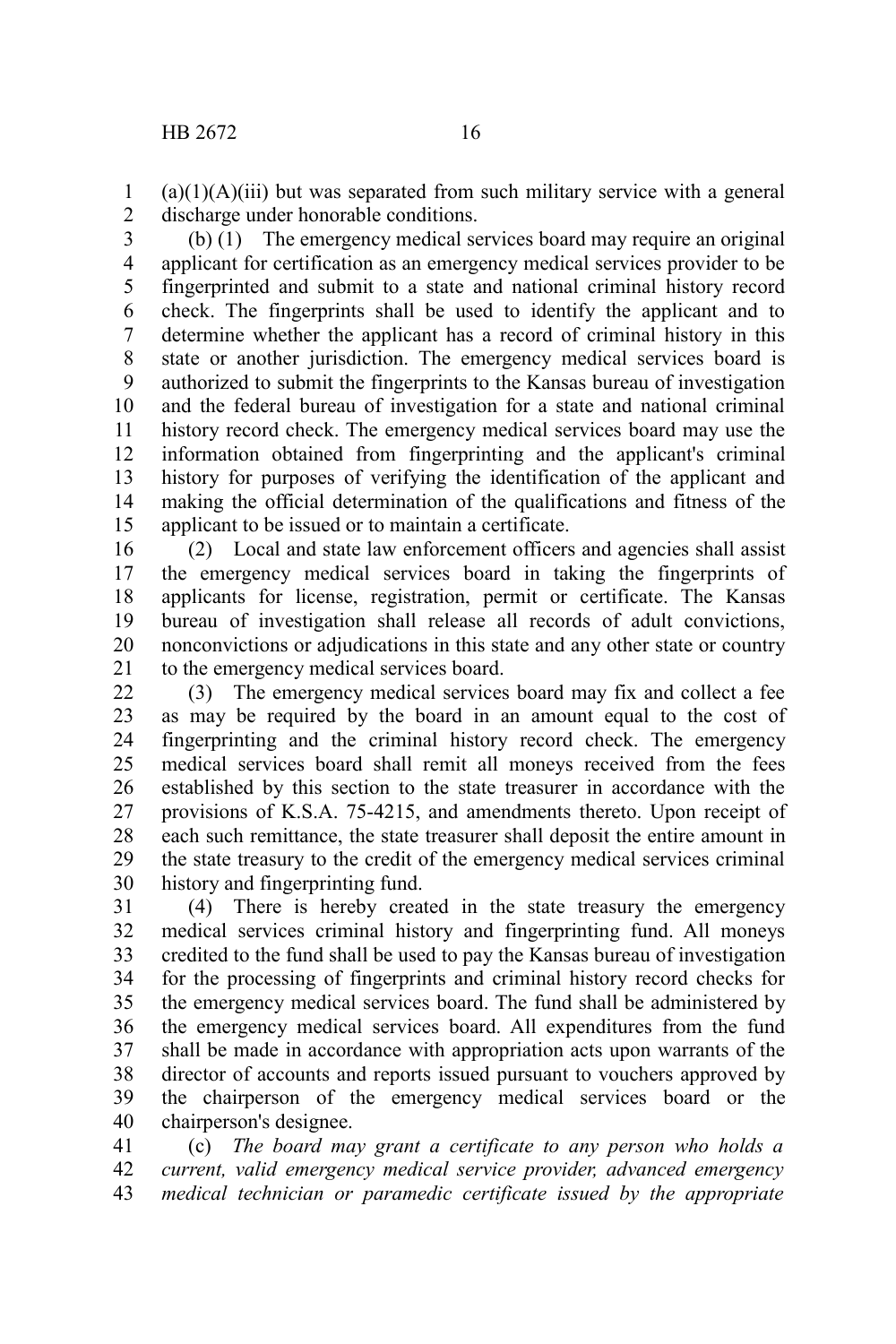*regulatory agency of another state that has substantially equivalent requirements for such certification as the board. An applicant for a certificate issued pursuant to this section shall submit any information required by the board and pay any fees required for such certification.* 1 2 3 4

5

*(d)* The board shall not grant an initial advanced emergency medical technician certificate or paramedic certificate as a result of successful course completion in the state of Kansas, unless the applicant for such an initial certificate is certified as an emergency medical technician. 6 7 8

(d)*(e)* An emergency medical service provider certificate shall expire on the date prescribed by the board. An emergency medical service provider certificate may be renewed for a period of two years upon payment of a fee as prescribed by rule and regulation of the board and upon presentation of satisfactory proof that the emergency medical service provider has successfully completed continuing education as prescribed by the board. 9 10 11 12 13 14 15

(e)*(f)* All fees received pursuant to the provisions of this section shall be remitted to the state treasurer in accordance with the provisions of K.S.A. 75-4215, and amendments thereto. Upon receipt of each such remittance, the state treasurer shall deposit the entire amount in the state treasury to the credit of the emergency medical services operating fund established by K.S.A. 65-6151, and amendments thereto. 16 17 18 19 20 21

 $(f(x))^2$  If a person who was previously certified as an emergency medical service provider applies for an emergency medical service provider's certificate after the certificate's expiration, the board may grant a certificate without the person completing an initial course of instruction or passing a certification examination if the person has completed education requirements and has paid a fee as specified in rules and regulations adopted by the board.  $22$ 23 24 25 26 27 28

 $\left(\frac{g}{g}\right)$  The board shall adopt, through rules and regulations, a formal list of graduated sanctions for violations of article 61 of chapter 65 of the Kansas Statutes Annotated, and amendments thereto, that shall specify the number and severity of violations for the imposition of each level of sanction. 29 30 31 32 33

Sec. 14. K.S.A. 2021 Supp. 65-6322 is hereby amended to read as follows: 65-6322. (a) The board may *shall* issue a license *as a baccalaureate social worker* to an individual who is currently registered, certified or licensed to practice social work in another jurisdiction, if the board determines that: 34 35 36 37 38

(1) the standards for registration, certification or licensure to practice social work at the baccalaureate level in another jurisdiction are substantially the equivalent of the requirements in the social workers licensure act and rules and regulations of the board for licensure as a baccalaureate social worker; or 39 40 41 42 43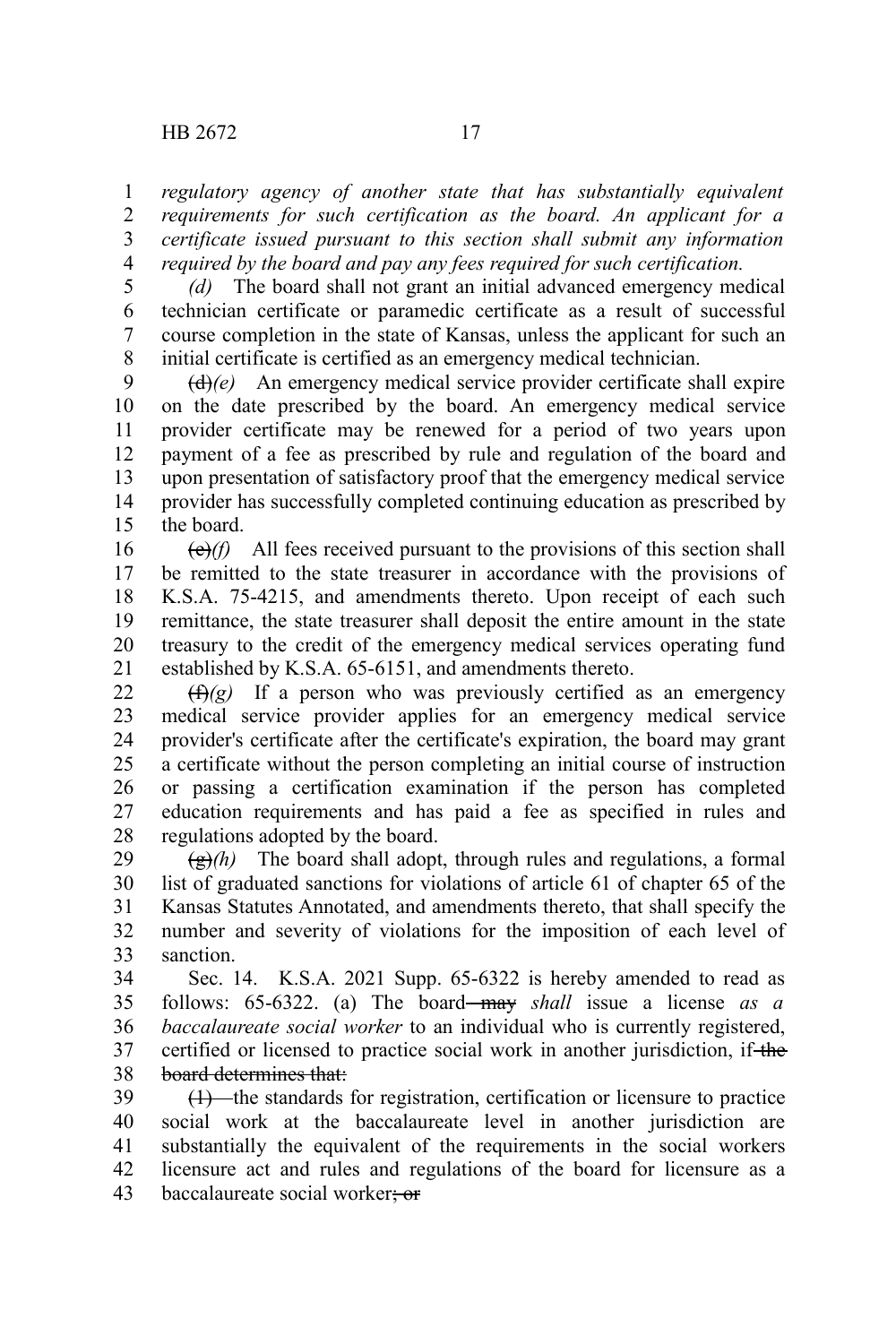(2) the applicant demonstrates compliance on forms set by the board, with the following standards as adopted by the board: (A) Registration, certification or licensure to practice social work at the baccalaureate level for at least 48 of the last 54 months immediately preceding the application, with at least the minimum professional experience as established by rules and regulations of the board; (B) the absence of disciplinary actions of a serious nature brought by a registration, certification or licensing board or agency; and (C) completion of a baccalaureate degree in social work from a regionally accredited university. (b) The board may *shall* issue a license *as a master social worker* to an individual who is currently registered, certified or licensed to practice social work in another jurisdiction, if the board determines that:  $(1)$  the standards for registration, certification or licensure to practice social work at the master's level in another jurisdiction are substantially the equivalent of the requirements in the social workers licensure act and rules and regulations of the board for licensure as a master social worker; or (2) the applicant demonstrates compliance on forms set by the board, with the following standards as adopted by the board: (A) Registration, certification or licensure to practice social work at the master level for at least 48 of the last 54 months immediately preceding the application with at least the minimum professional experience as established by rules and regulations of the board; (B) the absence of disciplinary actions of a serious nature brought by a registration, certification or licensing board or agency; and (C) completion of a master's degree in social work from a regionally accredited university. (c) Applicants for licensure*The board shall issue a license* as a specialist clinical social worker shall demonstrate:  $(1)$  That the applicant meets the requirements of subsection  $(b)$ ; (2) that the applicant is *to an individual who is* currently licensed to practice social work at the clinical level in another state; and (3) competence to diagnose and treat mental disorders by meeting at least two of the following areas acceptable to the board: (A) Passing a national clinical examination approved by the board; (B) three years of clinical practice with demonstrated experience in diagnosing or treating mental disorders; or (C) attestation from a professional licensed to diagnose and treat mental disorders in independent practice or licensed to practice medicine and surgery, stating that the applicant is competent to diagnose and treat mental disorders *if the standards for licensure to practice social work at the clinical level in the other state are substantially the equivalent of the requirements in the social workers licensure act and rules and regulations* 1 2 3 4 5 6 7 8 9 10 11 12 13 14 15 16 17 18 19 20 21 22 23 24 25 26 27 28 29 30 31 32 33 34 35 36 37 38 39 40 41 42 43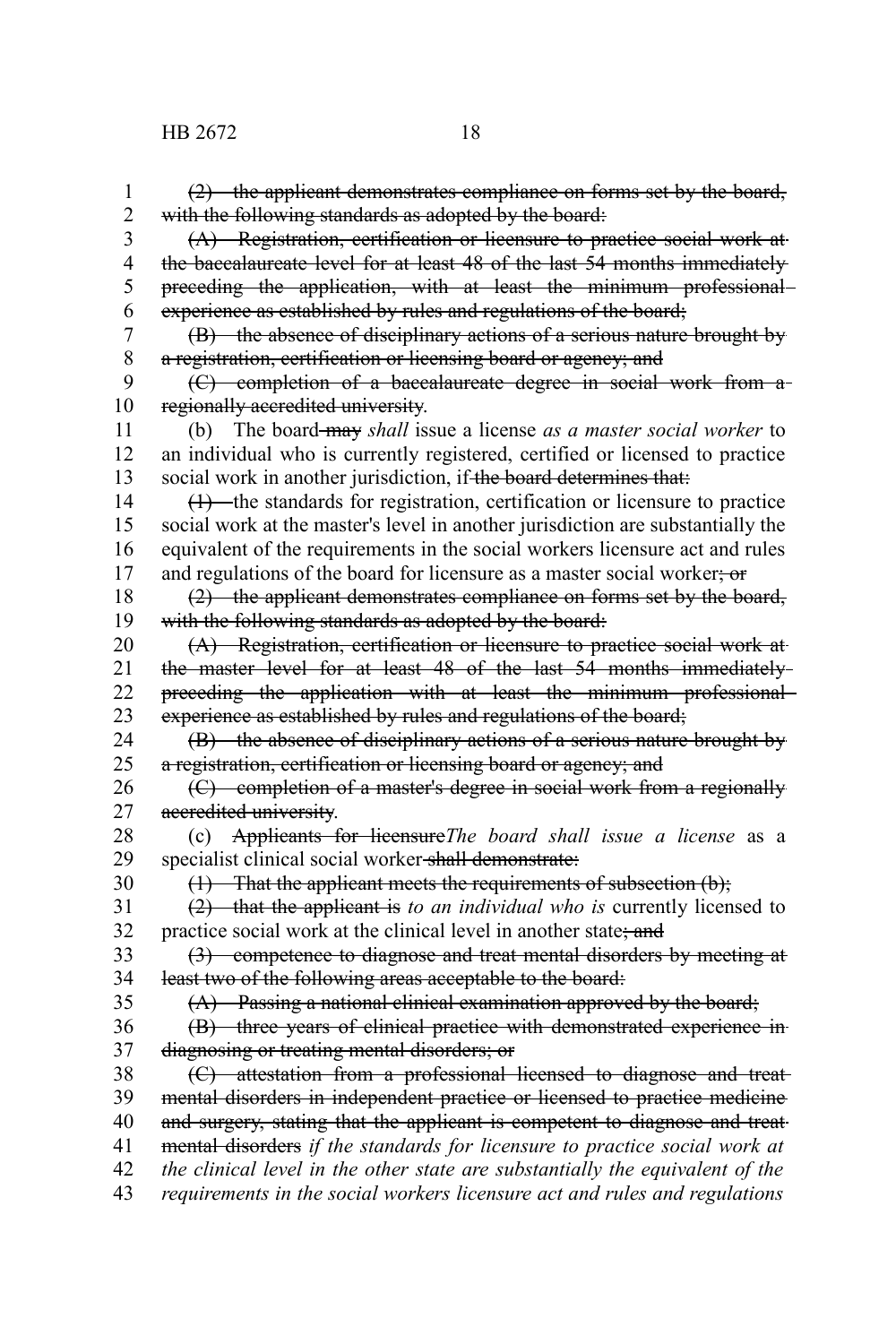*of the board for licensure as a specialist clinical social worker*. 1

(d) An applicant for a license under this section shall *submit any information required by the board and* pay an application fee established by the board under K.S.A. 65-6411, and amendments thereto, if required by the board. 2 3 4 5

Sec. 15. K.S.A. 65-7203 is hereby amended to read as follows: 65- 7203. (a) The board<del>, as hereinafter provided,</del> shall administer the provisions of this act. 6 7 8

(b) The board shall judge the qualifications of all applicants for examination and licensure, determine the applicants who successfully pass the examination, duly license such applicants and adopt rules and regulations as may be necessary to administer the provisions of this act. 9 10 11 12

(c) The board shall issue a license as a naturopathic doctor to an individual who prior to the effective date of this act*:* (1) Graduated from a school of naturopathy that required four years of attendance and was at the time of such individual's graduation accredited or a candidate for accreditation by the board approved accrediting body,*;* (2) passed an examination approved by the board covering appropriate naturopathic subjects including basic and clinical sciences*;* and (3) has not committed an act which would subject such person to having a license suspended or revoked under K.S.A. 65-7208, and amendments thereto. 13 14 15 16 17 18 19 20 21

(d) *The board shall grant a license to any person who holds a current, valid license as a naturopathic doctor issued by the appropriate regulatory agency of another state that has substantially equivalent requirements for such licensure as the board. An applicant for a license issued pursuant to this section shall submit any information required by the board and pay any fees required for such licensure.* 22 23 24 25 26 27

*(e)* The board shall keep a record of all proceedings under this act and a roster of all individuals licensed under this act. Only an individual may be licensed under this act. 28 29 30

Sec. 16. K.S.A. 65-7503 is hereby amended to read as follows: 65- 7503. (a) On or after July 1, 2016, No person shall practice applied behavior analysis in this state unless they are *such person is a*: 31 32 33

34

(1) Licensed behavior analysts *analyst*;

(2) licensed assistant behavior analysts *analyst* working under the supervision of a licensed behavior analyst; 35 36

(3) an individual *person* who has a bachelor's or graduate degree and completed course work for licensure as a behavior analyst and is obtaining supervised field experience under a licensed behavior analyst pursuant to required supervised work experience for licensure at the behavior analyst or assistant behavior analyst level; or 37 38 39 40 41

(4) licensed psychologists *psychologist* practicing within the rules and standards of practice for psychologists in the state of Kansas and 42 43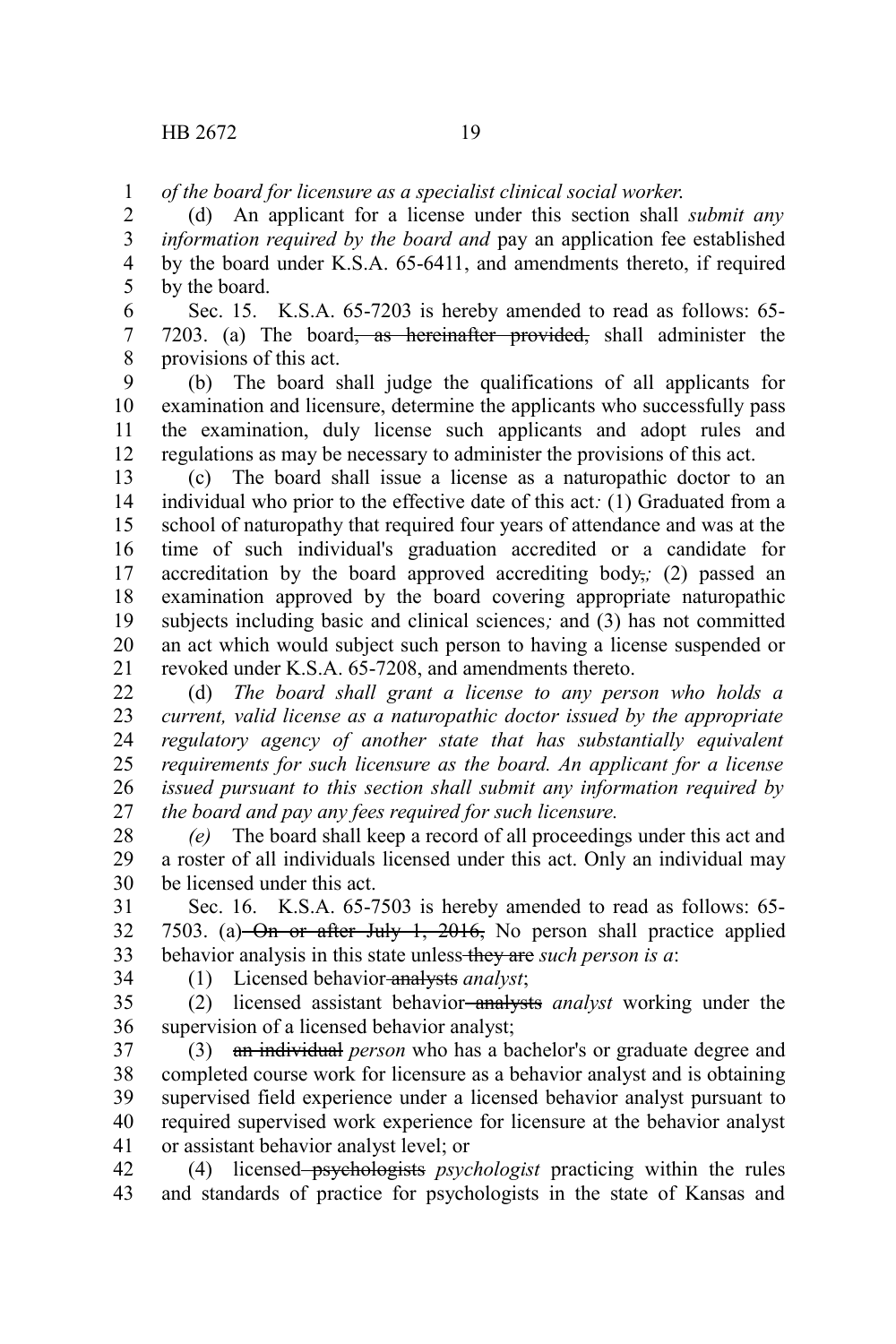whose practice is commensurate with their *such person's* level of training and experience. 1 2

(b) *The board shall grant a license to any person who holds a current, valid license to practice applied behavior analysis issued by the appropriate regulatory agency of another state that has substantially equivalent requirements for such licensure as the board. An applicant for a license issued pursuant to this section shall submit any information required by the board and pay any fees required for such licensure.* 3 4 5 6 7 8

*(c)* The licensing requirements of subsection (a) shall not apply to any person: 9 10

(1) Licensed by the board who practices any component of applied behavior analysis within the scope of such person's license and scope of practice as required by law; 11 12 13

(2) who provides services under the individuals with disabilities education act (IDEA), 20 U.S.C. § 1400 et seq.; 14 15

(3) who provides services under § 504 of the federal rehabilitation act of 1973, 20 U.S.C. § 794; 16 17

(4) is enrolled in a course of study at a recognized educational institution through which such person provides applied behavior analysis as part of supervised clinical experience; 18 19 20

(5) who is an autism specialist, an intensive individual service provider or any other individual qualified to provide services under the home and community based services autism waiver administered by the Kansas department for aging and disability services; 21 22 23 24

(6) who is an occupational therapist licensed by the state board of healing arts, acting within the scope of such person's license and scope of practice as required by law; or 25 26 27

(7) who is a speech-language pathologist or audiologist licensed by the Kansas department for aging and disability services, acting within the scope of such person's license and scope of practice as required by law. 28 29 30

 $\left(\frac{e}{e}\right)$  The board shall not issue a license under this act until the license applicant provides proof that such applicant has met the certification requirements of a certifying entity. 31 32 33

Sec. 17. K.S.A. 72-2157 is hereby amended to read as follows: 72- 2157. (a) The state board of education, in accordance with law, is authorized to adopt rules and regulations providing for the issuance, renewal, reinstatement and registration of licenses for teachers and other personnel in the state department of education and in schools and institutions under the general supervision of the state board of education. 34 35 36 37 38 39

(b) In addition to other requirements and subject to the provisions of K.S.A. 72-2164, and amendments thereto, the rules and regulations of the state board of education shall include after May 1, 1986, the requirement that applicants for initial issuance of licenses to teach shall take and 40 41 42 43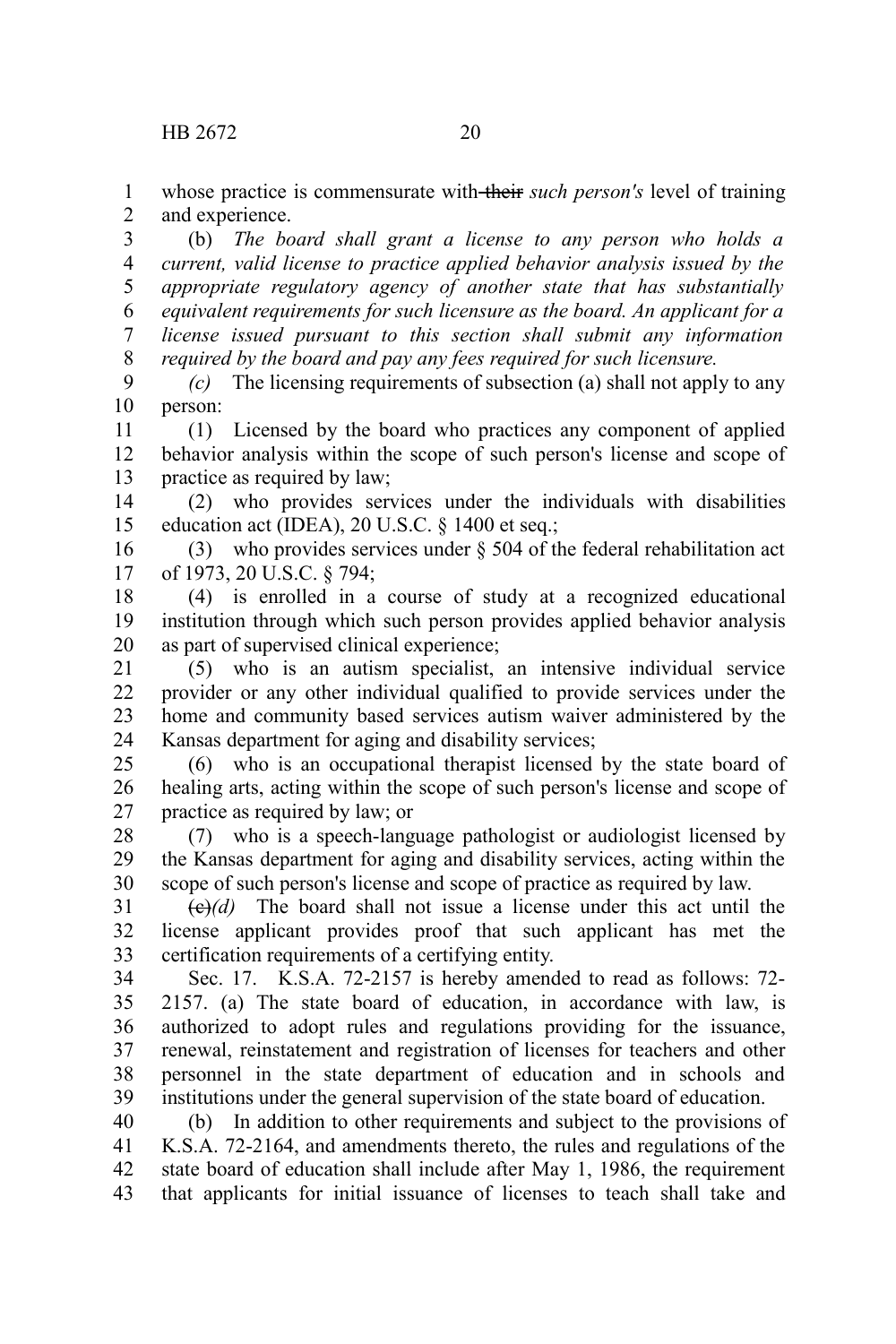satisfactorily pass an examination prescribed by the state board. 1

(c) *The rules and regulations adopted by the state board pursuant to this section shall include provisions for the issuance of licenses for teachers and other personnel to persons who hold a current, valid license issued by the appropriate regulatory agency of another state that has substantially equivalent requirements for such licensure as the state board of education.* 2 3 4 5 6 7

*(d)* The privilege to teach at any level or in any field or subject, if such privilege is or has been granted when a license is issued, may not be withheld during the term for which the license is issued except as provided in K.S.A. 72-2155 or 72-2216, and amendments to such sections *thereto*. 8 9 10 11

Sec. 18. K.S.A. 75-7b04 is hereby amended to read as follows: 75- 7b04. (a) Every person desiring to be licensed in Kansas as a private detective or private detective agency shall make application therefor to the attorney general. An application for a license under this act shall be on a form prescribed by the attorney general and accompanied by the required application fee. An application shall be verified and shall include: 12 13 14 15 16 17

18

(1) The full name and business address of the applicant;

19

(2) the name under which the applicant intends to do business;

(3) a statement as to the general nature of the business in which the applicant intends to engage; 20 21

(4) a statement as to the classification or classifications under which the applicant desires to be qualified; 22 23

(5) if the applicant is an organization, the full name and residence address of each of its partners, officers, directors or associates; 24 25

(6) two photographs of the applicant taken within 30 days before the date of application, of a type prescribed by the attorney general, and two classifiable sets of the applicant's fingerprints one of which shall be submitted to the federal bureau of investigation for a fingerprint check for any criminal history of the applicant; 26 27 28 29 30

31

(7) a statement of the applicant's employment history; and

(8) such other information, evidence, statements or documents as may be required by the attorney general. 32 33

(b) The application shall be accompanied by a certificate of reference signed by five or more reputable persons who have known the applicant for a period of at least 5 years. The certificate of reference shall be verified and acknowledged by such persons before an officer authorized to take oaths and acknowledgment of deeds. 34 35 36 37 38

Each person signing the certificate of reference shall subscribe and affirm as true, under the penalties of perjury, that: 39 40

(1) The person has known the applicant personally for a period of at least five years prior to the filing of the application. The attorney general may lessen such period if the applicant has been discharged honorably 41 42 43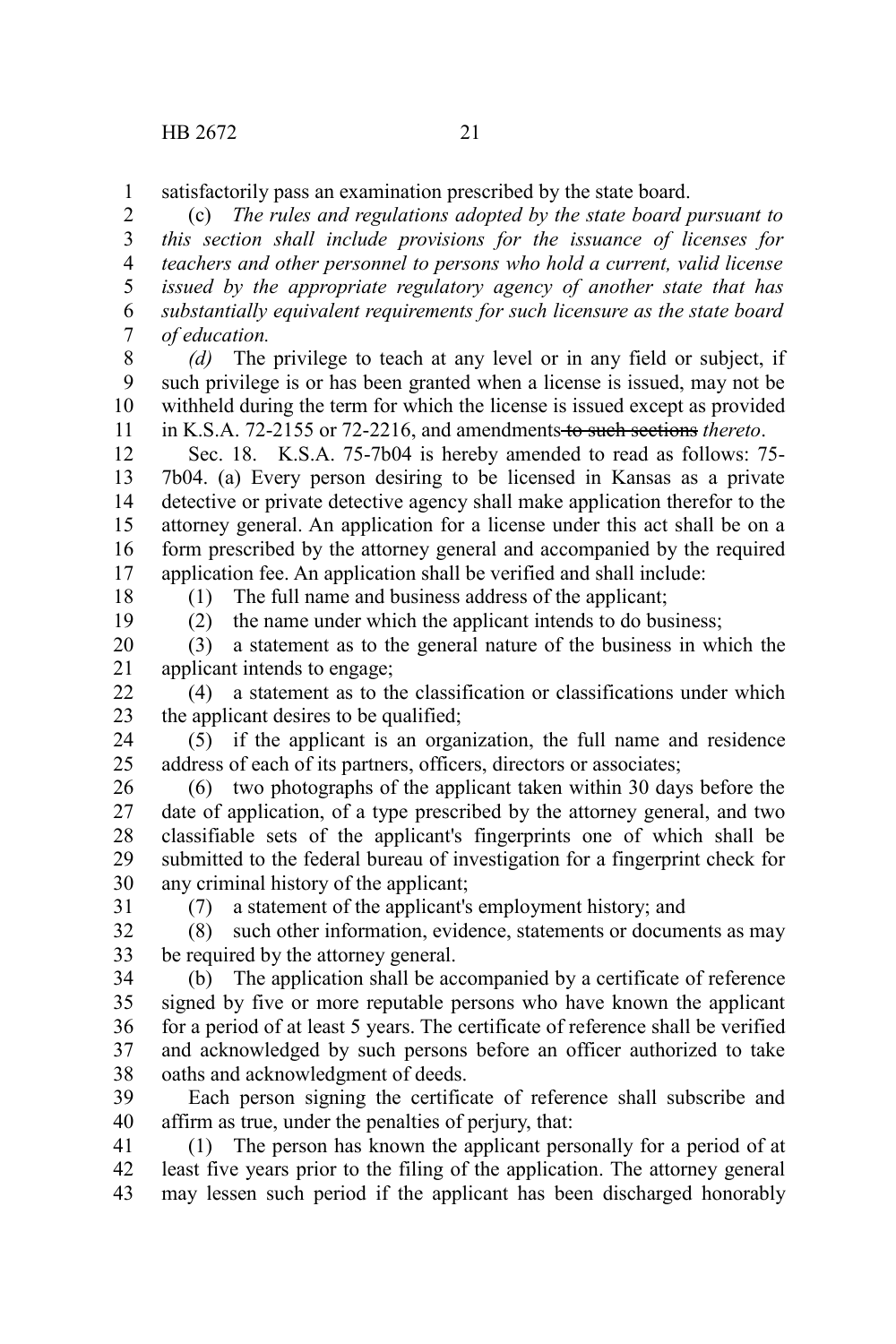10 11 12

20

41

from the military service of the United States within the six-year period immediately preceding the date the application is submitted; 1  $\mathcal{L}$ 

(2) the person has read such application and believes each of the statements made therein to be true; 3 4

(3) the applicant is honest, of good character and competent and not related or connected by blood or marriage to such person. 5 6

(c) Before an application for a license may be granted, the applicant or, if the applicant is an organization, all of the officers, directors, partners or associates shall: 7 8 9

(1) Be at least 21 years of age;

(2) be a citizen of the United States;

(3) be of good moral character; and

(4) comply with such other qualifications as the attorney general adopts by rules and regulations. 13 14

(d) In accordance with the summary proceedings provisions of the Kansas administrative procedure act, the attorney general may deny a license if the applicant has: 15 16 17

(1) Committed any act which, if committed by a licensee, would be grounds for the suspension or revocation of a license under this act; 18 19

(2) committed any act constituting dishonesty or fraud;

(3) a bad moral character or a bad reputation for truth, honesty, and integrity; 21 22

(4) been convicted of a felony or, within 10 years immediately prior to the date of application, been convicted of any crime involving moral turpitude, dishonesty, vehicular homicide, assault, battery, assault of a law enforcement officer, misdemeanor battery against a law enforcement officer, criminal restraint, sexual battery, endangering a child, intimidation of a witness or victim or illegally using, carrying, or possessing a dangerous weapon; 23 24 25 26 27 28 29

(5) been refused a license under this act or had a license suspended or revoked in this state or in any other jurisdiction or had a license censured, limited or conditioned two or more times in this state or in any other jurisdiction: 30 31 32 33

(6) been an officer, director, partner or associate of any person who has been refused a license under this act or whose license has been suspended or revoked in this state or in any other jurisdiction or had a license censured, limited or conditioned two or more times in this state or in any other jurisdiction; 34 35 36 37 38

(7) while unlicensed, committed or aided and abetted the commission of any act for which a license is required by this act; or 39 40

(8) knowingly made any false statement in the application.

(e) The attorney general may charge a fee for initial application forms and materials in an amount fixed by the attorney general pursuant to 42 43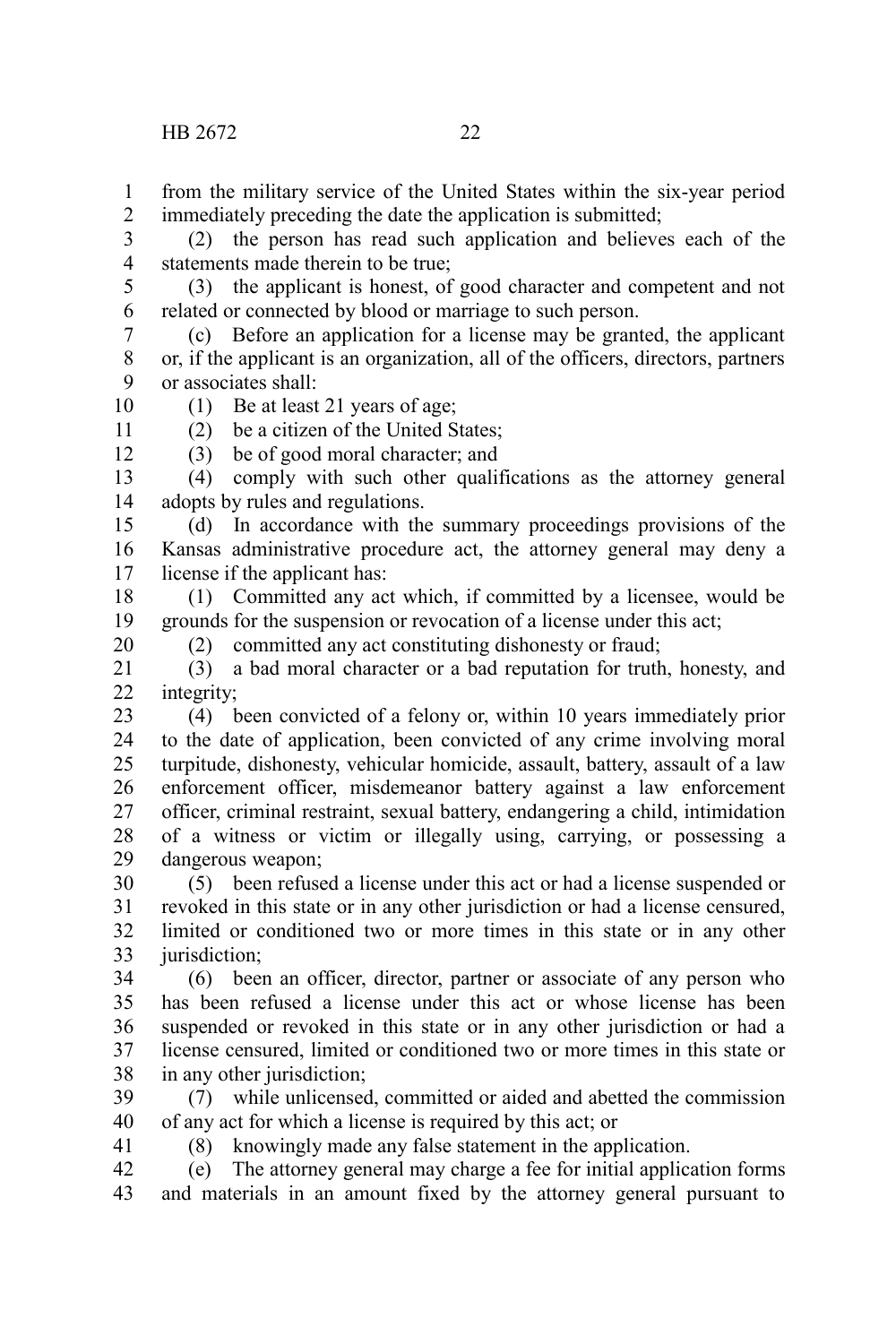K.S.A. 75-7b22, and amendments thereto. Such fee shall be credited against the application fee of any person who subsequently submits an application. 1 2 3

*(f) The attorney general shall grant a license to any person who holds a current, valid license as a private detective issued by the appropriate regulatory agency of another state that has substantially equivalent requirements for such licensure as this state. An applicant for a license issued pursuant to this section shall submit any information required by the attorney general and pay any fees required for such licensure.* 4 5 6 7 8 9 10

Sec. 19. K.S.A. 1-302, 65-1152, 65-1505, 65-1663, 65-2833, 65- 28a04, 65-28b03, 65-2906, 65-4203, 65-5406, 65-5506, 65-5910, 65-7203, 65-7503, 72-2157 and 75-7b04 and K.S.A. 2021 Supp. 65-6129 and 65- 6322 are hereby repealed. 11 12 13 14

Sec. 20. This act shall take effect and be in force from and after its publication in the statute book. 15 16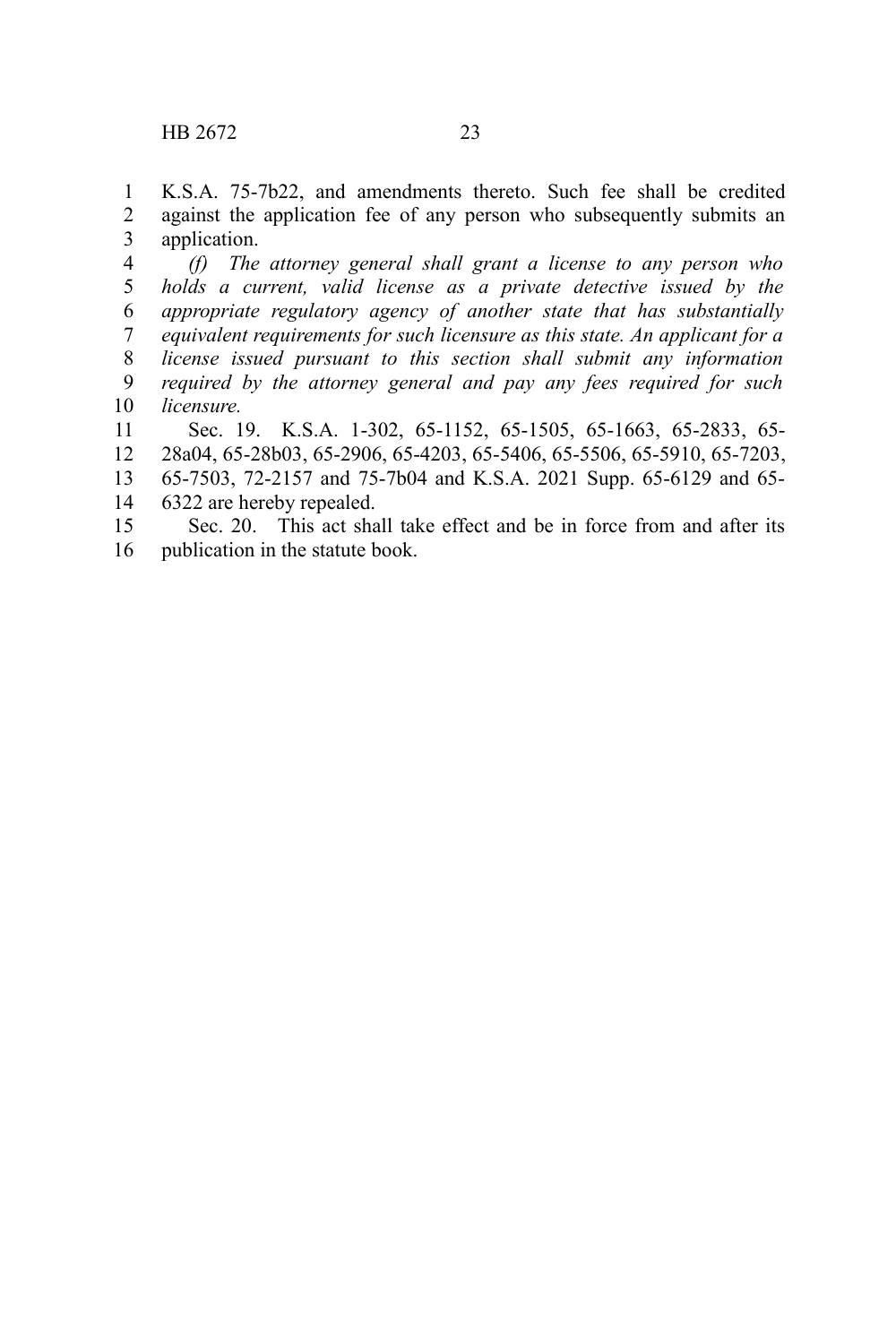*Session of 2022*

# **SENATE BILL No. 497**

By Committee on Judiciary

2-11

AN ACT concerning human trafficking; relating to the attorney general; authorizing the attorney general to coordinate training regarding a multidisciplinary team approach to intervention for law enforcement agencies; requiring training on human trafficking awareness and identification for certain child welfare agencies, juvenile justice agencies, mental health professionals and school personnel; amending K.S.A. 75-756 and repealing the existing section. 1 2 3 4 5 6 7

8

*Be it enacted by the Legislature of the State of Kansas:* 9

Section 1. K.S.A. 75-756 is hereby amended to read as follows: 75- 756. *(a) It is hereby declared to be the public policy of this state that law enforcement agencies shall implement a coordinated multidisciplinary team approach to intervention in reports involving alleged human trafficking, aggravated human trafficking or commercial sexual exploitation of a child.* 10 11 12 13 14 15

*(b)* The attorney general, in consultation with other appropriate state agencies, is authorized to coordinate training regarding *a coordinated multidisciplinary team approach to intervention in reports involving alleged* human trafficking*, aggravated human trafficking or commercial sexual exploitation of a child* for law enforcement agencies throughout Kansas. 16 17 18 19 20 21

*(c) Each fiscal year, the following persons shall be required to complete one hour of training on human trafficking awareness and identification that has been developed or approved by the attorney general:* 22 23 24 25

*(1) All employees or contractors of the Kansas department for children and families, the Kansas department for aging and disability services or the juvenile services division of the department of corrections who, in the course of employment, have regular contact with members of the general public;* 26 27 28 29 30

*(2) all licensed psychologists, masters level psychologists, clinical psychotherapists, social workers, marriage and family therapists, clinical marriage and family therapists, behavioral analysts, assistant behavioral analysts, professional counselors and clinical professional counselors and all registered alcohol and drug abuse counselors;* 31 32 33 34 35

*(3) all teachers, school administrators and employees of educational* 36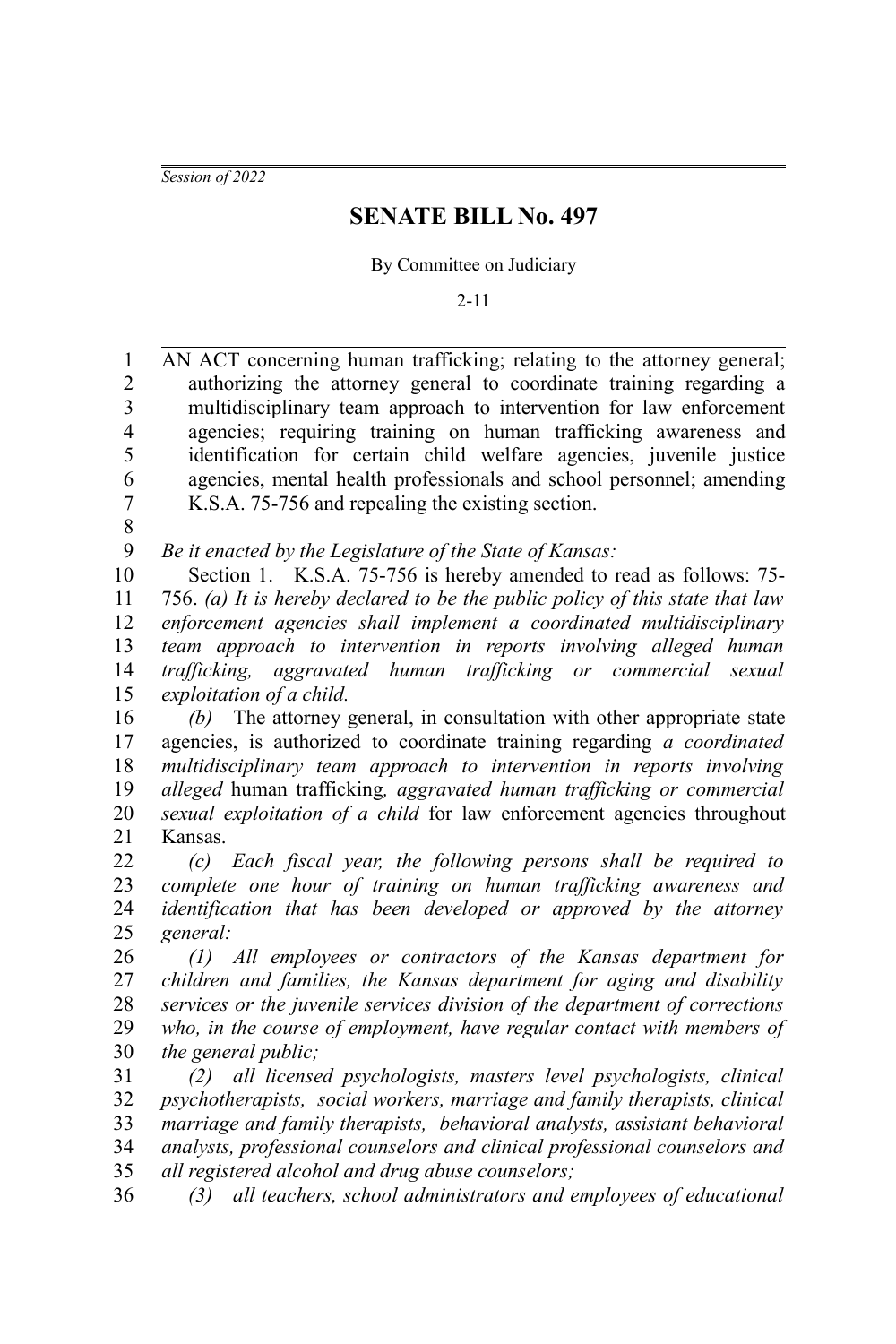- *institutions; and*  1
- *(4) all persons licensed by the secretary of health and environment to provide child care services and the employees of such licensees.* 2 3
- Sec. 2. K.S.A. 75-756 is hereby repealed. 4
- Sec. 3. This act shall take effect and be in force from and after its publication in the statute book. 5 6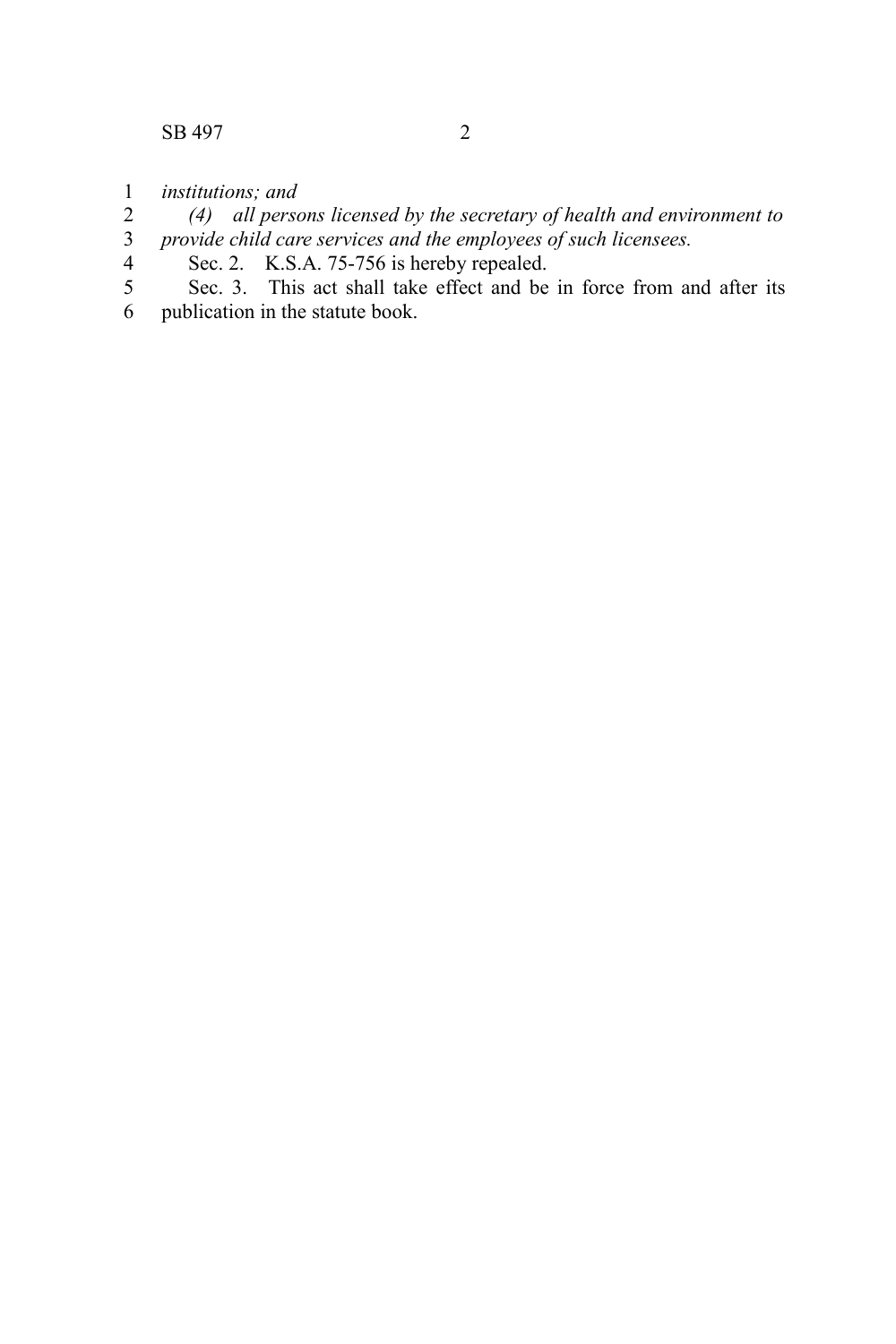*Session of 2022*

## **Substitute for SENATE BILL No. 34**

By Committee on Federal and State Affairs

2-14

AN ACT concerning administrative rules and regulations; requiring the review of rules and regulations every five years; requirements for adoption of rules and regulations; providing an alternative procedure for revocation of certain rules and regulations; amending K.S.A. 77- 426 and 77-436 and repealing the existing sections. *Be it enacted by the Legislature of the State of Kansas:* New Section 1. (a) All rules and regulations adopted by state agencies under the provisions of K.S.A. 77-415 et seq., and amendments thereto, shall be reviewed every five years in accordance with this section. (b) (1) Each state agency that has adopted rules and regulations shall submit a report to the joint committee on administrative rules and regulations on or before July 15 of the year that corresponds to such state agency under paragraph (2). Such report shall contain a summary of such state agency's review and evaluation of rules and regulations adopted by such state agency, including a statement for each rule and regulation as to whether such rule and regulation is necessary for the implementation and administration of state law or may be revoked pursuant to K.S.A. 77- 426(d), and amendments thereto. (2) Each state agency that has adopted rules and regulations shall submit a report as required under paragraph (1) in the years that correspond to such state agency as follows: (A) For 2023 and every fifth year thereafter, the following state agencies: (i) Department of administration; (ii) municipal accounting board; (iii) state treasurer; (iv) Kansas department of agriculture; (v) Kansas department of agriculture—division of water resources; (vi) state election board; (vii) secretary of state; (viii) livestock brand commissioner; (ix) Kansas department of agriculture—division of animal health; (x) Kansas bureau of investigation; (xi) Kansas department of agriculture—division of conservation; (xii) agricultural labor relations board; 1 2 3 4 5 6 7 8 9 10 11 12 13 14 15 16 17 18 19 20 21 22 23 24 25 26 27 28 29 30 31 32 33 34 35 36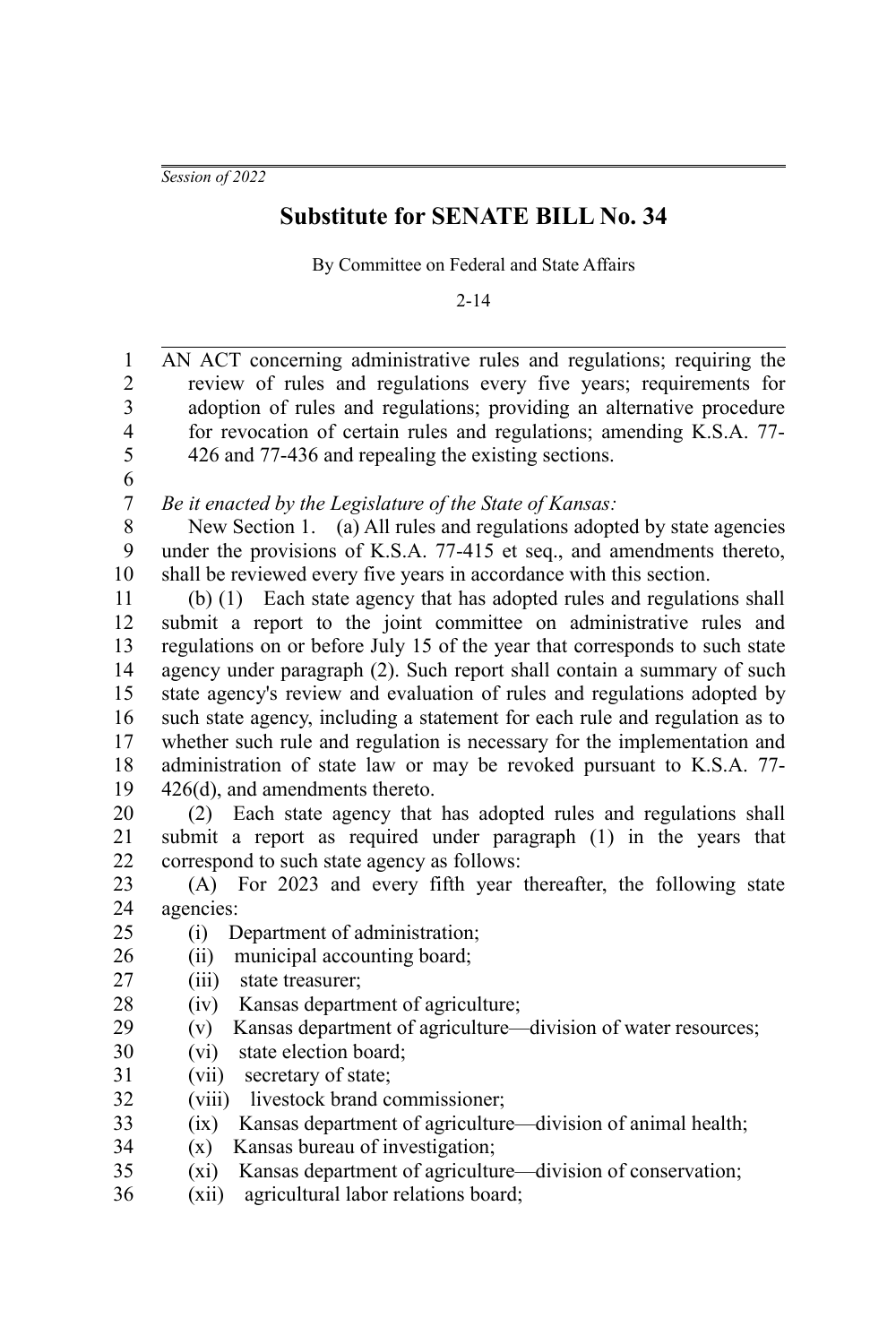| $\mathbf{1}$   | (xiii)<br>alcoholic beverage control board of review;                       |
|----------------|-----------------------------------------------------------------------------|
| $\overline{c}$ | Kansas department of revenue—division of alcoholic beverage<br>(xiv)        |
| 3              | control:                                                                    |
| $\overline{4}$ | athletic commission;<br>(xy)                                                |
| 5              | (xvi)<br>attorney general;                                                  |
| 6              | (xvii) office of the state bank commissioner;                               |
| $\overline{7}$ | (xviii) employee award board;                                               |
| 8              | governmental ethics commission;<br>(xix)                                    |
| 9              | crime victims compensation board;<br>$(\mathbf{X}\mathbf{X})$               |
| 10             | (xxi) Kansas human rights commission;                                       |
| 11             | (xxii) state fire marshal; and                                              |
| 12             | (xxiii) Kansas department of wildlife and parks;                            |
| 13             | for 2024 and every fifth year thereafter, the following state<br>(B)        |
| 14             | agencies:                                                                   |
| 15             | Kansas wheat commission;<br>(i)                                             |
| 16             | Kansas state grain inspection department;<br>(i)                            |
| 17             | (iii) Kansas department for aging and disability services;                  |
| 18             | (iv) Kansas energy office;                                                  |
| 19             | department of health and environment;<br>(v)                                |
| 20             | Kansas department for children and families;<br>(vi)                        |
| 21             | (vii) park and resources authority;                                         |
| 22             | (viii) state salvage board;                                                 |
| 23             | Kansas department of transportation;<br>(ix)                                |
| 24             | Kansas highway patrol;<br>(x)                                               |
| 25             | savings and loan department;<br>(xi)                                        |
| 26             | (xii) Kansas turnpike authority;                                            |
| 27             | (xiii) insurance department;                                                |
| 28             | (xiv) food service and lodging board;                                       |
| 29             | $\left( xy\right)$<br>commission on alcoholism;                             |
| 30             | (xvi) corrections ombudsman board;                                          |
| 31             | department of corrections;<br>(xvii)                                        |
| 32             | (xviii) Kansas prisoner review board;                                       |
| 33             | (xix) executive council;                                                    |
| 34             | mined-land conservation and reclamation (KDHE);<br>$(\mathbf{X}\mathbf{X})$ |
| 35             | department of labor-employment security board of review;<br>(xxi)           |
| 36             | (xxii) department of labor;                                                 |
| 37             | (xxiii) department of labor—division of employment; and                     |
| 38             | department of labor-division of workers compensation;<br>(xxiv)             |
| 39             | for 2025 and every fifth year thereafter, the following state<br>(C)        |
| 40             | agencies:                                                                   |
| 41             | (i)<br>State records board;                                                 |
| 42             | state library;<br>(i)                                                       |
| 43             | (iii)<br>for the registration and examination of landscape<br>board         |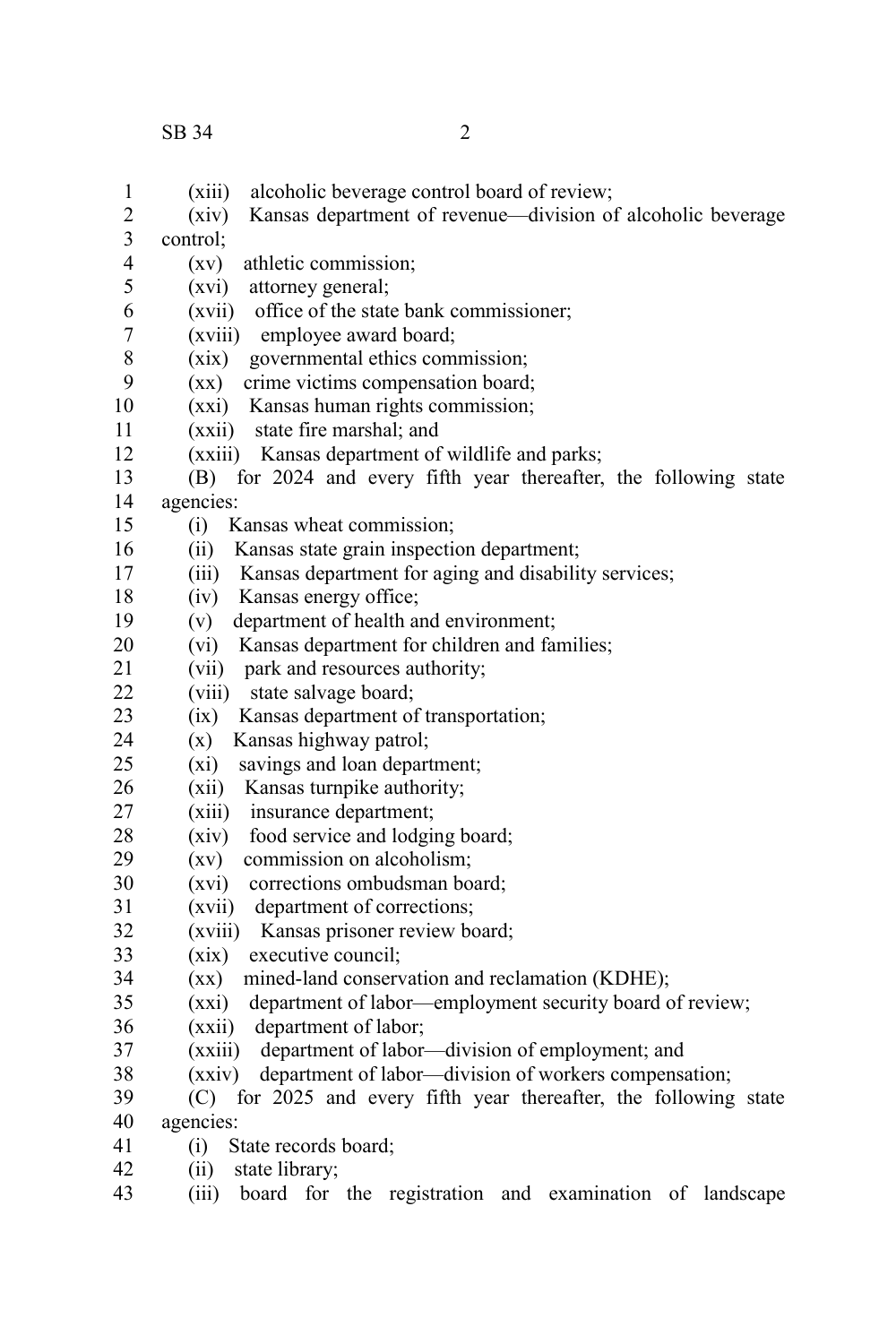- $SB$  34 34
	-
- architects; (iv) adjutant general's department; (v) state board of nursing; (vi) Kansas board of barbering; (vii) state board of mortuary arts; (viii) board of engineering examiners; (ix) board of examiners in optometry; (x) state board of technical professions; (xi) Kansas board of examiners in fitting and dispensing of hearing instruments; (xii) state board of pharmacy; (xiii) Kansas state board of cosmetology; (xiv) state board of veterinary examiners; (xv) Kansas dental board; (xvi) board of examiners of psychologists; (xvii) registration and examining board for architects; (xviii) board of accountancy; (xix) state bank commissioner—consumer and mortgage lending division; (xx) board of basic science examiners; (xxi) Kansas public employees retirement system; (xxii) office of the securities commissioner; and (xxiii) Kansas corporation commission; (D) for 2026 and every fifth year thereafter, the following state agencies: (i) Public employee relations board; (ii) abstracters' board of examiners; (iii) Kansas real estate commission; (iv) education commission; (v) state board of regents; (vi) school budget review board; (vii) school retirement board; (viii) state department of education; (ix) Kansas department of revenue; (x) Kansas department of revenue—division of property valuation; (xi) state board of tax appeals; (xii) crop improvement association; (xiii) Kansas commission on veterans' affairs office; (xiv) Kansas water office; (xv) Kansas department of agriculture—division of weights and measures; (xvi) state board of healing arts; 1 2 3 4 5 6 7 8 9 10 11 12 13 14 15 16 17 18 19 20 21  $22$ 23 24 25 26 27 28 29 30 31 32 33 34 35 36 37 38 39 40 41 42
- (xvii) podiatry board; 43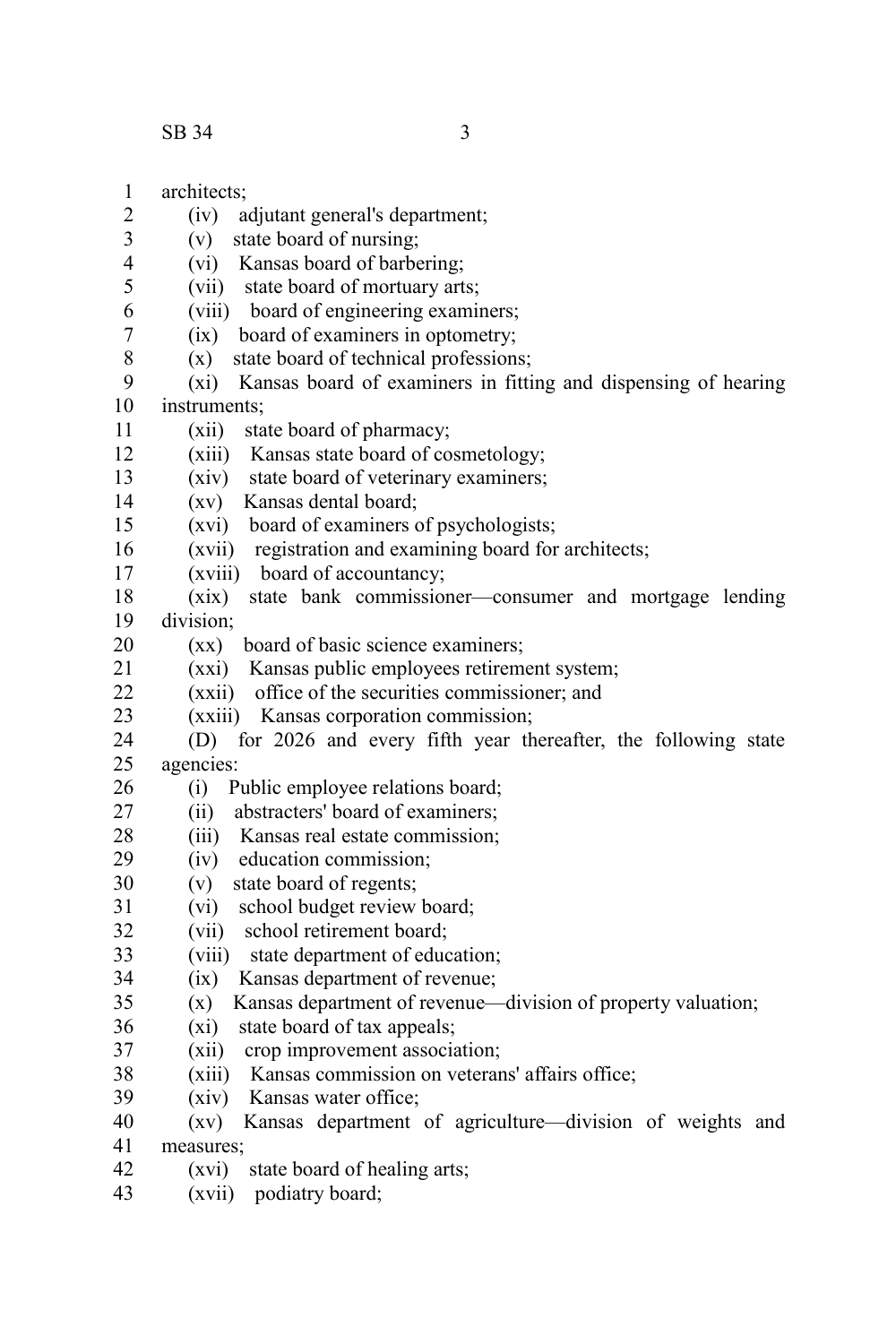(xviii) behavioral sciences regulatory board; (xix) state bank commissioner and savings and loan commissioner joint regulations; (xx) consumer credit commissioner, credit union administrator, savings and loan commissioner and bank commissioner—joint regulations; (xxi) state board of indigents' defense services; (xxii) Kansas commission on peace officers' standards and training; and (xxiii) law enforcement training center; and (E) for 2027 and every fifth year thereafter, the following state agencies: (i) Kansas state employees health care commission; (ii) emergency medical services board; (iii) department of commerce; (iv) Kansas lottery; (v) Kansas racing and gaming commission; (vi) Kansas department of wildlife and parks; (vii) Kansas state fair board; (viii) real estate appraisal board; (ix) state historical society; (x) health care data governing board; (xi) state department of credit unions; (xii) pooled money investment board; (xiii) department of corrections—division of juvenile services; (xiv) state child death review board; (xv) Kansas agricultural remediation board; (xvi) unmarked burial sites preservation board; (xvii) Kansas housing resources corporation; (xviii) department of commerce— Kansas athletic commission; (xix) department of health and environment—division of health care finance; (xx) home inspectors registration board; (xxi) committee on surety bonds and insurance; (xxii) 911 coordinating council; and (xxiii) office of administrative hearings.  $(c)$  For any state agency not listed in subsection  $(b)(2)$  that adopts rules and regulations that become effective on or after July 1, 2022, such state agency shall submit a report to the joint committee on administrative rules and regulations in accordance with subsection (b)(1) on or before July 15 of the fifth year after such rules and regulations become effective and every fifth year thereafter. (d) Notwithstanding any other provision of law, a rule and regulation may be adopted or maintained by a state agency only if such rule and 1 2 3 4 5 6 7 8 9 10 11 12 13 14 15 16 17 18 19 20 21  $22$ 23 24  $25$ 26 27 28 29 30 31 32 33 34 35 36 37 38 39 40 41 42 43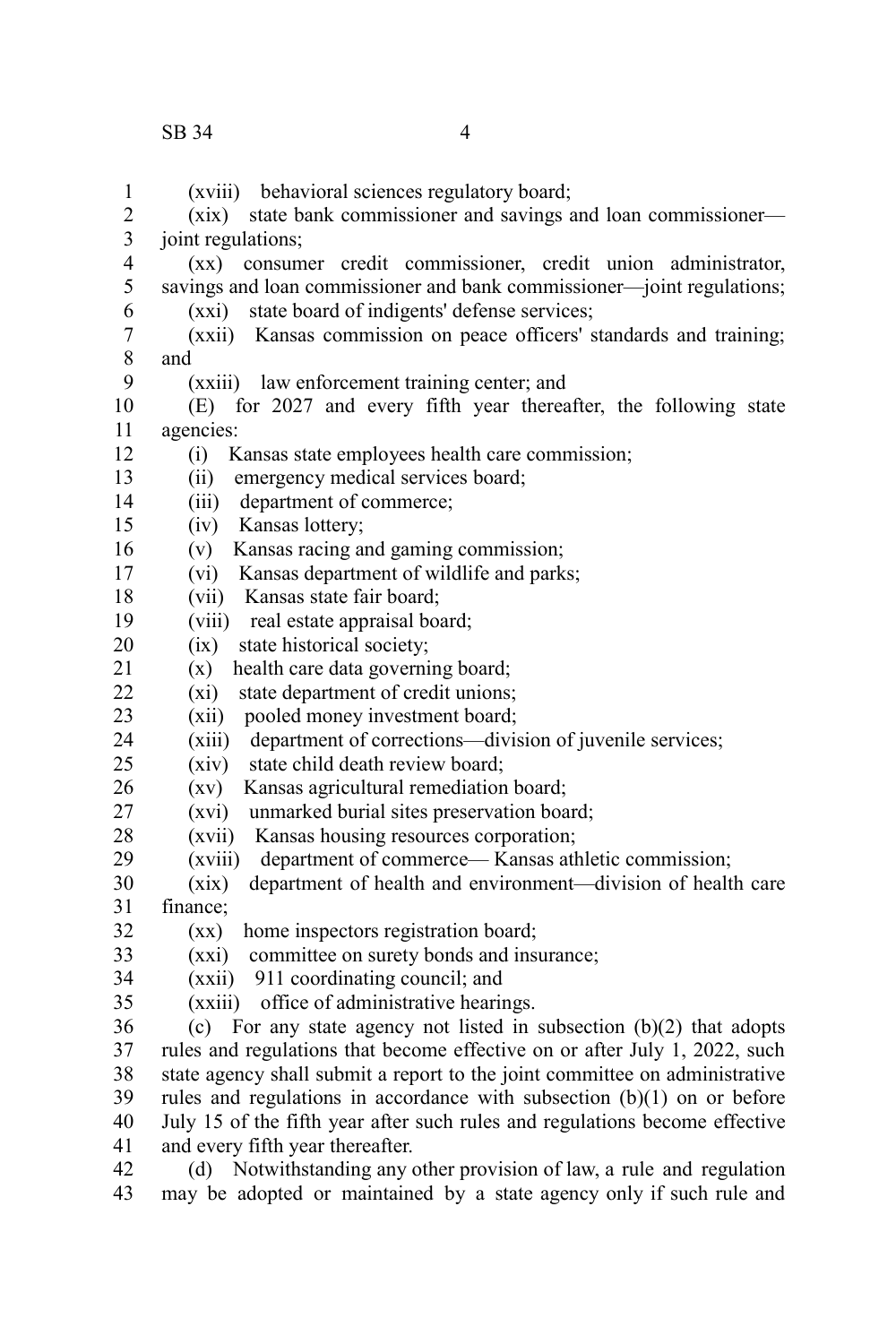regulation serves an identifiable public purpose to support state law and may not be broader than is necessary to meet such public purpose. 1 2

(e) This section shall be a part of and supplemental to the rules and regulations filing act, K.S.A. 77-415 et seq., and amendments thereto. 3 4

Sec. 2. K.S.A. 77-426 is hereby amended to read as follows: 77-426. (a) All rules and regulations which *that* are in force and effect at the time this act takes effect shall continue in full force and effect and may be amended, revived or revoked as provided by law. All new rules and regulations and all amendments, revivals or revocations of rules and regulations, other than temporary regulations, adopted in any year shall be filed with the secretary of state and shall become effective 15 days following its publication in the Kansas register or such later date as clearly expressed in the body of such rule and regulation. 5 6 7 8 9 10 11 12 13

(b) *Except for rules and regulations revoked pursuant to subsection (d),* as soon as possible after the filing of any rules and regulations by a state agency, the secretary of state shall submit to the joint committee on administrative rules and regulations such number of copies as may be requested by the joint committee on administrative rules and regulations. 14 15 16 17 18

(c) At any time prior to adjournment sine die of the regular session of the legislature, the legislature may adopt a concurrent resolution expressing the concern of the legislature with any permanent or temporary rule and regulation-which *that* is in force and effect and on file in the office of the secretary of state and any permanent rule and regulation filed in the office of the secretary of state during the preceding year and requesting the revocation of any such rule and regulation or the amendment of any such rule and regulation in the manner specified in such resolution. 19 20 21 22 23 24 25 26 27

*(d) (1) Notwithstanding any other provision of the rules and regulations filing act, any rule and regulation may be revoked pursuant to this subsection if such rule and regulation is identified by a state agency in the report submitted to the joint committee on administrative rules and regulations pursuant to section 1, and amendments thereto, as one that may be revoked pursuant to this subsection. A state agency may revoke a rule and regulation by filing a notice of such revocation with the secretary of state and causing such notice to be published in the Kansas register. Such notice of revocation shall not contain any new rules and regulations or any amendments to any rules and regulations.* 28 29 30 31 32 33 34 35 36 37

*(2) Prior to filing the notice of revocation with the secretary, the state agency shall:* 38 39

*(A) Upon the written request of a member of the public, hold a public hearing on the proposed notice of revocation;* 40 41

*(B) submit the notice of revocation to the attorney general for review and approval in accordance with K.S.A. 77-420(d), and amendments* 42 43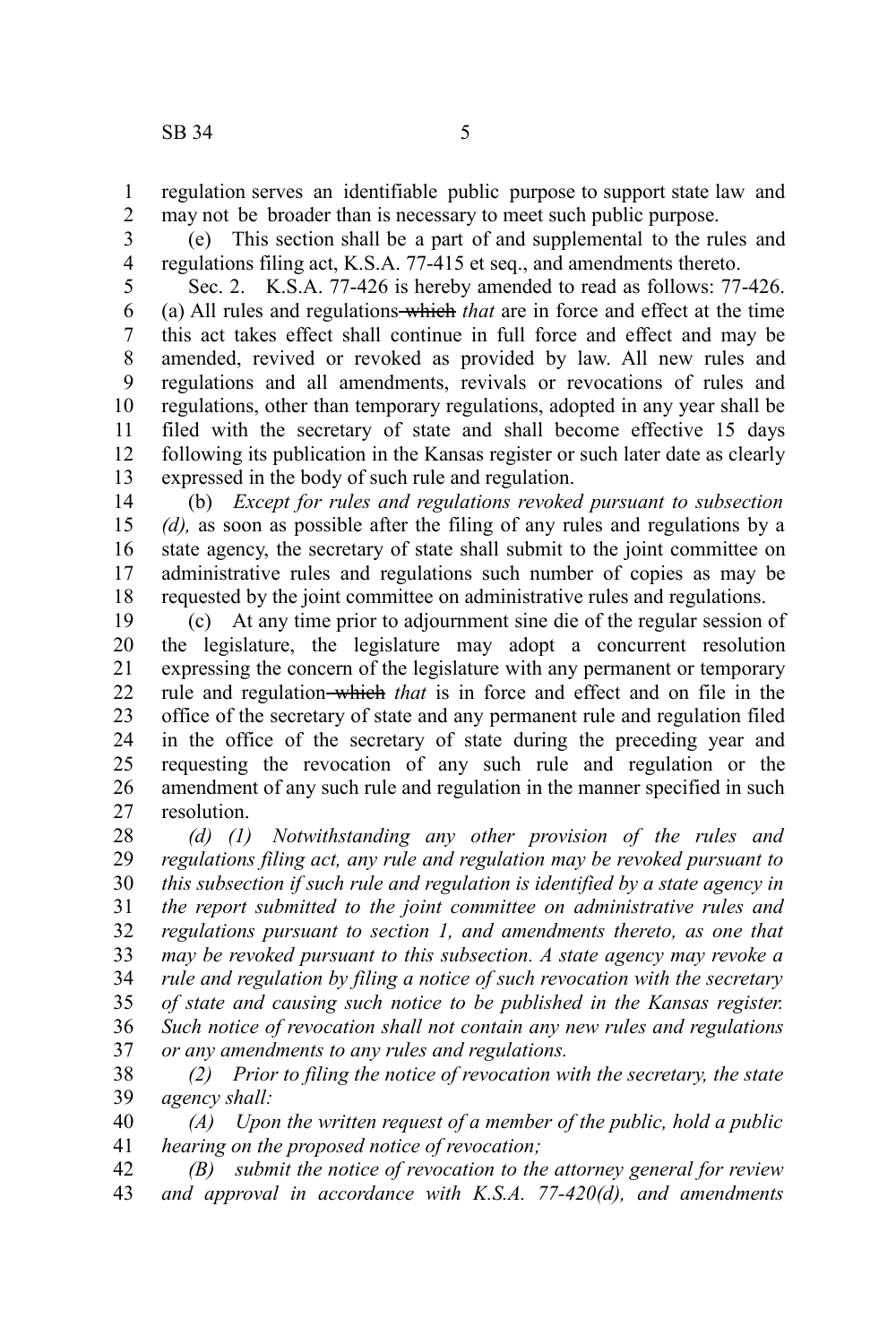*thereto; and* 1

*(C) submit the notice of revocation to the joint committee on administrative rules and regulations and, upon request by the chairperson of such committee, appear before such committee at a hearing on such notice.* 2 3 4 5

*(3) The revocation of a rule and regulation under this subsection shall be effective 15 days following the date that the notice of such revocation is published in the Kansas register.* 6 7 8

Sec. 3. K.S.A. 77-436 is hereby amended to read as follows: 77-436. (a) There is hereby established a joint committee on administrative rules and regulations consisting of five senators and seven members of the house of representatives. The five senator members shall be appointed as follows: Three by the committee on organization, calendar and rules and two by the minority leader of the senate. The seven representative members shall be appointed as follows: Four by the speaker of the house of representatives and three by the minority leader of the house of representatives. The committee on organization, calendar and rules shall designate a senator member to be chairperson or vice-chairperson of the joint committee as provided in this section. The speaker of the house of representatives shall designate a representative member to be chairperson or vice-chairperson of the joint committee as provided in this section. The minority leader of the senate shall designate a senator member to be the ranking minority member of the joint committee as provided in this section. The minority leader of the house of representatives shall designate a representative member to be the ranking minority member of the joint committee as provided in this section. 9 10 11 12 13 14 15 16 17 18 19 20 21 22 23 24 25 26

(b) A quorum of the joint committee on administrative rules and regulations shall be seven. All actions of the committee may be taken by a majority of those present when there is a quorum. In odd-numbered years the chairperson and the ranking minority member of the joint committee shall be the designated members of the house of representatives from the convening of the regular session in that year until the convening of the regular session in the next ensuing year. In even-numbered years the chairperson and the ranking minority member of the joint committee shall be the designated members of the senate from the convening of the regular session of that year until the convening of the regular session of the next ensuing year. The vice-chairperson shall exercise all of the powers of the chairperson in the absence of the chairperson. 27 28 29 30 31 32 33 34 35 36 37 38

(c) *Except for rules and regulations revoked pursuant to K.S.A. 77- 426(d), and amendments thereto,* all proposed rules and regulations shall be reviewed by the joint committee on administrative rules and regulations during the public comment period required by K.S.A. 77-421, and amendments thereto. The committee may introduce such legislation as it 39 40 41 42 43